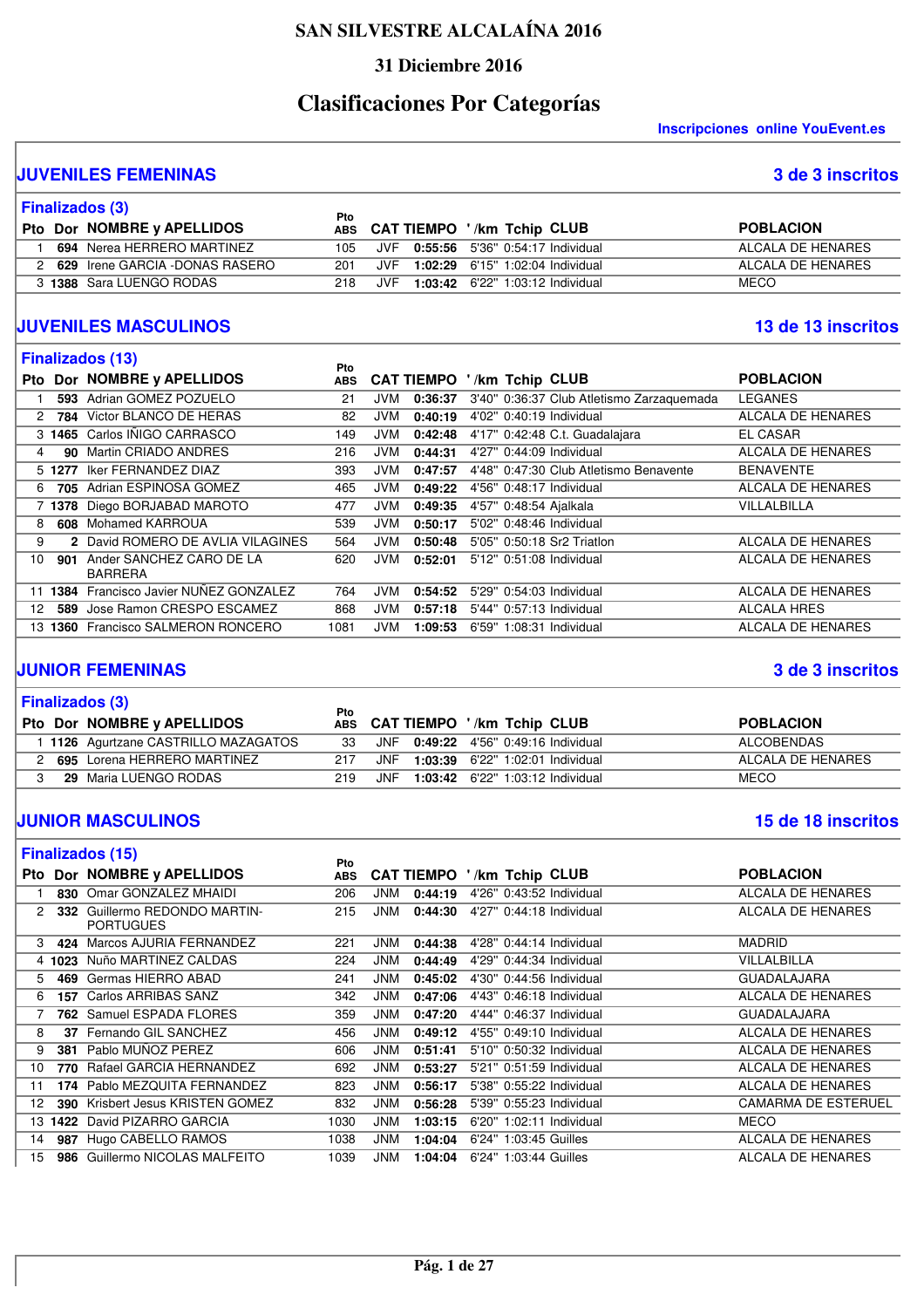### **31 Diciembre 2016**

# **Clasificaciones Por Categorías**

**Inscripciones online YouEvent.es** 

| 185 de 203 inscritos |  |  |  |
|----------------------|--|--|--|
|----------------------|--|--|--|

|              |     | <b>Finalizados (185)</b>                                               |                   |                          |                    |                                                                                                     |                                        |
|--------------|-----|------------------------------------------------------------------------|-------------------|--------------------------|--------------------|-----------------------------------------------------------------------------------------------------|----------------------------------------|
|              |     | Pto Dor NOMBRE y APELLIDOS                                             | Pto<br><b>ABS</b> |                          |                    | <b>CAT TIEMPO '/km Tchip CLUB</b>                                                                   | <b>POBLACION</b>                       |
| $\mathbf{1}$ |     | 873 Miriam LOPEZ HINOJOSA                                              | $\overline{1}$    | <b>SNF</b>               | 0:39:44            | 3'58" 0:39:41 Individual                                                                            | <b>ALCALA DE HENARES</b>               |
| 2            |     | 662 Silvia GARCIA DE PEDRO                                             | 4                 | <b>SNF</b>               | 0:42:23            | 4'14" 0:42:14 Atletismo Loeches                                                                     | <b>LOECHES</b>                         |
| 3            |     | 206 Vanesa PERELA VILLARACO                                            | 5                 | <b>SNF</b>               | 0:42:47            | 4'17" 0:42:39 Complutum Triatlon                                                                    | ALCALA DE HENARES                      |
| 4            |     | 571 Nuria DE PEDRO SANCHEZ                                             | 6                 | <b>SNF</b>               | 0:43:02            | 4'18" 0:42:56 C.a. La Esperanza                                                                     | MARCHAMALO                             |
| 5            |     | 906 Susana JIMENEZ LUQUE                                               | 10                | <b>SNF</b>               | 0:43:48            | 4'23" 0:43:44 Alcala 8:30                                                                           | ALCALA DE HENARES                      |
| 6            |     | <b>155</b> Cristina HIERRO ABAD                                        | 11                | <b>SNF</b>               | 0:44:28            | 4'27" 0:44:22 Omm Corredores                                                                        | <b>GUADALAJARA</b>                     |
| 7            |     | 422 Isabel RUBIO VICENT                                                | 12                | <b>SNF</b>               | 0:44:29            | 4'27" 0:44:13 Individual                                                                            | <b>ALCALA DE HENARES</b>               |
|              |     | 8 1006 Lucie ZELENA                                                    | 14                | <b>SNF</b>               | 0:45:23            | 4'32" 0:45:01 Individual                                                                            | <b>ALCALA DE HENARES</b>               |
|              |     | 9 1037 Maria JIMENEZ CASTRO                                            | 15                | <b>SNF</b>               | 0:45:49            | 4'35" 0:45:45 Runbikers Alcala De Henares                                                           | <b>MECO</b>                            |
| 10           |     | 65 Tamara JIMENEZ DIAZ                                                 | 17                | <b>SNF</b>               | 0:46:35            | 4'39" 0:45:43 Individual                                                                            | PEZUELA DE LAS TORRE                   |
|              |     | 11 1309 Tania FERNANDEZ SERNA                                          | 18                | <b>SNF</b>               | 0:47:08            | 4'43" 0:46:45 Complutum Triatlon                                                                    | ALCALA DE HENARES                      |
| 12           |     | 131 Belen CABALLERO HERNANDEZ                                          | 19                | <b>SNF</b>               | 0:47:10            | 4'43" 0:46:40 Individual                                                                            | TORRES DE LA ALAMEDA                   |
|              |     | 13 1435 Africa LOPEZ GONZALEZ                                          | 22                | <b>SNF</b>               | 0:47:45            | 4'47" 0:47:28 4h Castro Piscinas                                                                    | ALCALA DE HENARES                      |
| 14           |     | 731 Aurora DOLL GALLARDO                                               | 23                | <b>SNF</b>               | 0:48:00            | 4'48" 0:47:17 Individual                                                                            | ALCALA DE HENARES                      |
| 15           |     | 931 Conchi CUBAS MORERA                                                | 25                | <b>SNF</b>               | 0:48:09            | 4'49" 0:47:07 Guadatrail                                                                            | <b>ALOVERA</b>                         |
| 16           |     | 620 Veronica VENERA BARRANCA                                           | 27                | <b>SNF</b>               | 0:48:32            | 4'51" 0:48:10 Individual                                                                            | TORREJON DE ARDOZ                      |
| 17           |     | 216 Marta GARCIA LOPEZ                                                 | 29                | <b>SNF</b>               | 0:48:41            | 4'52" 0:48:15 Running Torrejon Del Rey                                                              | TORREJON DEL REY                       |
| 18           |     | 399 Irene GAYOSO MAGAN                                                 | 31                | <b>SNF</b>               | 0:48:45            | 4'52" 0:47:46 Individual                                                                            | <b>GUADALAJARA</b>                     |
| 19           |     | <b>30 Maria Esther PERELA VILLARACO</b>                                | 32                | <b>SNF</b>               | 0:49:20            | 4'56" 0:48:57 Complutum Triatlon                                                                    | VILLALBILLA                            |
| 20           |     | 665 Carmen CASTILLO MORENO                                             | 36                | <b>SNF</b>               | 0:49:48            | 4'59" 0:49:43 Runactiva                                                                             | <b>ALCALA DE HENARES</b>               |
| 21           |     | 947 Anke MUNNISKMA                                                     | 37                | <b>SNF</b><br><b>SNF</b> | 0:49:52<br>0:50:02 | 4'59" 0:49:12 Individual                                                                            | <b>UTRECHT</b>                         |
|              |     | 22 1032 Graciela Quiteria PALACIOS ALZAGA<br>572 Sonia ALAMO TARAVILLO | 38<br>42          | <b>SNF</b>               | 0:50:37            | 5'00" 0:49:21 Cde Los Flipaos Son Los De AI L ALCALA DE HENARES<br>5'04" 0:50:12 Complutum Triatlon |                                        |
| 23<br>24     |     | 327 Cristina PEREZ ARZUA                                               | 43                | <b>SNF</b>               | 0:50:47            | 5'05" 0:50:20 Runactiva                                                                             | ALCALA DE HENARES<br>ALCALA DE HENARES |
| 25           |     | 328 Patricia PEREZ ARZUA                                               | 44                | <b>SNF</b>               | 0:50:47            | 5'05" 0:50:19 Runactiva                                                                             | ALCALA DE HENARES                      |
| 26           |     | 272 Angela Emma MOLINA CALZADA                                         | 45                | <b>SNF</b>               | 0:50:49            | 5'05" 0:50:33 Individual                                                                            | <b>COSLADA</b>                         |
|              |     | 27 1310 Cristina ALCAZAR PEREZ                                         | 46                | <b>SNF</b>               | 0:50:55            | 5'06" 0:49:31 Individual                                                                            | ALCALA DE HENARES                      |
|              |     | 28 1135 Raquel GARCIA CALDERON                                         | 49                | <b>SNF</b>               | 0:51:13            | 5'07" 0:50:59 Cde Triatlon San Sebastian De L ALCOBENDAS                                            |                                        |
| 29           | 981 | Soraya SIMON HERRANZ                                                   | 50                | <b>SNF</b>               | 0:51:20            | 5'08" 0:50:56 Forus Runner                                                                          | ALCALA DE HENARES                      |
| 30           |     | 739 Camino CABEZON BIENES                                              | 52                | <b>SNF</b>               | 0:51:23            | 5'08" 0:50:43 Individual                                                                            | <b>MADRID</b>                          |
| 31           |     | 753 Celia RODRIGUEZ LOPEZ                                              | 53                | <b>SNF</b>               | 0:51:33            | 5'09" 0:50:17 Complutum Triatlon                                                                    | AZUQUECA DE HENARES                    |
| 32           |     | 555 Georgina MORO PERALTA                                              | 55                | <b>SNF</b>               | 0:51:36            | 5'10" 0:50:42 Cde Running Ensanche Alcala D VILLALBILLA                                             |                                        |
|              |     | 33 1146 Beatriz REBOLLO BENITO                                         | 57                | <b>SNF</b>               | 0:51:41            | 5'10" 0:51:12 Club Maraton Guadalajara                                                              | <b>GUADALAJARA</b>                     |
| 34           |     | 777 Sonia PARIENTE CAMARILLO                                           | 58                | <b>SNF</b>               | 0:51:43            | 5'10" 0:51:06 C.a. La Esperanza                                                                     | <b>GUADALAJARA</b>                     |
| 35           |     | 722 Noelia INESTAL HARO                                                | 59                | <b>SNF</b>               | 0:51:56            | 5'12" 0:51:09 Individual                                                                            | TORREJON DE ARDOZ                      |
|              |     | 36 1224 Devora RUIZ RAMIREZ                                            | 60                | <b>SNF</b>               | 0:52:05            | 5'12"<br>Individual                                                                                 | ALCALA DE HENARES                      |
|              |     | 37 60 Patricia GARCIA CALVO                                            | 62                |                          |                    | SNF 0:52:21 5'14" 0:52:16 Forus Runners                                                             | <b>ALCALA DE HENARES</b>               |
| 38           |     | 227 Maria Jose LOPEZ NAVARRO                                           | 63                | <b>SNF</b>               |                    | 0:52:22 5'14" 0:52:16 Forus                                                                         | <b>GETAFE</b>                          |
| 39           |     | 42 Patricia JIMENEZ RODRIGUEZ                                          | 65                | <b>SNF</b>               | 0:52:24            | 5'14" 0:51:50 Individual                                                                            | ALCALA DE HENARES                      |
| 40           |     | 286 Paula Maria ARIAS DOMINGUEZ                                        | 67                | <b>SNF</b>               | 0:52:42            | 5'16" 0:52:31 Academia De La Guardia Civil                                                          | ALCALA DE HENARES                      |
|              |     | 41 1015 Esther REY FERNANDEZ                                           | 68                | <b>SNF</b>               | 0:52:43            | 5'16" 0:52:19 Individual                                                                            | TORREJON DE ARDOZ                      |
| 42           |     | 517 Mercedes BARRADO HERRANZ                                           | 71                | <b>SNF</b>               | 0:53:06            | 5'19" 0:51:53 Individual                                                                            | ALCALA DE HENARES                      |
|              |     | 43 1440 Sonia GUERRA GOMEZ                                             | 74                | <b>SNF</b>               | 0:53:39            | 5'22" 0:53:31 Individual                                                                            | VILLALBILLA                            |
|              |     | 44 1448 Susana ASENSIO ANCOS                                           | 75                | <b>SNF</b>               | 0:53:39            | 5'22" 0:53:32 Individual                                                                            | VILLALBILLA                            |
| 45           |     | 803 Cristina JIMENEZ HERNANDEZ                                         | 76                | <b>SNF</b>               | 0:53:50            | 5'23" 0:53:31 Forus Runners                                                                         | ALCALA DE HENARES                      |
| 46           |     | 485 Marisa GUTIERREZ VALLEJO                                           | 77                | <b>SNF</b>               | 0:53:50            | 5'23" 0:52:52 Club Running Ensanche Alcala                                                          | ALCALA DE HENARES                      |
| 47           |     | 129 Marta CORREDOR SANZ                                                | 80                | <b>SNF</b>               | 0:54:04            | 5'24" 0:53:51 Individual                                                                            | ALCALA DE HENARES                      |
| 48           |     | 890 Isabel CARMONA NARRO                                               | 82                | <b>SNF</b>               | 0:54:07            | 5'25" 0:53:30 Individual                                                                            | ALCALA DE HENARES                      |
| 49           |     | 189 Blanca GARCIA DEL VALLE<br>PALENZUELA                              | 84                | <b>SNF</b>               | 0:54:11            | 5'25" 0:53:32 Individual                                                                            | ALCALA DE HENARES                      |
| 50           |     | 443 Elena MORA CUESTA                                                  | 86                | <b>SNF</b>               | 0:54:39            | 5'28" 0:54:32 Individual                                                                            | SAN FERNANDO DE HEN                    |
| 51           |     | 737 Noelia CHILOECHES SOBRINO                                          | 87                | <b>SNF</b>               | 0:54:42            | 5'28" 0:54:35 Individual                                                                            | <b>ALCALA DE HENARES</b>               |
| 52           |     | <b>534 Patricia ALCANTARA FUENTES</b>                                  | 89                | <b>SNF</b>               | 0:54:45            | 5'28" 0:54:21 Individual                                                                            | ALCALA DE HENARES                      |
| 53           |     | 518 Maria Del Carmen CRUZ GALLO                                        | 91                | <b>SNF</b>               | 0:54:57            | 5'30" 0:53:42 Individual                                                                            | ALCALA DE HENARES                      |
| 54           |     | 150 Yolanda ROLLAN SECO                                                | 92                | <b>SNF</b>               | 0:54:59            | 5'30" 0:53:45 Individual                                                                            | ALCALA DE HENARES                      |
|              |     | 55 1218 Maria Gema TODO SANCHEZ                                        | 93                | <b>SNF</b>               |                    | 0:55:02 5'30" 0:54:46 Club Deportivo Cofete                                                         | MORRO JABLE                            |
| 56           |     | 789 Carmen MARQUEZ ARELLANO                                            | 94                | <b>SNF</b>               | 0:55:03            | 5'30" 0:53:59 Individual                                                                            | ALCALA DE HENARES                      |
|              |     |                                                                        |                   |                          | Pág. 2 de 27       |                                                                                                     |                                        |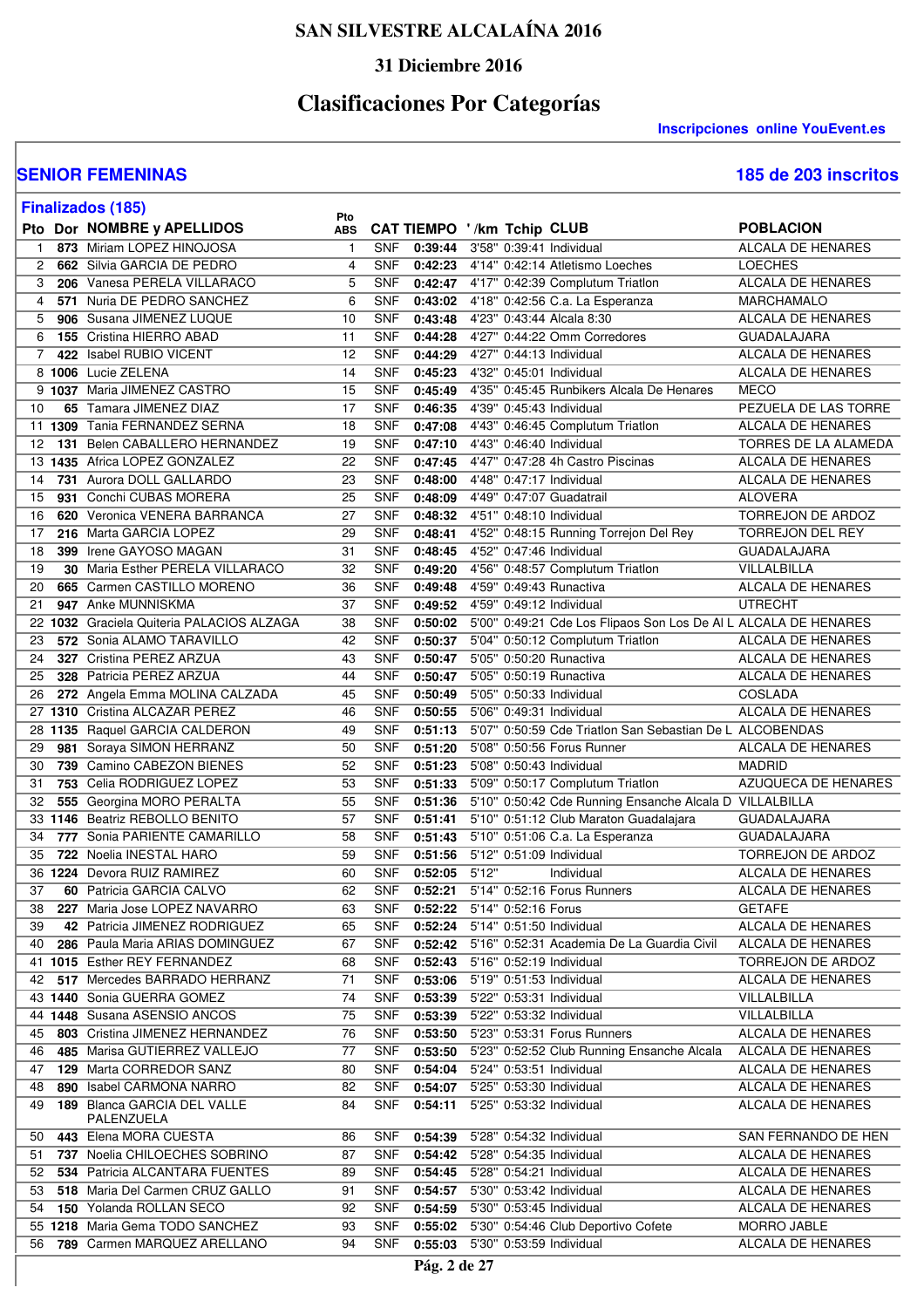### **31 Diciembre 2016**

# **Clasificaciones Por Categorías**

**Inscripciones online YouEvent.es** 

|     | 57 1381 Mercedes ZAMBRANA TORRES                                  | 95         | <b>SNF</b>               | 0:55:09            | 5'31" 0:54:33 Individual                                                             | <b>ALCALA DE HANRES</b>  |
|-----|-------------------------------------------------------------------|------------|--------------------------|--------------------|--------------------------------------------------------------------------------------|--------------------------|
|     | 58 1276 Paula LOBATO TOLEDANO                                     | 96         | <b>SNF</b>               | 0:55:21            | 5'32" 0:55:06 Individual                                                             | ALCALA DE HENARES        |
| 59  | 729 Amiris LEGRA TOLEDO                                           | 100        | <b>SNF</b>               | 0:55:38            | 5'34" 0:54:49 Individual                                                             | <b>BARCELONA</b>         |
|     | 60 1195 Paula CARRERO BERZAL                                      | 101        | <b>SNF</b>               | 0:55:40            | 5'34" 0:54:27 Individual                                                             | ALCALA DE HENARES        |
| 61  | 551 Susana BARBA ADRIAN                                           | 102        | <b>SNF</b>               | 0:55:43            | 5'34" 0:55:07 Individual                                                             | ALCALA DE HENARES        |
| 62  | 513 Noelia MARTINEZ RUIZ                                          | 104        | <b>SNF</b>               | 0:55:49            | 5'35" 0:54:54 C.d.e. Running Ensanche                                                | ALCALA DE HENARES        |
| 63  | 887 Jacqueline QUERO GRANADOS                                     | 106        | <b>SNF</b>               | 0:55:57            | 5'36" 0:55:46 Individual                                                             | ALCALA DE HENARES        |
| 64  | 263 Angela LOPEZ DEL RIO                                          | 107        | <b>SNF</b>               | 0:56:00            | 5'36" 0:55:40 Individual                                                             | VILLALBILLA              |
|     | 65 1329 Carmen SIEIRA GARCIA                                      | 108        | <b>SNF</b>               | 0:56:00            | 5'36" 0:55:00 Individual                                                             | <b>ALCALA DE HENARES</b> |
|     | 66 1399 Laura GREGORIO LOPEZ                                      | 109        | <b>SNF</b>               | 0:56:11            | 5'37" 0:55:43 Individual                                                             | ALCALA DE HENARES        |
|     |                                                                   |            |                          |                    |                                                                                      | <b>ALCORCON</b>          |
|     | 67 1411 Almudena ARQUERO LLANOS<br>68 1130 Maria TEIJEIRO RABANAL | 110<br>111 | <b>SNF</b><br><b>SNF</b> | 0:56:15<br>0:56:16 | 5'38" 0:55:16 Individual<br>5'38" 0:56:01 Triatlon De San Sebastian De Lo ALCOBENDAS |                          |
|     | 69 1134 Gema VAZQUEZ CONTRERAS                                    |            |                          |                    |                                                                                      |                          |
|     |                                                                   | 112        | <b>SNF</b>               | 0:56:16            | 5'38" 0:56:02 Cde Triatlon San Sebastian De L SAN SEBASTIAN DE LOS                   |                          |
| 70  | 723 Ana ALONSO MARTINEZ                                           | 113        | <b>SNF</b>               | 0:56:21            | 5'38" 0:55:44 Individual                                                             | AZUQUECA DE HENARES      |
| 71  | 713 Marina CUARTERO MARCO                                         | 114        | <b>SNF</b>               | 0:56:23            | 5'38" 0:55:46 Individual                                                             | <b>ALCALA DE HENARES</b> |
|     | 72 1260 Angela MICHELL CASCON                                     | 115        | <b>SNF</b>               | 0:56:24            | 5'38" 0:54:59 Sive Fluid Systems                                                     | <b>MADRID</b>            |
| 73  | 342 Laura PEREZ SANCHEZ                                           | 117        | <b>SNF</b>               | 0:56:45            | 5'40" 0:55:57 Individual                                                             | ALCALA DE HENARES        |
| 74  | 999 Silvia ESTEVEZ RUEDA                                          | 118        | <b>SNF</b>               | 0:56:45            | 5'40" 0:55:50 Individual                                                             | <b>ALCALA DE HENARES</b> |
|     | 75 1266 Olga SANCHEZ TORRES                                       | 119        | <b>SNF</b>               | 0:56:47            | 5'41" 0:56:04 Individual                                                             | ALALPARDO                |
| 76  | 297 Lola GARCIA BUSTOS                                            | 121        | <b>SNF</b>               | 0:57:00            | 5'42" 0:56:15 Individual                                                             | <b>MECO</b>              |
| 77  | 367 Montse HERRERO GARCIA                                         | 122        | <b>SNF</b>               | 0:57:00            | 5'42" 0:55:43 Individual                                                             | CAMARMA DE ESTERUEL      |
| 78  | 494 Noelia CHACON MARTIN                                          | 125        | <b>SNF</b>               | 0:57:14            | 5'43" 0:56:07 Individual                                                             | AZUQUECA DE HENARES      |
| 79  | 127 Elena MORANTE GOMEZ                                           | 127        | <b>SNF</b>               | 0:57:21            | 5'44" 0:56:50 Individual                                                             | <b>ALCALA DE HENARES</b> |
| 80  | 153 Concepcion ROLLAN SECO                                        | 132        | <b>SNF</b>               | 0:57:24            | 5'44" 0:56:11 Individual                                                             | ALCALA DE HENARES        |
|     | 81 1216 Alexandra GALVEZ GARCIA                                   | 134        | <b>SNF</b>               | 0:57:28            | 5'45" 0:56:10 Independiente                                                          | ALCALA DE HENARES        |
|     | 82 1095 Nerea PICAZAS MARQUEZ                                     | 135        | <b>SNF</b>               | 0:57:34            | 5'45" 0:56:14 Individual                                                             | ALCALA DE HENARES        |
| 83  | 991 Natalia RABADAN MELLADO                                       | 136        | <b>SNF</b>               | 0:57:36            | 5'46" 0:56:47 Individual                                                             | TORREJON DE ARDOZ        |
| 84  | 506 Belen MERINO PIMENTEL                                         | 137        | <b>SNF</b>               | 0:57:48            | 5'47" 0:56:51 Individual                                                             | ALCALA DE HENARES        |
| 85  | 441 Edurne MALDONADO HIDALGO                                      | 138        | <b>SNF</b>               | 0:57:48            | 5'47" 0:56:52 Individual                                                             | ALCALA DE HENARES        |
| 86  | 564 Deborah PEDRERO COLLADO                                       | 139        | <b>SNF</b>               | 0:57:53            | 5'47" 0:57:11 Individual                                                             | AZUQUECA DE HENARES      |
|     | 87 1365 Angelica GARCIA GONZALEZ                                  | 140        | <b>SNF</b>               | 0:57:55            | 5'48" 0:56:33 Individual                                                             | RIVAS VACIAMADRID        |
|     | 88 1366 Vanesa GAMEZ GALVEZ                                       | 141        | <b>SNF</b>               | 0:57:55            | 5'48" 0:56:33 Individual                                                             | TORREJON DE ARDOZ        |
| 89  | 960 Azahara MOLINA VILLAFUERTE                                    | 142        | <b>SNF</b>               | 0:57:58            | 5'48" 0:57:27 Complutum Triatlon                                                     | ALCALA DE HENARES        |
| 90  | 1404 Ana RUIZ MAESO                                               | 143        | <b>SNF</b>               | 0:58:01            | 5'48" 0:57:20 Individual                                                             | AZUQUECA DE HENARES      |
| 91  | 921 Veronica NUÑEZ ALONSO                                         | 145        | <b>SNF</b>               | 0:58:19            | 5'50" 0:56:38 Individual                                                             | <b>ALCALA DE HENARES</b> |
| 92  | 27 Laura NUÑEZ LUENGO                                             | 148        | <b>SNF</b>               | 0:58:27            | 5'51" 0:57:52 Individual                                                             | ALCALA DE HENARES        |
| 93  | 28 Maria Victoria GARCIA RINCON                                   | 149        | <b>SNF</b>               | 0:58:27            | 5'51" 0:57:53 Individual                                                             | <b>ALCALA DE HENARES</b> |
|     | 94 1151 Almudena IBANEZ GORDILLO                                  | 150        | <b>SNF</b>               | 0:58:31            | 5'51" 0:56:49 Individual                                                             | <b>TORREJON DE ARDOZ</b> |
| 95  | 965 Rocio PADILLA MUÑOZ                                           | 151        | <b>SNF</b>               |                    | 0:58:32 5'51" 0:56:51 Club Balonmano Playa Alcala                                    | ALCALA DEHENARES         |
|     | 96 1022 Raquel CALVO ALONSO                                       | 152        | <b>SNF</b>               | 0:58:41            | 5'52" 0:58:25 Individual                                                             | ALCALA DE HENARES        |
|     | 97 1168 Monica Maria GARCIA REINOSO                               | 153        | <b>SNF</b>               | 0:58:56            | 5'54" 0:58:43 Individual                                                             | ALCALA DE HENARES        |
| 98  | 371 Concha HUERTA VILLADANGOS                                     | 155        | <b>SNF</b>               | 0:59:06            | 5'55" 0:58:41 4h Castro                                                              | ALCALA DE HENARES        |
|     | 99 1449 Fabiana SILVA PEREIRA                                     | 156        | <b>SNF</b>               |                    | 0:59:09 5'55" 0:58:37 Individual                                                     | ALCALA DE HENARES        |
| 100 | 975 Noemi ALVAREZ MARTINEZ                                        | 157        | <b>SNF</b>               | 0:59:17            | 5'56" 0:57:38 Balonmano Playa Alcala                                                 | ALCALA DE HENARES        |
|     | 101 1020 Elisa GARCIA                                             | 158        | <b>SNF</b>               | 0:59:20            | 5'56" 0:57:44 Individual                                                             | <b>MADRID</b>            |
|     | 102 1014 Vanesa NUÑEZ MORANTE                                     | 164        | <b>SNF</b>               | 0:59:37            | 5'58" 0:58:31 Individual                                                             | ALCALA DE HENARES        |
| 103 | 566 Virginia AUGUSTO MARTINEZ                                     | 165        | <b>SNF</b>               | 0:59:42            | 5'58" 0:59:23 Individual                                                             | TORREJON DE ARDOZ        |
|     | 104 1273 Paloma FEITO CERRO                                       | 168        | <b>SNF</b>               | 0:59:56            | 6'00" 0:59:11 Individual                                                             | <b>MECO</b>              |
| 105 | 839 Cristina LOPEZ GEA                                            | 169        | <b>SNF</b>               | 1:00:01            | 6'00" 0:59:28 Individual                                                             | <b>ALCALA DE HENARES</b> |
|     | 106 1164 Cristina SANZ CANO                                       | 171        | <b>SNF</b>               | 1:00:30            | 6'03" 0:59:32 Individual                                                             | ALCALA DE HENARES        |
|     | 107 1165 Natalia RUBIO CAMACHO                                    | 172        | <b>SNF</b>               | 1:00:31            | 6'03" 0:59:33 Individual                                                             | <b>MADRID</b>            |
|     | 108 1052 Patricia RINCON                                          | 173        | <b>SNF</b>               | 1:00:40            | 6'04" 0:59:21 Individual                                                             | AZUQUECA DE HENARES      |
|     | 109 1336 Gloria MATEOS MONTERO                                    | 174        | <b>SNF</b>               | 1:00:41            | 6'04" 0:59:24 Individual                                                             | ALCALA DE HENARES        |
| 110 | 515 Leanne MAKSIN                                                 | 175        | <b>SNF</b>               | 1:00:42            | 6'04" 0:59:26 Individual                                                             | ALCALA DE HENARES        |
|     | 111 1225 Ana DE TORO MARTIN                                       | 179        | <b>SNF</b>               | 1:00:58            | 6'06" 0:59:40 Individual                                                             | ALCALA DE HENARES        |
| 112 | 53 Olga DEL HOYO SAINZ                                            | 180        | <b>SNF</b>               | 1:01:07            | 6'07" 0:59:30 Individual                                                             | TORREJON DE ARDONZ       |
| 113 | 725 Rosa Maria DE LOPE CALATAYUD                                  | 182        | <b>SNF</b>               | 1:01:16            | 6'08" 1:00:53 Individual                                                             | ALCALA DE HENARES        |
| 114 | 941 Ana LOPEZ YAGÜE                                               | 183        | <b>SNF</b>               | 1:01:19            | 6'08" 1:00:32 Individual                                                             | ALCALA DE HENARES        |
| 115 | 326 Marta LOPESINO BADORREY                                       | 184        | <b>SNF</b>               | 1:01:19            | 6'08" 0:59:32 Individual                                                             | MALAGA                   |
|     |                                                                   |            |                          |                    |                                                                                      |                          |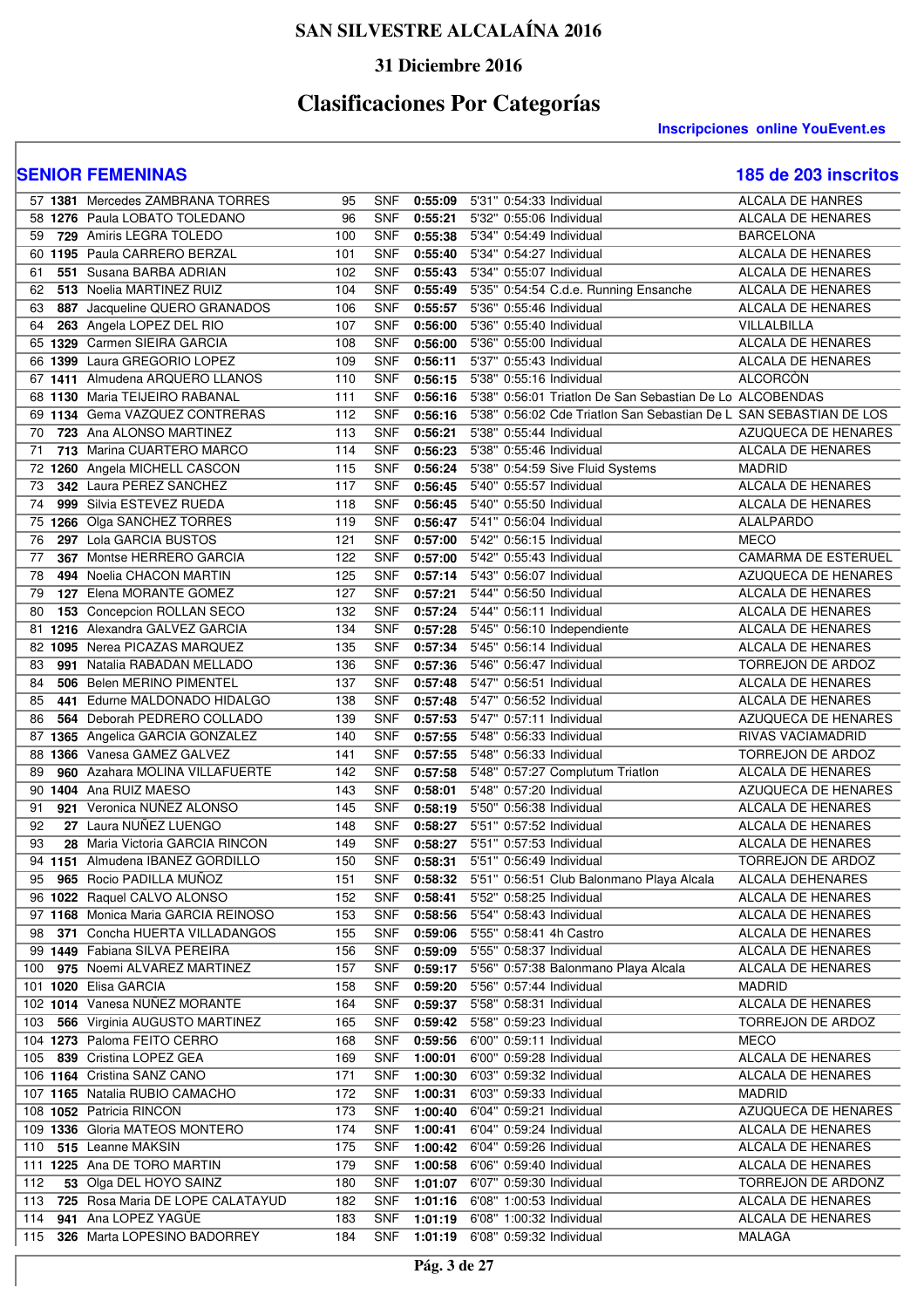### **31 Diciembre 2016**

# **Clasificaciones Por Categorías**

**Inscripciones online YouEvent.es** 

| 116        | <b>124 Elena MARTINEZ RAMOS</b>       | 189 | <b>SNF</b> |         | 1:01:41 6'10" 1:00:25 Edg            | <b>ALCALA DE HENARES</b>    |
|------------|---------------------------------------|-----|------------|---------|--------------------------------------|-----------------------------|
| 117        | 186 Ana Rosa RAMOS SELFA              | 191 | <b>SNF</b> | 1:01:50 | 6'11" 1:00:56 Individual             | <b>MADRID</b>               |
|            | 118 1331 Beatriz GUERRERO DEL PALACIO | 194 | <b>SNF</b> | 1:01:52 | 6'11" 1:00:54 Individual             | ALCALA DE HENARES           |
|            | 119 1267 Sofia GALLEGO RODRIGUEZ      | 195 | <b>SNF</b> | 1:02:00 | 6'12" 1:00:49 Club Marathon Aranjuez | ALCALA DE HENARES           |
| 120        | 58 Victoria LOPESINOS DEL HOYO        | 196 | <b>SNF</b> | 1:02:09 | 6'13" 1:00:33 Individual             | <b>TORRES DE LA ALAMEDA</b> |
| 121        | 749 Aroa MARTINEZ SOLERA              | 197 | <b>SNF</b> | 1:02:18 | 6'14" 1:01:52 Individual             | VILLAJOYOSA                 |
| 122        | 250 Tania ARDURA PEREZ                | 199 | <b>SNF</b> | 1:02:20 | 6'14" 1:02:01 Individual             | <b>ALCALA DE HENARES</b>    |
| 123        | 123 Marta RUBIO DEL VALLE             | 200 | <b>SNF</b> | 1:02:21 | 6'14" 1:00:58 Edg                    | <b>ALCALA DE HENARES</b>    |
| 124        | 1380 Elena COBO FERNANDEZ             | 202 | <b>SNF</b> | 1:02:31 | 6'15" 1:01:55 Individual             | AZUQUECA DE HENARES         |
| 125        | 34 Maria Del Carmen MUNOZ GOMEZ       | 203 | <b>SNF</b> | 1:02:43 | 6'16" 1:01:25 Tierra Tragame         | ALCALA DE HENARES           |
| 126        | 535 Soraya MUÑOZ GARCIA               | 204 | <b>SNF</b> | 1:02:45 | 6'17" 1:01:54 Individual             | TORREJON DE ARDOZ           |
| 127        | 126 Laura PINEDO PEREZ                | 205 | <b>SNF</b> | 1:02:49 | 6'17" 1:02:18 4h Castro              | POZO DE GUADALAJARA         |
| 128        | 684 Ana CASADO TRIGUEROS              | 206 | <b>SNF</b> | 1:02:52 | 6'17" 1:01:21 Individual             | ALCALA DE HENARES           |
| 129        | 266 Blanca BERMEJO HERMIDA            | 207 | <b>SNF</b> | 1:02:53 | 6'17" 1:01:23 Individual             | ALCALA DE HENARES           |
| 130        | 1045 Patricia GIL ARMADA              | 208 | <b>SNF</b> | 1:03:01 | 6'18" 1:02:26 Individual             | ALCALA DE HENARES           |
| 131        | 1475 Ana SENADO GARCIA                | 209 | <b>SNF</b> | 1:03:05 | 6'19" 1:02:50 Individual             | ALCALA DE HENARES           |
| 132        | 796 Monica DE VELASCO ESTEBAN         | 211 | <b>SNF</b> | 1:03:16 | 6'20" 1:02:40 Individual             | CABANILLAS DEL CAMPO        |
|            | 133 1090 Manuela MUÑOZ SANCHEZ        | 214 | <b>SNF</b> | 1:03:30 | 6'21" 1:01:42 Individual             | TORREJON DE ARDOZ           |
| 134        | 279 Laura GOMEZ MARTIN                | 215 | <b>SNF</b> | 1:03:35 | 6'22" 1:02:15 Individual             | ALCALA DE HENARES           |
| 135        | 322 Marta CASTILLO VIÑAMBRES          | 216 | <b>SNF</b> | 1:03:35 | 6'22" 1:02:32 Individual             | ALCALA DE HENARES           |
|            | 136 1242 Irene DOMINGUEZ HERNANDEZ    | 223 | <b>SNF</b> | 1:04:24 | 6'26" 1:03:15 Independiente          | TRES CANTOS                 |
|            | 137 1239 Laura REY OLIVAS             | 224 | <b>SNF</b> | 1:04:24 | 6'26" 1:03:14 Independiente          | TRES CANTOS                 |
|            | 138 1240 Anais SOLA FERNANDEZ         | 225 | <b>SNF</b> | 1:04:24 | 6'26" 1:03:15 Independiente          | <b>TRES CANTOS</b>          |
|            | 139 1241 Marisa GUERRERO CAMPUZANO    | 226 | <b>SNF</b> | 1:04:24 | 6'26" 1:03:14 Independiente          | TRES CANTOS                 |
| 140        | 385 Andrea PEREZ GUTIERREZ            | 227 | <b>SNF</b> | 1:04:32 | 6'27" 1:03:54 Individual             | ALCALA DE HENARES           |
| 141        | 264 Ana DE MARIANO PEREZ              | 230 | <b>SNF</b> | 1:04:39 | 6'28" 1:04:19 Individual             | ALCALA DE HENARES           |
|            | 142 1088 Ruth GONZALEZ PIZARRO        | 231 | <b>SNF</b> | 1:04:45 | 6'28" 1:03:14 Individual             | <b>MECO</b>                 |
| 143        | 759 Cristina GRANDE TEBAR             | 232 | <b>SNF</b> | 1:04:45 | 6'28" 1:03:15 Run&bike Camarma       | CAMARMA                     |
| 144        | 137 Paula RODRIGUEZ NIETO             | 234 | <b>SNF</b> | 1:04:46 | 6'29" 1:03:17 Runbikers Alcala       | ALCALA DE HENARES           |
| 145        | 790 Paz MARQUEZ ARELLANO              | 235 | <b>SNF</b> | 1:04:48 | 6'29" 1:03:44 Individual             | ALCALA DE HENARES           |
| 146        | 990 Gloria RUBIO SANCHEZ              | 236 | <b>SNF</b> | 1:05:06 | 6'31" 1:03:55 Individual             | ALCALA DE HENARES           |
| 147        | <b>700</b> Isabel APARICIO GARCIA     | 238 | <b>SNF</b> | 1:05:17 | 6'32" 1:03:47 Individual             | <b>ALICANTE</b>             |
| 148        | 755 Noelia REY PEIX                   | 239 | <b>SNF</b> | 1:05:17 | 6'32" 1:03:47 Individual             | SALAMANCA                   |
| 149        | 935 Yolanda TABUYO ALVAREZ            | 240 | <b>SNF</b> | 1:05:18 | 6'32" 1:03:47 Individual             | <b>MADRID</b>               |
| 150        | 165 Maria DEL POZO MORALES            | 241 | <b>SNF</b> | 1:05:20 | 6'32" 1:03:47 Individual             | <b>ALCALA DE HENARES</b>    |
| 151        | 402 Mercedes GARCIA DEL POZO          | 242 | <b>SNF</b> | 1:05:20 | 6'32" 1:03:47 Individual             | <b>MADRID</b>               |
| 152        | 646 Emma MARTIN MARTIN                | 244 | <b>SNF</b> | 1:05:35 | 6'34" 1:04:50 Individual             | <b>MADRID</b>               |
| 153        | 610 Marival LEDESMA MONGE             | 248 | <b>SNF</b> | 1:05:47 | 6'35" 1:05:28 Individual             | <b>ALCALA DE HENARES</b>    |
| 154        | 843 Ana Veronica MERINO GUERRERO      | 249 | <b>SNF</b> | 1:05:51 | 6'35" 1:05:01 Individual             | AZUQUECA DE HENARES         |
| 155        | 57 Nekane OLIVA FAURA                 | 250 | <b>SNF</b> | 1:05:58 | 6'36" 1:04:20 Grupo Revenga          | TORREJON DE ARDOZ           |
| 156        | 542 Veronica DE LA FUENTE CALDERON    | 251 | <b>SNF</b> | 1:06:05 | 6'37" 1:05:07 Individual             | ALCALA DE HENARES           |
| 157        | 543 Tania DE QUIROS PEREZ             | 252 | <b>SNF</b> | 1:06:06 | 6'37" 1:05:08 Individual             | TORREJON DE ARDOZ           |
| 158        | 946 Irene MAZO ESPINOSA               | 253 | <b>SNF</b> | 1:06:09 | 6'37" 1:05:26 Individual             | ALCALA DE HENARES           |
| 159        | 849 Maria AYALA HERRERA               | 254 | <b>SNF</b> | 1:06:22 | 6'38" 1:05:46 Individual             | ALCALA DE HENARES           |
| 160        | <b>70</b> Patricia MORAN MARTINEZ     | 256 | <b>SNF</b> | 1:06:35 | 6'39" 1:05:01 Individual             | SAN FERNANDO DE HEN         |
| 161        | 897 Susana ARNANZ ALONSO              | 257 | <b>SNF</b> | 1:06:36 | 6'40" 1:06:09 Individual             | ALCALA DE AHENARES          |
| 162        | 740 Carmen CABEZON BIENES             | 261 | <b>SNF</b> | 1:06:54 | 6'41" 1:06:14 Individual             | <b>ALCORCON</b>             |
| 163        | 188 Miriam BARRUTIA BORQUE            | 262 | <b>SNF</b> | 1:06:55 | 6'41" 1:06:11 Individual             | ALCALA DE HENARES           |
| 164        | 539 Gema Maria ANES FLORENCIO         | 263 | <b>SNF</b> | 1:06:57 | 6'42" 1:06:05 Individual             | ALCALA DE HENARES           |
| 165        | 88 Cristina HORMIGO GONZALEZ          | 264 | <b>SNF</b> | 1:07:00 | 6'42" 1:06:17 Individual             | MADRID                      |
| 166        | 24 Andrea SANCHEZ CAJAL               | 266 | <b>SNF</b> | 1:07:05 | 6'42" 1:06:22 Individual             | ALCALA DE HENARES           |
| 167        | 768 Laura FERNANDEZ MUÑOZ             | 267 | <b>SNF</b> | 1:07:11 | 6'43" 1:06:01 Malpartida Activa      | ALCALA DE HENARES           |
| 168        | 325 Loreto DOMINGUEZ LIBOREIRO        | 268 | <b>SNF</b> | 1:07:24 | 6'44" 1:06:25 Individual             | ALCALA DE HENARES           |
| 169<br>821 | Inma ESTRUCH PAREDES                  | 271 | <b>SNF</b> | 1:07:38 | 6'46" 1:06:03 C.d.es Posible         | <b>MISLATA</b>              |
| 170        | 265 Elena SANZ DE DIEGO               | 272 | <b>SNF</b> | 1:08:10 | 6'49" 1:07:51 Individual             | ALCALA DE HENARES           |
| 171        | 841 Marta DEL VAL PERALES             | 275 | <b>SNF</b> | 1:08:28 | 6'51" 1:07:00 Individual             | CAMARMA DE ESTERUEL         |
| 172        | 71 Laura GARCIA SACRISTAN             | 276 | <b>SNF</b> | 1:09:11 | 6'55" 1:07:34 Individual             | SAN FERNANDO DE HEN         |
| 173        | 940 Lorena SANCHEZ MORENO             | 277 | <b>SNF</b> | 1:09:14 | 6'55" 1:07:35 Balonmano Playa Alcala | ALCALA DE HENARES           |
|            | 174 1423 Vanesa LOPEZ GONZALEZ        | 280 | <b>SNF</b> | 1:09:51 | 6'59" 1:08:47 Individual             | <b>MECO</b>                 |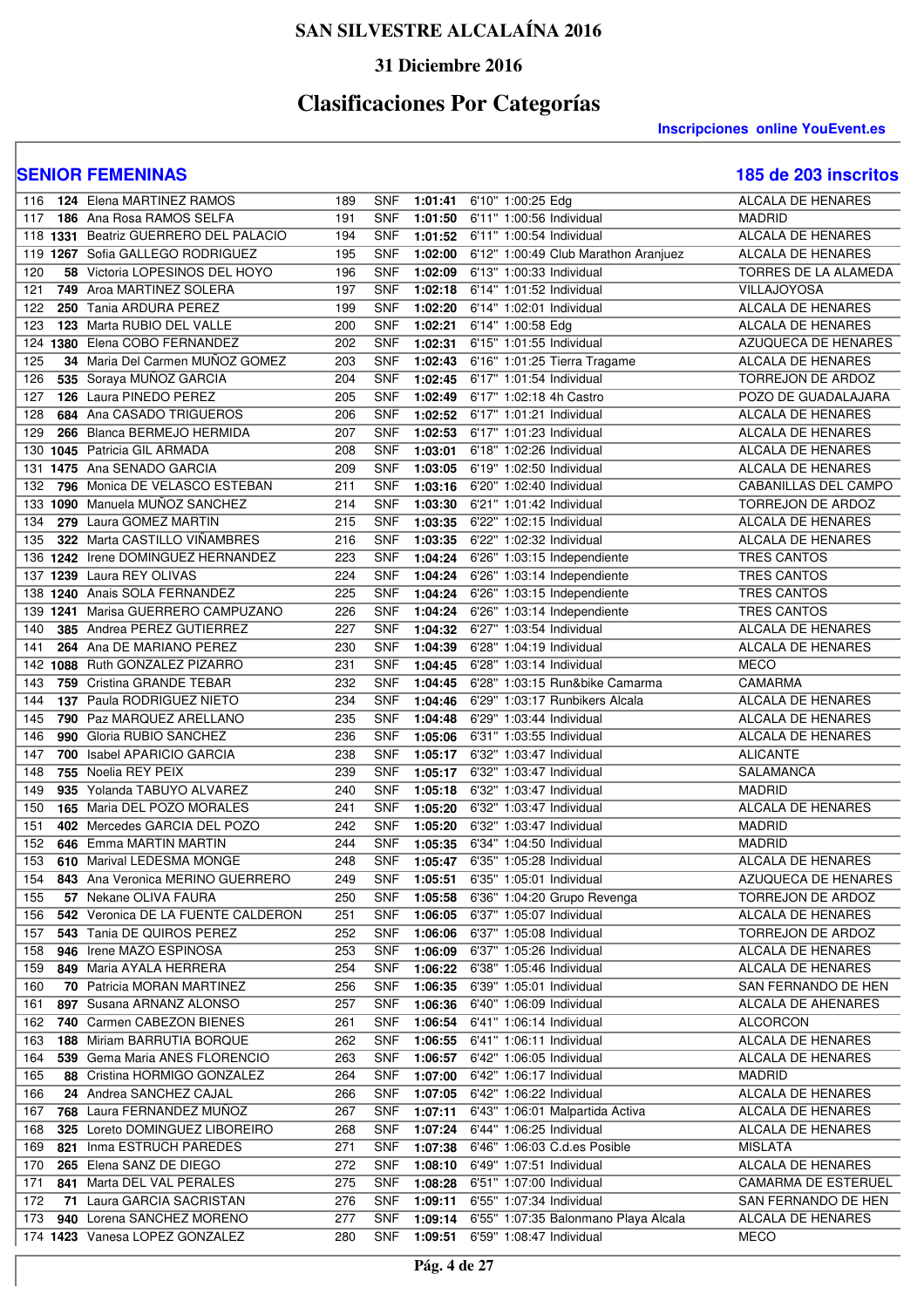### **31 Diciembre 2016**

# **Clasificaciones Por Categorías**

#### **Inscripciones online YouEvent.es**

| 175 | 427 Cristina SANCHEZ GARCCIA     | 282 | <b>SNF</b> | 1:10:28 | 7'03" 1:08:57 Individual         | <b>MECO</b>       |
|-----|----------------------------------|-----|------------|---------|----------------------------------|-------------------|
|     | 176 1262 Maria NAÑEZ GARCIA      | 283 | <b>SNF</b> | 1:10:57 | 7'06" 1:09:32 Sive Fluid Systems | <b>MADRID</b>     |
| 177 | 393 Aurora LUENGO MARTIN         | 285 | <b>SNF</b> | 1:11:18 | 7'08" 1:10:23 Individual         | ALCALA DE HENARES |
|     | 178 1138 Sandra BAREIL           | 286 | <b>SNF</b> |         | 1:11:43 7'10" 1:10:13 Individual | ALCALA DE HENARES |
|     | 179 1454 Laura FERNANDEZ GARCIA  | 287 | <b>SNF</b> |         | 1:11:43 7'10" 1:10:11 Individual | ALCALA DE HENARES |
|     | 180 223 Pilar LINARES NAVARRO    | 289 | <b>SNF</b> |         | 1:12:30 7'15" 1:11:26 Individual | ALCALA DE HENARES |
| 181 | 221 Maria JIMENEZ FERNANDEZ      | 291 | <b>SNF</b> |         | 1:12:33 7'15" 1:11:17 Individual | ALCALA DE HENARES |
|     | 182 1077 Cristina VELAZQUEZ      | 292 | <b>SNF</b> |         | 1:12:34 7'15" 1:11:15 Individual | LOS HUEROS        |
|     | 183 1446 Veronica ALGAR GONZALEZ | 293 | <b>SNF</b> | 1:13:42 | 7'22" 1:12:02 Individual         | VILLALBILLA       |
| 184 | 11 Ana Belen SERRANO ALCOBENDAS  | 295 | <b>SNF</b> | 1:14:53 | 7'29" 1:14:45 Individual         | ALCALA DE HENARES |
|     | 185 1220 Silvia RIMONTE JIMENEZ  | 296 | <b>SNF</b> | 1:18:54 | 7'53" 1:17:54 Individual         | ALCALA DE HENARES |
|     |                                  |     |            |         |                                  |                   |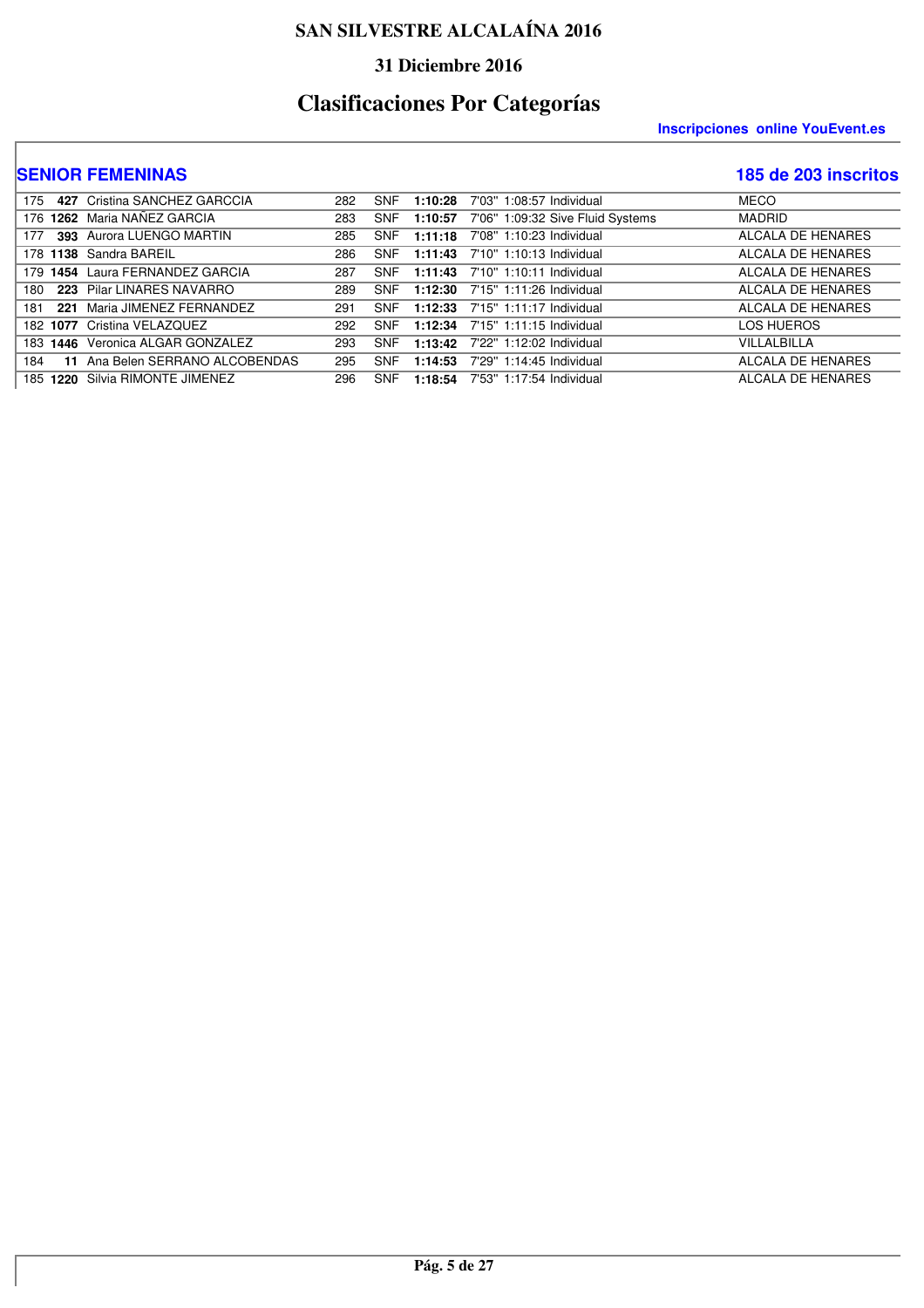### **31 Diciembre 2016**

# **Clasificaciones Por Categorías**

**Inscripciones online YouEvent.es** 

#### **SENIOR MASCULINOS 546 de 596 inscritos**

ľ

| 546 de 596 inscritos |
|----------------------|
|----------------------|

|              | <b>Finalizados (546)</b>            | Pto |            |         |                                                                    |                          |
|--------------|-------------------------------------|-----|------------|---------|--------------------------------------------------------------------|--------------------------|
|              | Pto Dor NOMBRE y APELLIDOS          | ABS |            |         | CAT TIEMPO '/km Tchip CLUB                                         | <b>POBLACION</b>         |
| $\mathbf{1}$ | 666 Sergio BADALLO CARBAJOSA        | 3   | <b>SNM</b> | 0:33:31 | 3'21" 0:33:31 Runactiva                                            | ALCALA DE HENARES        |
|              | 2 1243 Miguelangel PEZUELA ESPLIEGO | 4   | <b>SNM</b> | 0:33:42 | 3'22" 0:33:42 Individual                                           | <b>GUADALAJARA</b>       |
| 3            | 958 Juan Manuel CAMPOS TORRIJOS     | 5   | <b>SNM</b> | 0:33:47 | 3'23" 0:33:47 Union Atletica Coslada                               | AZUQUECA DE HENARES      |
| 4            | 968 Roberto PRIETO CARBAJO          | 6   | <b>SNM</b> | 0:34:10 | 3'25" 0:34:10 Nfoque Race Team                                     | <b>ANCHUELO</b>          |
| 5            | 732 Alberto CODINACH SEVILLA        | 7   | <b>SNM</b> | 0:34:25 | 3'27" 0:34:25 Tri Maniacs                                          | <b>ALOVERA</b>           |
|              | 6 1367 David CLEMENTE REMON         | 9   | <b>SNM</b> | 0:34:48 | 3'29" 0:34:48 Entrenador De Atletas                                |                          |
| 7            | 428 Francisco Javier ROMERO PARIS   | 11  | <b>SNM</b> | 0:35:18 | 3'32" 0:35:18 Atletismo Juventud Alcala - Ajalk ALCALA DE HENARES  |                          |
| 8            | 521 Andres SOLIS VILAR              | 13  | <b>SNM</b> | 0:35:47 | 3'35" 0:35:46 Individual                                           | ALCALA DE HENARES        |
| 9            | 144 Alvaro ROJAS RODRIGUEZ          | 15  | <b>SNM</b> | 0:35:49 | 3'35" 0:35:48 Individual                                           | AZUQUECA DE HENARES      |
| 10           | 164 Raul GARCIA BARBERO             | 17  | <b>SNM</b> | 0:35:57 | 3'36" 0:35:56 Individual                                           | ALCALA E HENARES         |
| 11           | 234 Sergio ROJAS RODRIGUEZ          | 22  | <b>SNM</b> | 0:36:44 | 3'40" 0:36:42 Individual                                           | <b>AZUQUECA</b>          |
| 12           | 929 Pablo AZNAR GALLEGO             | 26  | <b>SNM</b> | 0:37:10 | 3'43" 0:36:59 Club Chapa Y Sigue                                   | <b>ALOVERA</b>           |
| 13           | 970 Sergio DE LA CRUZ PINEDA        | 28  | <b>SNM</b> | 0:37:20 | 3'44" 0:37:13 Individual                                           | <b>GUADALAJARA</b>       |
| 14           | 1298 Jonathan BAAMONDE CARBALLIDO   | 29  | <b>SNM</b> | 0:37:24 | 3'44" 0:37:24 Individual                                           | ALCALA DE HENARES        |
| 15           | 91 Ivan MINGUEZ BATANERO            | 31  | <b>SNM</b> | 0:37:29 | 3'45" 0:37:29 Club Atletismo Marchamalo                            | <b>MARCHAMALO</b>        |
| 16           | 692 Antonio RODRIGUEZ CATALINA      | 32  | <b>SNM</b> | 0:37:36 | 3'46" 0:37:34 Union Atletica Coslada                               | <b>COSLADA</b>           |
| 17           | 364 Borja SILVA FERNANDEZ           | 36  | <b>SNM</b> | 0:38:03 | 3'48" 0:38:03 Run&bike Camarma                                     | CAMARMA                  |
| 18           | 1300 Alfonso GUIJARRO VARA          | 38  | <b>SNM</b> | 0:38:05 | 3'48" 0:37:55 Complutum Triatlon                                   | <b>ALCALA DE HENARES</b> |
| 19<br>826    | Alejandro DIAZ ROMAN                | 39  | <b>SNM</b> | 0:38:10 | 3'49" 0:38:09 Individual                                           | <b>ALCALA DE HENARES</b> |
| 20           | 822 Roberto MARTINEZ ALONSO         | 40  | <b>SNM</b> | 0:38:10 | 3'49" 0:38:06 Individual                                           | TORREJON DE ARDOZ        |
| 21           | 583 Abel GONZALEZ JEREZ             | 41  | <b>SNM</b> | 0:38:11 | 3'49" 0:38:11 C. A. El Casar                                       | <b>EL CASAR</b>          |
| 22           | 92 Jaime GARRIDO HUETE              | 43  | <b>SNM</b> | 0:38:22 | 3'50" 0:38:21 Club Atletismo Marchamalo                            | MARCHAMALO               |
| 23           | 1082 Carlos ALBARRAN ESTEBAN        | 45  | <b>SNM</b> | 0:38:34 | 3'51" 0:38:31 Individual                                           | <b>TORREJON DEL REY</b>  |
|              | 24 1356 Victor DEL VALLE            | 47  | <b>SNM</b> | 0:38:42 | 3'52" 0:38:39 Individual                                           | <b>GUADALAJARA</b>       |
| 25           | 719 Carlos GONZALEZ LEON            | 48  | <b>SNM</b> | 0:38:45 | 3'52" 0:38:44 Atletismo Loeches                                    | <b>LOECHES</b>           |
| 26           | 894 Jose Antonio SANCHEZ GONZALEZ   | 51  | <b>SNM</b> | 0:38:53 | 3'53" 0:38:53 Individual                                           | ALCALA DE HENARES        |
| 27           | 673 Javier GARCIA RECENA            | 53  | <b>SNM</b> | 0:39:11 | 3'55" 0:39:11 Bike Time Tri                                        | <b>GUADALAJARA</b>       |
| 28           | 554 Borja TURRION MINGUEZ           | 54  | <b>SNM</b> | 0:39:13 | 3'55" 0:39:13 Cde Running Ensanche Alcala D VILLALBILLA            |                          |
| 29           | 918 Carlos RAZOLA FERNANDEZ         | 55  | <b>SNM</b> | 0:39:17 | 3'56" 0:39:17 Bike Time Trei                                       | <b>GUADALAJARA</b>       |
| 30           | 776 Emilio REDONDO FUENTES          | 56  | <b>SNM</b> | 0:39:17 | 3'56" 0:39:15 Bike Time Tri                                        | <b>GUADALAJARA</b>       |
| 31           | 1108 Alejandro PINTO CAMACHO        | 58  | <b>SNM</b> | 0:39:21 | 3'56" 0:38:05 Individual                                           | AZUQUECA DE HENARES      |
|              | 32 1290 Eduardo HERNANDEZ GARCIA    | 59  | <b>SNM</b> | 0:39:23 | 3'56" 0:39:20 Zidane Corpa                                         | <b>CORPA</b>             |
|              | 33 1111 Javier FERNANDEZ ISIDRO     | 60  | <b>SNM</b> | 0:39:23 | 3'56" 0:39:22 Individual                                           | RIVAS-VACIAMADRID        |
|              | 34 1374 Raul MORENO CARMONA         | 61  | <b>SNM</b> | 0:39:29 | 3'57" 0:39:19 Individual                                           | MEJORADA DEL CAMPO       |
|              | 35 1480 Raul PEREZ ALMAZAN          | 62  | <b>SNM</b> | 0:39:30 | 3'57" 0:39:20 Individual                                           | TORREJON DE ARDOZ        |
| 36           | 205 Cesar HITA AVILES               | 64  | <b>SNM</b> | 0:39:34 | 3'57" 0:39:32 Flop-cmc Kasper Wheels                               | AZUQUECA DE HENARES      |
| 37           | 972 Sergio PUEBLA HERRERO           | 65  | <b>SNM</b> | 0:39:38 | 3'58" 0:39:30 Complutum Triatlon                                   | ALCALA DE HENARES        |
| 38           | 917 Raul MARIN CALDERON             | 68  | SNM        |         | 0:39:42 3'58" 0:39:40 Independiente                                | <b>GUADALAJARA</b>       |
| 39           | 868 Francisco Jose PEREZ ORTEGA     | 69  | <b>SNM</b> | 0:39:42 | 3'58" 0:39:38 Individual                                           | <b>MADRID</b>            |
| 40           | 625 Pablo JIMENEZ GARCIA            | 70  | <b>SNM</b> | 0:39:48 | 3'59" 0:39:27 Complutum Triatlon                                   | VALVERDE DE ALCALA       |
| 41           | 1139 Pedro Luis VALENZUELA TALLON   | 71  | <b>SNM</b> | 0:39:49 | 3'59" 0:39:40 Complutum Triatlon                                   | ALCALA DE HENARES        |
| 42           | 756 Guillermo QUILEZ CRUZ           | 72  | <b>SNM</b> | 0:39:49 | 3'59" 0:39:17 Individual                                           | <b>MADRID</b>            |
|              | 43 1101 Ivan ARROYO SAN JOSE        | 74  | <b>SNM</b> | 0:39:53 | 3'59" 0:39:51 Club Triatlon Guadalajara                            | <b>GUADALAJARA</b>       |
| 44<br>988    | Israel PINTO PADILLA                | 75  | <b>SNM</b> | 0:39:58 | 4'00" 0:39:50 Complutum Triatlon                                   | <b>COBEÑA</b>            |
| 45           | 470 Gonzalo SANTOS TOBOSO           | 76  | <b>SNM</b> | 0:39:58 | 4'00" 0:39:56 Omm One Mile More                                    | <b>GUADALAJARA</b>       |
| 46           | 20 Ruben PARRA                      | 77  | <b>SNM</b> | 0:40:10 | 4'01" 0:40:02 Runactiva                                            | ALCALA DE HENARES        |
| 47           | 12 Jorge MOYA PRADES                | 78  | <b>SNM</b> | 0:40:11 | 4'01" 0:40:09 Nfoque Race Team                                     | ALCALA DE HENARES        |
|              | 48 1327 Francisco Antonio MUNAR     | 83  | SNM        | 0:40:23 | 4'02" 0:40:19 Vg Running                                           | <b>MADRID</b>            |
|              | 49 1133 Jose Javier GOMEZ MENDEZ    | 85  | <b>SNM</b> | 0:40:27 | 4'03" 0:40:16 Cde Triatlon San Sebastian De L SAN SEBASTIAN DE LOS |                          |
| 50           | 14 Victor GARCIA MARTINEZ           | 87  | <b>SNM</b> | 0:40:30 | 4'03" 0:40:27                                                      | ALCALA DE HENARES        |
|              | 51 1036 Sergio MARTINEZ TRILLO      | 89  | <b>SNM</b> | 0:40:37 | 4'04" 0:40:36 Runbikers Alcala De Henares                          | <b>MECO</b>              |
| 52           | 312 Eduardo GONZALEZ ORTIZ          | 90  | <b>SNM</b> | 0:40:41 | 4'04" 0:40:41 Individual                                           | CAMARMA DE ESTERUEL      |
|              | 53 1377 Noe MUÑOZ VACAS             | 92  | <b>SNM</b> | 0:40:42 | 4'04" 0:40:11 Complutum Triatlon                                   | VILLALBILLA              |
|              | 54 1319 Borja ROMERO ESCALANTE      | 94  | <b>SNM</b> | 0:40:44 | 4'04" 0:40:42 Personal Running                                     | <b>MADRID</b>            |
| 55           | 998 Jesus HERNANDEZ REXA            | 95  | SNM        | 0:40:54 | 4'05" 0:40:44 Individual                                           | ALCALA DE HENARES        |
| 56           | 895 Raul DEMETRIO DA SILVA          | 97  | SNM        | 0:41:00 | 4'06" 0:40:58 Individual                                           | ALCALA DE HENARES        |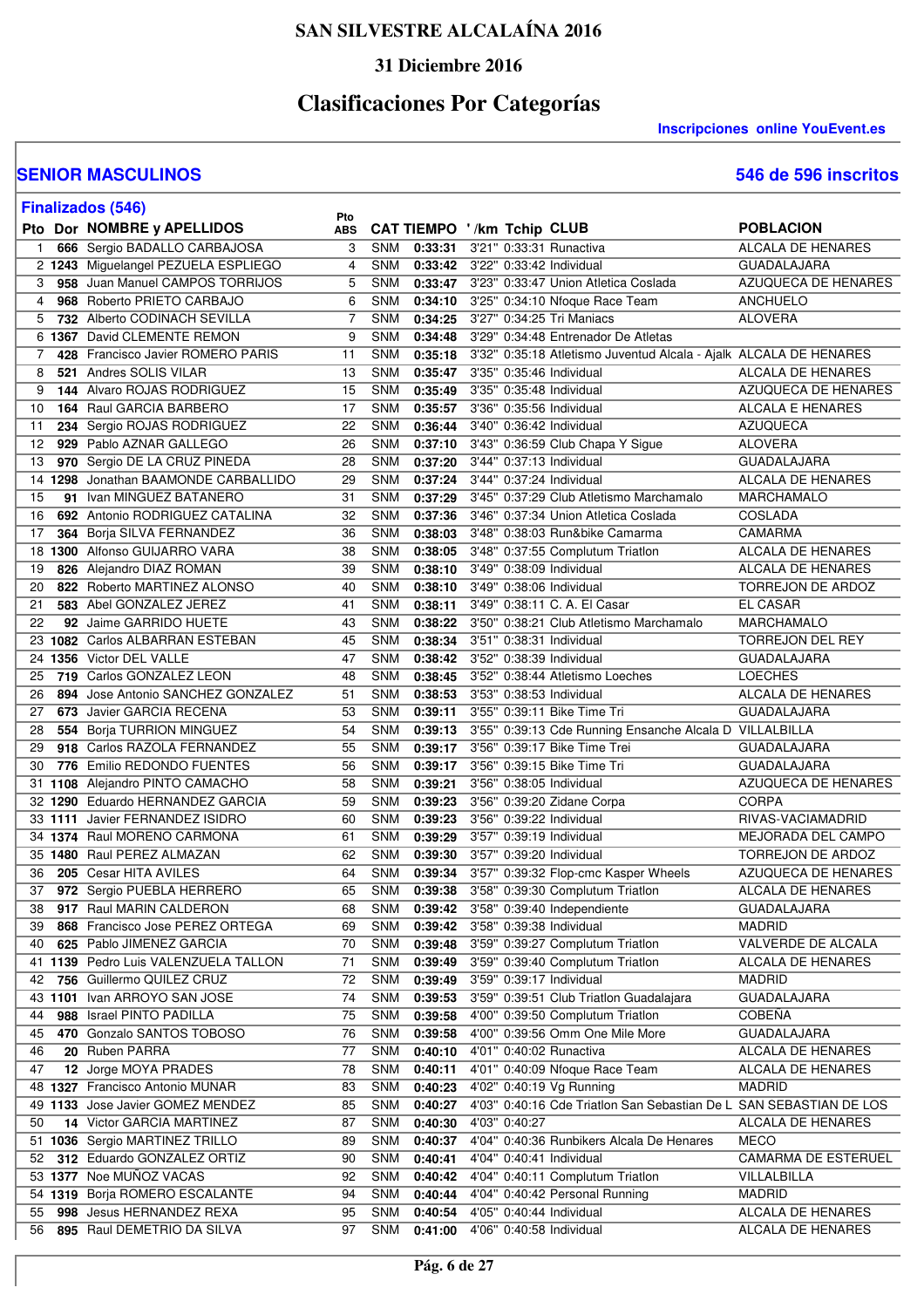### **31 Diciembre 2016**

# **Clasificaciones Por Categorías**

#### **Inscripciones online YouEvent.es**

| 57        | 691 Enrique GARCIA VENTURA               | 98  | <b>SNM</b> | 0:41:00 | 4'06" 0:40:55 Individual                                       | <b>TORRES DE LA ALAMEDA</b> |
|-----------|------------------------------------------|-----|------------|---------|----------------------------------------------------------------|-----------------------------|
| 58        | 108 Irving LOPEZ MURILLO                 | 100 | <b>SNM</b> | 0:41:11 | 4'07" 0:41:06 Club Atletismo Marchamalo                        | MARCHAMALO                  |
| 59        | 412 Eduardo RUIZ SANCHEZ                 | 101 | <b>SNM</b> | 0:41:13 | 4'07" 0:41:03 Individual                                       | <b>AZUQUECA DE HENARES</b>  |
| 60        | 956 Ruben ESPINOSA GIL                   | 106 | <b>SNM</b> | 0:41:27 | 4'09" 0:41:15 Complutum Triatlon                               | ALCALA DE HENARES           |
| 61        | 154 Fernando PATIÑO RANERA               | 108 | <b>SNM</b> | 0:41:29 | 4'09" 0:41:28 Omm Corredores                                   | <b>GUADALAJARA</b>          |
| 62        | 996 Jose Anibal GUERRERO FRESNEDA        | 110 | <b>SNM</b> | 0:41:33 | 4'09" 0:41:04 Complutum Triatlon                               | ALCALA DE HENARES           |
| 63        | 397 Carlos PEREZ VIVAS                   | 113 | <b>SNM</b> | 0:41:34 | 4'09" 0:41:31 Individual                                       | ALCALA DE HENARES           |
| 64        | 888 Pablo MARTIN GARCIA                  | 114 | <b>SNM</b> | 0:41:35 | 4'09" 0:41:32 Individual                                       | ALCALA DE HENARES           |
| 65        | 61 Javier IGUALADOR NARANJO              | 115 | <b>SNM</b> | 0:41:37 | 4'10" 0:41:31 Individual                                       | ALCALA DE HENARES           |
| 66        | 222 Jose Antonio ZAYAS CERRATO           | 116 | <b>SNM</b> | 0:41:38 | 4'10" 0:41:32 Individual                                       | <b>LEGANES</b>              |
| 67        | 624 Ivan ALONSO SANZ                     | 118 | <b>SNM</b> | 0:41:43 | 4'10" 0:41:38 Runners Torrejon                                 | TORREJON DE ARDOZ           |
| 68        | 750 Jose M <sup>ª</sup> ROLDAN RODRIGUEZ | 121 | <b>SNM</b> | 0:41:48 | 4'11" 0:41:15 Academia Guardia Civil                           | ALCALA DE HENARES           |
| 69<br>591 | Borja MARTIN HERNANDEZ                   | 122 | <b>SNM</b> | 0:41:50 | 4'11" 0:41:40 Independiente                                    | <b>ALCALA DE HENARES</b>    |
| 70        | 1178 David DE LA FUENTE RAIGAL           | 123 | SNM        | 0:41:53 | 4'11" 0:41:42 Individual                                       | AZUQUECA DE HENARES         |
| 71        | 452 Manuel Angel PEREZ HERNANDEZ         | 124 | <b>SNM</b> | 0:41:54 | 4'11" 0:41:34 Individual                                       | ALCALA DE HENARES           |
| 72        | 523 Francisco SANCHEZ MACIAS             | 126 | <b>SNM</b> | 0:41:55 | 4'11" 0:41:54 Club Atletismo Velilla De San An POZUELO DEL REY |                             |
|           | 73 1004 Luis Miguel MEDINA PANIEGO       | 127 | SNM        | 0:42:02 | 4'12" 0:41:59 Individual                                       | ALCALA DE HENARES           |
| 74        | 754 Fernando GARCIA CASTILLA             | 129 | <b>SNM</b> | 0:42:10 | 4'13" 0:42:01 Complutum Triatlon                               | <b>ALCALA DE HENARES</b>    |
| 75        | 177 Juan Jose MALLO REVILLA              | 130 | <b>SNM</b> | 0:42:14 | 4'13" 0:41:56 Independiente                                    | MADRID                      |
| 76        | 813 Alvaro SANCHEZ HERNANDEZ             | 131 | <b>SNM</b> | 0:42:17 | 4'14" 0:42:03 Pichirunners                                     | ALGETE                      |
| 77        | 1007 Ivan DIAZ MARTINEZ                  | 132 | <b>SNM</b> | 0:42:18 | 4'14" 0:42:08 Individual                                       | ALCALA DE HENARES           |
|           | 78 1284 Cesar GONZALEZ PACHON            | 133 | SNM        | 0:42:21 | 4'14" 0:42:02 Individual                                       | ALCALA DE HENARES           |
| 79        | 514 Jose Manuel VILLAR ANDRES            | 134 | SNM        | 0:42:21 | 4'14" 0:42:11 Individual                                       | ALCALA DE HENARES           |
|           | 80 1478 Rafael PICADO ROSADO             | 136 | <b>SNM</b> | 0:42:23 | 4'14" 0:42:18 Individual                                       | PARACUELLOS                 |
| 81        | 213 David SAN MACARIO CALVO              | 140 | <b>SNM</b> | 0:42:27 | 4'15" 0:42:24 Individual                                       | ALCALA DE HENARES           |
|           | 82 1264 Francisco TRALLER JIMENEZ        | 142 | <b>SNM</b> | 0:42:29 | 4'15" 0:42:05 Club Maraton Guadalajara                         | <b>GUADALAJARA</b>          |
|           | 83 1456 Roberto LOPEZ CAMPOS             | 148 | <b>SNM</b> | 0:42:45 | 4'17" 0:42:43 C.t. Guadalajara                                 | <b>GUADALAJARA</b>          |
|           | 84 1234 Alvaro NUÑEZ VIESCAS             | 151 | SNM        | 0:42:54 | 4'17" 0:42:17 Individual                                       | ALCALA DE HENARES           |
|           | 85 1455 Alvaro ATIENZA GUIJARO           | 154 | <b>SNM</b> | 0:43:04 | 4'18" 0:43:02 C.t. Guadalajara                                 | <b>GUADALAJARA</b>          |
| 86        | 76 Ignacio DE LA PEÑA NUÑEZ              | 158 | SNM        | 0:43:15 | 4'20" 0:42:42 Argon18 Spain                                    | TORRES DE LA ALAMEDA        |
| 87        | 89 Miguel DE DIEGO VOS                   | 160 | <b>SNM</b> | 0:43:16 | 4'20" 0:42:46 Individual                                       | ALCALA DE HENARES           |
| 88        | 95 Jose Antonio RODRIGUEZ GONZALEZ       | 161 | <b>SNM</b> | 0:43:17 | 4'20" 0:42:48 Cdcebe-atletismo                                 | ALCALA DE HENARES           |
| 89        | 410 Guillermo RODRIGUEZ SAMPEDRO         | 166 | <b>SNM</b> | 0:43:22 | 4'20" 0:42:45 Individual                                       | <b>ALCALA DE HENARES</b>    |
|           | 90 1270 Ruben SANCHEZ SANCHEZ            | 167 | <b>SNM</b> | 0:43:22 | 4'20" 0:43:13 Individual                                       | <b>MADRID</b>               |
| 91        | 603 Ivan SANCHEZ SANCHEZ                 | 169 | SNM        | 0:43:23 | 4'20" 0:43:06 Mañanas Complutenses                             | <b>ALCALA DE HENARES</b>    |
| 92        | 398 Daniel MINGUEZ LERMA                 | 170 | <b>SNM</b> | 0:43:25 | 4'21" 0:42:28 Individual                                       | <b>ALCALA DE HENARES</b>    |
|           | 93 1323 Raul JAIME LEON                  | 171 | <b>SNM</b> | 0:43:25 | 4'21" 0:43:22 Entrenador De Atletas                            | ALCALA DE HENARES           |
| 94        | 525 Manuel ORDOVAS LAGO                  | 172 | <b>SNM</b> | 0:43:25 | 4'21" 0:43:05 Individual                                       | <b>ALCALA DE HENARES</b>    |
| 95        | 462 Moises LEÑERO RAMOS                  | 173 | SNM        |         | 0:43:27 4'21" 0:43:23 Alcala Maraton                           | ALCALA DE HENARES           |
| 96        | 64 Hugo VALSERA MARTIN                   | 174 | SNM        |         | 0:43:27 4'21" 0:43:02 Individual                               | <b>PARIS</b>                |
| 97        | 305 Victor REDONDO RUIZ                  | 176 | SNM        | 0:43:29 | 4'21" 0:42:09 Individual                                       | ALCALA DE HENARES           |
| 98        | 414 Alvaro JIMENEZ MARTIN                | 177 | <b>SNM</b> | 0:43:37 | 4'22" 0:43:20 Individual                                       | ALCALA DE HENARES           |
| 99        | 526 Hector DE DIOS PEREZ                 | 178 | <b>SNM</b> | 0:43:38 | 4'22" 0:42:35 Individual                                       | ALCALA DE HENARES           |
| 100       | 857 Carlos CASCO SANCHEZ-MOLINA          | 182 | <b>SNM</b> | 0:43:49 | 4'23" 0:43:47 C.d. Es Posible                                  | <b>ALDAIA</b>               |
| 101       | 823 Alfonso COLAS SORIANO                | 183 | <b>SNM</b> | 0:43:49 | 4'23" 0:43:48 C.d.es Posible                                   | <b>MISLATA</b>              |
| 102       | 319 Jorge VICENTE DELGADO                | 184 | <b>SNM</b> | 0:43:50 | 4'23" 0:43:34 Individual                                       | ALCALA DE HENARES           |
|           | 103 1375 Cesar Carlos MERINO JIMENEZ     | 186 | SNM        | 0:43:51 | 4'23" 0:43:47 Individual                                       | <b>TORREJON DE ARDOZ</b>    |
| 104       | 1204 Javier RETORTILLO HERNANDEZ         | 187 | <b>SNM</b> | 0:43:51 | 4'23" 0:43:25 Individual                                       | ALCALA DE HENARES           |
| 105       | 54 Javier FEU                            | 189 | <b>SNM</b> | 0:43:56 | 4'24" 0:43:42 Personal Running Triatlon                        | MADRID                      |
|           | 106 1314 Daniel DURAN GARCIA             | 190 | <b>SNM</b> | 0:43:56 | 4'24" 0:43:52 Entrenador De Atletas                            | ALCALA DE HENARES           |
|           | 107 1344 Luis MUR GIL                    | 193 | <b>SNM</b> | 0:43:58 | 4'24" 0:43:32 Individual                                       | <b>MADRID</b>               |
|           | 108 1086 Ramon MORALES GARCIA            | 194 | <b>SNM</b> | 0:43:59 | 4'24" 0:43:50 Individual                                       | ALCALA DE HENARES           |
|           | 109 1357 Carlos MONTALVO                 | 195 | <b>SNM</b> | 0:44:00 | 4'24" 0:43:34 Individual                                       | <b>GUADALAJARA</b>          |
| 110       | 519 Alberto MUÑOZ                        | 196 | <b>SNM</b> | 0:44:03 | 4'24" 0:44:00 Mtb Corpa                                        | ALCALA DE HENARES           |
| 111       | 546 Carlos AGUAYO SILLERO                | 197 | <b>SNM</b> | 0:44:04 | 4'24" 0:43:54 Individual                                       | ALCALA DE HENARES           |
| 112       | 256 Javier LOPEZ-ROMERO GUTIERREZ        | 200 | <b>SNM</b> |         | 0:44:12 4'25" 0:44:00 Individual                               | <b>MADRID</b>               |
|           | 113 1062 Jose Manuel PABLOS JIMENEZ      | 201 | <b>SNM</b> | 0:44:13 | 4'25" 0:44:02 Runactiva                                        | ALCALA DE HENARES           |
| 114       | 580 David FERREIRO JIMENEZ               | 203 | <b>SNM</b> | 0:44:16 | 4'26" 0:44:14 Omm Corredores                                   | VALDENOCHES. (GUADA         |
|           | 115 1363 Victor CONDADO SERRANO          | 207 | SNM        |         | 0:44:20 4'26" 0:43:50 Complutum Triatlon                       | ALCALA DE HENARES           |
|           |                                          |     |            |         |                                                                |                             |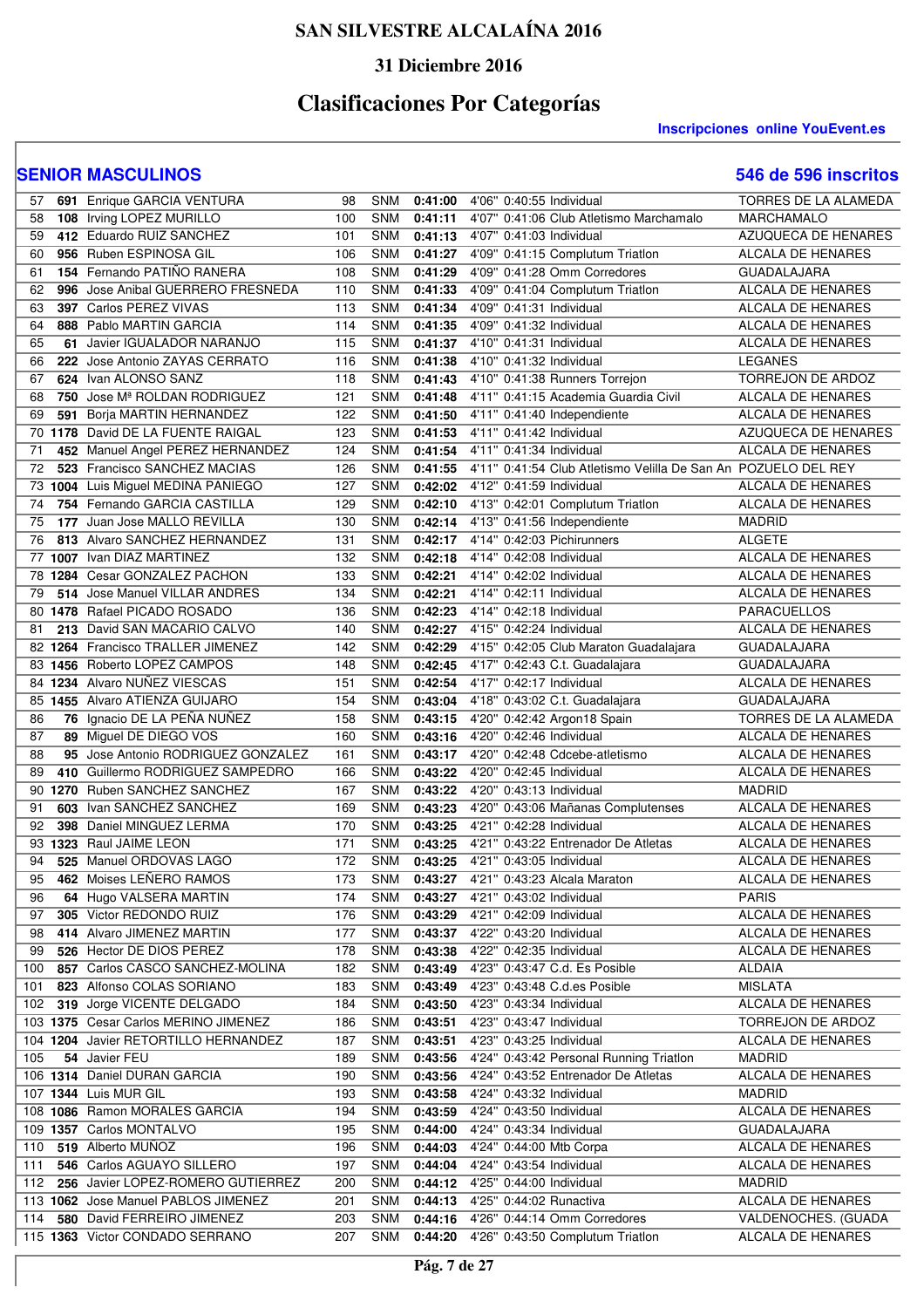### **31 Diciembre 2016**

# **Clasificaciones Por Categorías**

#### **Inscripciones online YouEvent.es**

| 116 | 979 Jesus HERRERA BAILON                                            | 208        | <b>SNM</b>               | 0:44:20            | 4'26" 0:43:57 Complutum Triatlon                     | <b>ALCALA DE HENARES</b>               |
|-----|---------------------------------------------------------------------|------------|--------------------------|--------------------|------------------------------------------------------|----------------------------------------|
| 117 | 623 Alvaro HENCHE HERNANDEZ                                         | 209        | <b>SNM</b>               | 0:44:20            | 4'26" 0:44:11 Complutum Triatlon                     | <b>MADRID</b>                          |
|     | 118 1038 Cristian CUBERO GARCIA                                     | 212        | <b>SNM</b>               | 0:44:23            | 4'26" 0:43:44 Runningmacetas                         | ALCALA DE HENARES                      |
| 119 | 706 David LOPEZ CANTARERO                                           | 213        | <b>SNM</b>               | 0:44:23            | 4'26" 0:44:18 Individual                             | ALCALA DE HENARES                      |
| 120 | 579 Rodolfo MARTINEZ BLAZQUEZ                                       | 214        | <b>SNM</b>               | 0:44:28            | 4'27" 0:44:26 Individual                             | <b>GUADALAJARA</b>                     |
| 121 | 358 Alejandro RODRIGUEZ GARCIA                                      | 217        | <b>SNM</b>               | 0:44:32            | 4'27" 0:44:30 Omm Corredores                         | CABANILLAS DEL CAMPO                   |
| 122 | 288 Juan Carlos DE CASTRO RODRIGUEZ                                 | 218        | <b>SNM</b>               | 0:44:34            | 4'27" 0:44:13 Complutum Triatlon                     | ALCALA DE HENARES                      |
| 123 | 1398 Carlos SANTOS PEREZ                                            | 219        | <b>SNM</b>               | 0:44:36            | 4'28" 0:44:22 Individual                             | ALCALA DE HENARES                      |
| 124 | 1271 Raul FRESNILLO MARTIN                                          | 220        | <b>SNM</b>               | 0:44:38            | 4'28" 0:44:24 Individual                             | ALCALA DE HENARES                      |
| 125 | 1396 Mario RIZO MORENTE                                             | 222        | <b>SNM</b>               | 0:44:40            | 4'28" 0:44:25 Individual                             | ALCALA DE HENARES                      |
|     | 126 1254 Miguel ORGILLES MAÑAS                                      | 223        | <b>SNM</b>               | 0:44:44            | 4'28" 0:44:40 Individual                             | ALCALA DE HENARES                      |
|     | 127 1212 Hector SANCHEZ ABAJO                                       | 230        | <b>SNM</b>               | 0:44:53            | 4'29" 0:43:58 Individual                             | <b>GUADALAJARA</b>                     |
| 128 | 1013 Alexander MONROY RUEDA                                         | 232        | <b>SNM</b>               | 0:44:53            | 4'29" 0:44:51 Tercerolas                             | ALCALA DE HENARES                      |
| 129 | 876 Carlos MORAN ROBLEDILLO                                         | 235        | <b>SNM</b>               | 0:44:56            | 4'30" 0:44:16 Individual                             | <b>MADRID</b>                          |
| 130 | 178 Miguel PELEGRI VILLA                                            | 236        | <b>SNM</b>               | 0:44:58            | 4'30" 0:44:38 Todovertical V+                        | ALCALA DE HENARES                      |
| 131 | <b>1439</b> Julio PUMARES BACHILLER                                 | 237        | <b>SNM</b>               | 0:44:58            | 4'30" 0:43:40 Individual                             | <b>MADRID</b>                          |
|     | 132 1424 Angel GONZALEZ MARTINEZ                                    | 242        | SNM                      | 0:45:04            | 4'30" 0:44:52 Individual                             | ALCALA DE HENARES                      |
|     | 133 1210 Carlos SERRANO AGUILAR                                     | 245        | SNM                      | 0:45:07            | 4'31" 0:44:27 C.a. Villanueva De La Torre            | <b>AZUQUECA DE HENARES</b>             |
|     | 134 1316 Cesar MARTIN LOPEZ                                         | 247        | SNM                      | 0:45:08            | 4'31" 0:45:06 Individual                             | ALCALA DE HENARES                      |
|     | 135 1099 Jose Manuel TORRIJOS OREJON                                | 249        | <b>SNM</b>               | 0:45:11            | 4'31" 0:45:07 Individual                             | <b>TORREJON DE ARDOZ</b>               |
| 136 | 743 David Felipe SUAREZ CARDENAS                                    | 251        | <b>SNM</b>               | 0:45:12            | 4'31" 0:44:59 Individual                             | ALCALA DE HENARES                      |
| 137 | 294 Alejandro ENCINAS RAMOS                                         | 252        | <b>SNM</b>               | 0:45:20            | 4'32" 0:44:14 Individual                             | ALCALA DE HENARES                      |
| 138 | 634 Carlos CAÑADAS GONZALEZ                                         | 253        | <b>SNM</b>               | 0:45:23            | 4'32" 0:45:19 Club Atletismo Azugueca                | AZUQUECA DE HENARES                    |
|     | 139 1256 Juan Carlos SANTAMARIA CARBONE                             | 254        | <b>SNM</b>               | 0:45:23            | 4'32" 0:44:27 Individual                             | <b>GUADALAJARA</b>                     |
| 140 | 391 Juan CONTRERAS IZQUIERDO                                        | 255        | <b>SNM</b>               | 0:45:27            | 4'33" 0:45:02 Individual                             | <b>MADRID</b>                          |
|     | 141 1305 Alfonso ROMERO BACHILLER                                   | 256        | <b>SNM</b>               | 0:45:27            | 4'33" 0:44:10 Individual                             | <b>MADRID</b>                          |
| 142 | 271 Marco GIAMMARIA                                                 | 257        | <b>SNM</b>               | 0:45:28            | 4'33" 0:44:45 A.d. Ecosport Triatlon Alcobenda MECO  |                                        |
|     | 143 1127 Alberto GILABERTE JEREZ                                    | 258        | <b>SNM</b>               | 0:45:30            | 4'33" 0:44:33 Individual                             | <b>GUADALAJARA</b>                     |
| 144 | 696 Emilio CABALLERO TENA                                           | 259        | <b>SNM</b>               | 0:45:30            | 4'33" 0:44:35 Bike Time Tri                          | <b>GUADALAJARA</b>                     |
| 145 | 912 Ivan MARTIN FERNANDEZ                                           | 260        | <b>SNM</b>               | 0:45:31            | 4'33" 0:45:22 Alkiherramienta                        | ALCALA DE HENARES                      |
| 146 | 798 Luis Miguel ALONSO SANZ                                         | 261        | <b>SNM</b>               | 0:45:31            | 4'33" 0:44:57 Runners Torrejon                       | TORREJON DE ARDOZ                      |
| 147 | 143 Pablo LOPESINO FERNANDEZ                                        | 265        | <b>SNM</b>               | 0:45:36            | 4'34" 0:45:00 Individual                             | AZUQUECA DE HENARES                    |
| 148 | 1153 Esteban CLIMENT PASCUAL                                        | 266        | <b>SNM</b>               | 0:45:38            | 4'34" 0:44:57 Individual                             | ALCALA DE HENARES                      |
| 149 | 55 Pedro FEU DE HUERTAS                                             | 267        | <b>SNM</b>               | 0:45:41            | 4'34" 0:45:26 Personal Running Triatlon              | <b>MADRID</b>                          |
|     | 150 1115 Felix BARRIOS RABANO                                       | 268        | <b>SNM</b>               | 0:45:41            | 4'34" 0:44:34 Complutum Triatlon                     | ALCALA DE HENARED                      |
| 151 | 313 Israel ARIAS DE LA FUENTE                                       | 270        | <b>SNM</b>               | 0:45:43            | 4'34" 0:44:56 Individual                             | ALCALA DE HENARES                      |
|     | 152 1370 Esteban RAMOS POVEDANO                                     | 277        | <b>SNM</b>               | 0:45:46            | 4'35" 0:45:41 Omm Corredores                         | <b>GUADALAJARA</b>                     |
| 153 | 927 Francisco Javier MATESANZ ABAD                                  | 278        | <b>SNM</b>               | 0:45:48            | 4'35" 0:45:32 Individual                             | <b>ALCALA DE HENARES</b>               |
| 154 | 582 Rafael LATORRE PALACIOS                                         | 279        | <b>SNM</b>               | 0:45:54            | 4'35" 0:45:43 Individual                             | <b>TORREJON DE ARDOZ</b>               |
|     | 155 1167 Raul RODRIGUEZ VEGA                                        | 280        | SNM                      | 0:45:54            | 4'35" 0:45:42 Individual                             | ALCALA DE HENARES                      |
|     | 156 1328 Adrian CORRALES LOPEZ                                      | 281        | <b>SNM</b>               | 0:45:55            | 4'36" 0:45:50 Bike Time Tri                          | <b>GUADALAJARA</b>                     |
| 157 | 893 Francisco Javier VIOQUE CAMACHO                                 | 282        | <b>SNM</b>               | 0:45:55            | 4'36" 0:45:26 Individual                             | TORREJON DE ARDOZ                      |
| 158 | 490 Javier RANERA RODRIGUEZ                                         | 283        | <b>SNM</b>               | 0:45:55            | 4'36" 0:45:48 Individual                             | <b>GUADALAJARA</b>                     |
| 159 | 130 Placido BELLIDO AZNAR                                           | 284        | <b>SNM</b>               | 0:45:57            | 4'36" 0:45:46 Individual                             | ALCALA DE HENARES                      |
|     | 160 1203 Roberto NAVARRO GORDO                                      | 288        | <b>SNM</b>               | 0:46:02            | 4'36" 0:45:38 Individual                             | TORREJON DE ARDOZ                      |
| 161 | 606 Juan Pedro MARTIN MORENO<br>162 1416 Jose Maria LORENTE NAVARRO | 289        | <b>SNM</b>               | 0:46:03            | 4'36" 0:45:46 4h Castro                              | ALCALA DE HENARES                      |
|     |                                                                     | 292        | <b>SNM</b>               | 0:46:07            | 4'37" 0:45:54 Individual                             | ALCALA DE HENARES                      |
| 163 | 885 Alvaro SEVILLANO HEREDIA                                        | 298        | <b>SNM</b>               |                    | 0:46:12 4'37" 0:45:39 Individual                     | ALCALA DE HENARES                      |
|     | 164 1180 Javier GASCUEÑA MORENO                                     | 299        | <b>SNM</b>               | 0:46:13            | 4'37" 0:45:41 Independiente                          | ALCALA DE HENARES                      |
|     | 165 1417 David RAMIREZ GARCIA<br>400 Gonzalo GARCIA BUITRAGO        | 307<br>311 | <b>SNM</b><br><b>SNM</b> | 0:46:19<br>0:46:25 | 4'38" 0:46:05 Individual<br>4'38" 0:46:24 Individual | ALCALA DE HENARES<br>ALCALA DE HENARES |
| 166 | 167 1486 Francisco Jose CABALLERO                                   | 313        | <b>SNM</b>               | 0:46:30            | 4'39" 0:45:59 Individual                             | VILLALBILLA                            |
|     | CASTREJON                                                           |            |                          |                    |                                                      |                                        |
|     | 168 1132 Francisco Manuel SANCHEZ GOMEZ                             | 314        | SNM                      | 0:46:33            | 4'39" 0:46:18 Independiente                          | <b>YEBRA</b>                           |
|     | 169 1131 David DE LA MORENA MANTECA                                 | 315        | <b>SNM</b>               | 0:46:33            | 4'39" 0:46:18 Individual                             | MARCHAMALO                             |
| 170 | 224 Manuel OJEDA GONZALEZ                                           | 316        | <b>SNM</b>               | 0:46:38            | 4'40" 0:46:15 Individual                             | <b>MECO</b>                            |
| 171 | 219 Gerardo ORDOVAS LAGO                                            | 317        | <b>SNM</b>               | 0:46:39            | 4'40" 0:46:21 Corredores Del Henares                 | ALCALA DE HENARES                      |
| 172 | 527 Daniel MORENO DE LAS HERAS                                      | 323        | <b>SNM</b>               | 0:46:46            | 4'41" 0:46:00 Individual                             | ALCALA DE HENARES                      |
| 173 | 697 Antonio DE MORA LOPEZ                                           | 325        | SNM                      |                    | 0:46:53 4'41" 0:45:56 Individual                     | <b>GUADALAJARA</b>                     |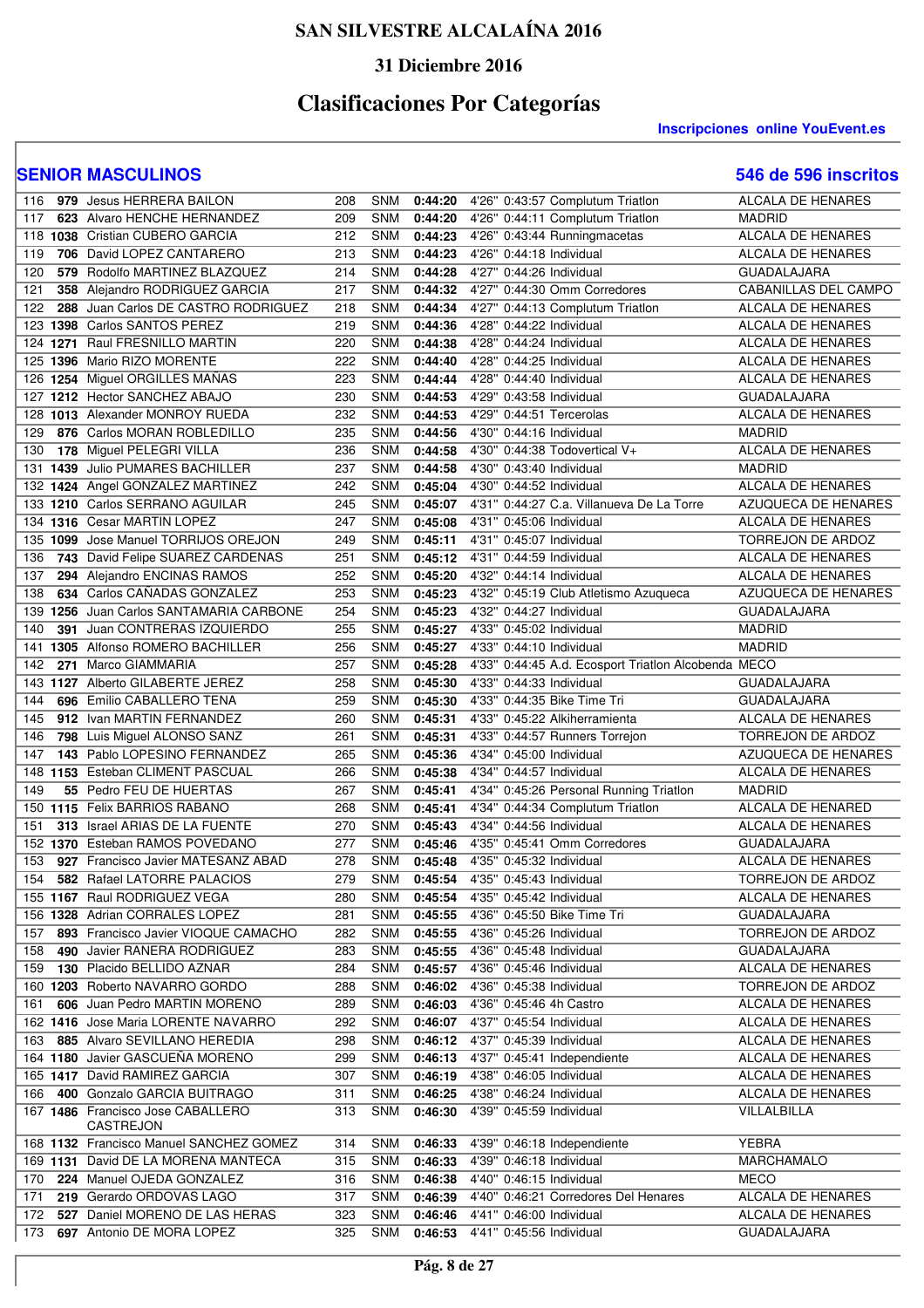### **31 Diciembre 2016**

# **Clasificaciones Por Categorías**

#### **Inscripciones online YouEvent.es**

|     | 174 1405 Juan Carlos BERNAL PEREZ       | 326 | <b>SNM</b> | 0:46:53 | 4'41" 0:46:13 Individual                      | AZUQUECA DE HENARES                     |
|-----|-----------------------------------------|-----|------------|---------|-----------------------------------------------|-----------------------------------------|
| 175 | 875 Jose FERNANDEZ SANCHEZ              | 327 | <b>SNM</b> | 0:46:54 | 4'41" 0:46:14 Runningmacetas                  | ALCALA DE HENARES                       |
| 176 | 260 Alberto SANTOS VASCO                | 328 | <b>SNM</b> | 0:46:54 | 4'41" 0:46:37 Individual                      | <b>ALCALA DE HENARES</b>                |
| 177 | 302 Ignacio BOTO CEBALLOS               | 329 | <b>SNM</b> | 0:46:54 | 4'41" 0:46:46 Complutum Triatlon              | ALCALA DE HENARES                       |
| 178 | 1369 Alfredo ALONSO GONZALEZ            | 330 | <b>SNM</b> | 0:46:54 | 4'41" 0:46:32 Complutum Triatlon              | VILLALVILLA                             |
| 179 | 1482 Antonio MARTIN FRUTOS              | 331 | <b>SNM</b> | 0:46:54 | 4'41" 0:46:38 Entrenador De Atletas           | ALCALA DE HENARES                       |
|     | 180 1067 Francisco AGUDO ORTEGA         | 332 | <b>SNM</b> | 0:46:55 | 4'41" 0:46:55 Individual                      | ALCALA DE HENARES                       |
|     | 181 1163 Guillermo ADAN CASTRO          | 333 | SNM        | 0:46:55 | 4'41" 0:46:31 Individual                      | TORREJON DE ARDOZ                       |
|     | 182 1317 Jose Manuel MENENDEZ CARRETERO | 334 | <b>SNM</b> | 0:46:57 | 4'42" 0:46:34 Individual                      | MECO                                    |
|     | 183 1150 Mario FERNANDEZ DIAZ           | 335 | <b>SNM</b> | 0:46:57 | 4'42" 0:46:34 Individual                      | PARACUELLOS DE JARA                     |
|     | 184 1288 Ivan DE LUCAS SANSANO          | 336 | <b>SNM</b> | 0:46:58 | 4'42" 0:46:10 Individual                      | ALCALA DE HENARES                       |
| 185 | 1320 Jorge DE LA OSA                    | 337 | <b>SNM</b> | 0:47:02 | 4'42" 0:46:22 Hostingclub.es                  | MEJORADA DEL CAMPO                      |
| 186 | 836 Jose Luis VALVERDE PAREJA           | 338 | <b>SNM</b> | 0:47:02 | 4'42" 0:45:46 Individual                      | ALCALA DE HENARES                       |
| 187 | 389 Agustin CAMACHO BARRANCO            | 340 | SNM        | 0:47:04 | 4'42" 0:46:47 Individual                      | ALCALA DE HENARES                       |
| 188 | 18 Antonio AGER VELASCO                 | 343 | <b>SNM</b> | 0:47:06 | 4'43" 0:45:27 Individual                      | ALCALA DE HENARES                       |
| 189 | 635 Oscar IBANEZ DE LA FUENTE           | 344 | <b>SNM</b> | 0:47:08 | 4'43" 0:45:35 Individual                      | <b>ALCALA DE HENARES</b>                |
| 190 | 273 Diego SOTODOSOS PASCUAL             | 346 | SNM        | 0:47:09 | 4'43" 0:46:48 Individual                      | ALCALA DE HENARES                       |
| 191 | 926 David GARCIA FUENTES                | 348 | SNM        | 0:47:10 | 4'43" 0:46:55 Individual                      | ALCALA DE HENARES                       |
| 192 | 176 Sebastian PINO HERNANDEZ            | 350 | <b>SNM</b> | 0:47:12 | 4'43" 0:46:18 Individual                      | VILLALVILLA                             |
| 193 | 943 Angel Luis JIMENEZ ROCHA            | 351 | <b>SNM</b> | 0:47:12 | 4'43" 0:45:32 Balonmano Playa Alcala          | ALCALA DE HENARES                       |
| 194 | 363 Enrique POYO BABIANO                | 353 | <b>SNM</b> | 0:47:14 | 4'43" 0:46:14 Individual                      | AZUQUECA DE HENARES                     |
| 195 | 199 Pedro Rafael ORTEGA VILLALBA        | 355 | <b>SNM</b> | 0:47:16 | 4'44" 0:46:22 Individual                      | ALCALA DE HENARES                       |
| 196 | 209 Miguel Angel SANTOS MUÑOZ           | 356 | <b>SNM</b> | 0:47:16 | 4'44" 0:46:48 Individual                      | <b>ALCALA DE HENARES</b>                |
| 197 | 116 Carlos RUF BEAMUD                   | 364 | SNM        | 0:47:24 | 4'44" 0:46:56 Sabroso Fraile Rt               | ALCALA DE HENARES                       |
| 198 | 772 Pablo GARCIA HERNANDEZ              | 366 | <b>SNM</b> | 0:47:25 | 4'44" 0:45:58 Individual                      | ALCALA DE HENARES                       |
| 199 | 195 Victor CORDOBA RUIZ                 | 367 | <b>SNM</b> | 0:47:27 | 4'45" 0:46:03 Individual                      | ALCALA DE HENARES                       |
| 200 | 765 Ivan CASAS FERNANDEZ                | 368 | <b>SNM</b> | 0:47:27 | 4'45" 0:47:10 Individual                      | ALCALA DE HENARES                       |
| 201 | 1428 Jesus PAREJA ESTEBAN               | 369 | <b>SNM</b> | 0:47:28 | 4'45" 0:47:01 Individual                      | ALCALA DE HENARES                       |
| 202 | 867 Gonzalo CARRAL CASTRO               | 372 | SNM        | 0:47:30 | 4'45" 0:45:54 Individual                      | ALCALA DE HENARES                       |
| 203 | 559 Angel Manuel GONZALEZ TRAGACETE     | 373 | <b>SNM</b> | 0:47:31 | 4'45" 0:46:46 Individual                      | <b>MEJORADA DEL CAMPO</b>               |
| 204 | 605 Eduardo LLARANDI ROMAN              | 377 | <b>SNM</b> | 0:47:38 | 4'46" 0:47:01 Individual                      | ALCALA DE HENARES                       |
| 205 | 817 Gregorio VALERO RUEDA               | 378 | <b>SNM</b> | 0:47:39 | 4'46" 0:47:24 +pedal                          | ALCALA DE HENARES                       |
| 206 | 1341 Ruben SILGADO GARCIA               | 380 | <b>SNM</b> | 0:47:43 | 4'46" 0:47:36 Individual                      | ALCALA DE HENARES                       |
|     | 207 1322 Israel GARCIA SANCHEZ          | 382 | <b>SNM</b> | 0:47:45 | 4'47" 0:47:24 Individual                      | <b>ALCALA DE HENARES</b>                |
| 208 | 1407 Antonio PEREZ FEREZ                | 383 | <b>SNM</b> | 0:47:45 | 4'47" 0:47:32 Individual                      | <b>ALCALA DE HENARES</b>                |
| 209 | 1227 Hector CASTRO ESPINOSA             | 384 | <b>SNM</b> | 0:47:45 | 4'47" 0:47:29 4h Castro Piscinas              | <b>ALCALA DE HENARES</b>                |
| 210 | 797 Javier MOLINA                       | 385 | <b>SNM</b> | 0:47:47 | 4'47" 0:47:23 3d Triatlon                     | <b>MEJORADA DEL CAMPO</b>               |
| 211 | 720 Alberto GALLEGO VILARES             | 390 | <b>SNM</b> | 0:47:53 | 4'47" 0:47:45 Individual                      | SAN AGUSTIN DEL GUAD                    |
|     | 212 1442 Ruben MARTIN MOOLINA           | 392 | SNM        | 0:47:57 | 4'48" 0:47:43 Individual                      | <b>ALCALA DE HENARES</b>                |
|     | 213 1445 Jose Luis SANZ CABRERA         | 394 | SNM        | 0:47:57 | 4'48" 0:47:42 Individual                      | ALCALA DE HENARES                       |
|     | 214 1443 Carlos GOMEZ RODRIGUEZ         | 395 | <b>SNM</b> | 0:47:58 | 4'48" 0:47:43 Individual                      | ALCALA DE HENARES                       |
| 215 | 837 Ruben CRESPO MARTINEZ               | 396 | <b>SNM</b> | 0:47:58 | 4'48" 0:47:14 Individual                      | ALCALA DE HENARES                       |
| 216 | 844 Israel CARMONA GIMENO               | 397 | <b>SNM</b> | 0:47:59 | 4'48" 0:47:15 Individual                      | ALCALA DE HENARES                       |
| 217 | 730 Borja SANCHEZ CORDON                | 398 | <b>SNM</b> | 0:48:01 | 4'48" 0:47:18 Borja                           | ALCALA DE HENARES                       |
| 218 | 911 Jonathan SANCHEZ GONZALEZ           | 400 | <b>SNM</b> | 0:48:01 | 4'48" 0:47:56 Individual                      | ALCALA DE HENARES                       |
| 219 | 136 Pablo SANZ MIÑO                     | 403 | <b>SNM</b> | 0:48:03 | 4'48" 0:46:31 Individual                      | ALCALA DE HENARES                       |
| 220 | 814 Fran RUBIO CARRASCO                 | 404 | <b>SNM</b> | 0:48:04 | 4'48" 0:47:52 Individual                      | <b>MADRID</b>                           |
| 221 | 433 Roberto DE LA FUENTE CALDERON       | 407 | <b>SNM</b> | 0:48:05 | 4'49" 0:47:27 Running Macetas                 | ALCALA DE HENARES                       |
|     | 222 1136 Ruben GONZALEZ ABRIL           | 408 | <b>SNM</b> | 0:48:08 | 4'49" 0:47:05 Individual                      | ALCALA DE HENARES                       |
|     | 223 1080 Jonathan ROLDAN MARTINEZ       | 416 | <b>SNM</b> | 0:48:13 | 4'49" 0:47:26 Tonybike - Triatlon Paracuellos | <b>ALOVERA</b>                          |
| 224 | 52 Alberto YEBRA GARCIA                 | 417 | <b>SNM</b> | 0:48:13 | 4'49" 0:48:10 Individual                      | CORPA (MADRID)                          |
| 225 | 39 Ivan PRIETO YEBRA                    | 418 | SNM        | 0:48:14 | 4'49" 0:48:11 Individual                      | <b>CORPA</b>                            |
| 226 | 874 Daniel MAGRO MORAL                  | 419 | <b>SNM</b> | 0:48:20 | 4'50" 0:47:48 Independiente                   | TORREJON DE ARDOZ                       |
| 227 | 800 Angel GARRIDO                       | 426 | <b>SNM</b> | 0:48:34 | 4'51" 0:46:48 Sin Club                        | ALCALA DE HENARES                       |
| 228 | 317 John SCOTT                          | 430 | <b>SNM</b> | 0:48:38 | 4'52" 0:48:22 3henares                        | ALCALA DE HENARES                       |
|     | 229 1461 Daniel LUNA CRUZ               | 436 | SNM        | 0:48:44 | 4'52" 0:48:12 Individual                      | VILLALVILLA 8LOS HUER                   |
| 230 | 35 Juande BAYONA MARTINEZ               | 437 | <b>SNM</b> | 0:48:44 | 4'52" 0:48:15 Individual                      | ALCALA DE HENARES                       |
|     | 231 1083 David DOMINGUEZ VEGA           | 438 | SNM<br>SNM | 0:48:46 | 4'53" 0:48:10 Individual                      | ALCALA DE HENARES<br><b>GUADALAJARA</b> |
| 232 | 360 Borja GAYOSO MAGAN                  | 439 |            | 0:48:46 | 4'53" 0:47:49 Gayoso                          |                                         |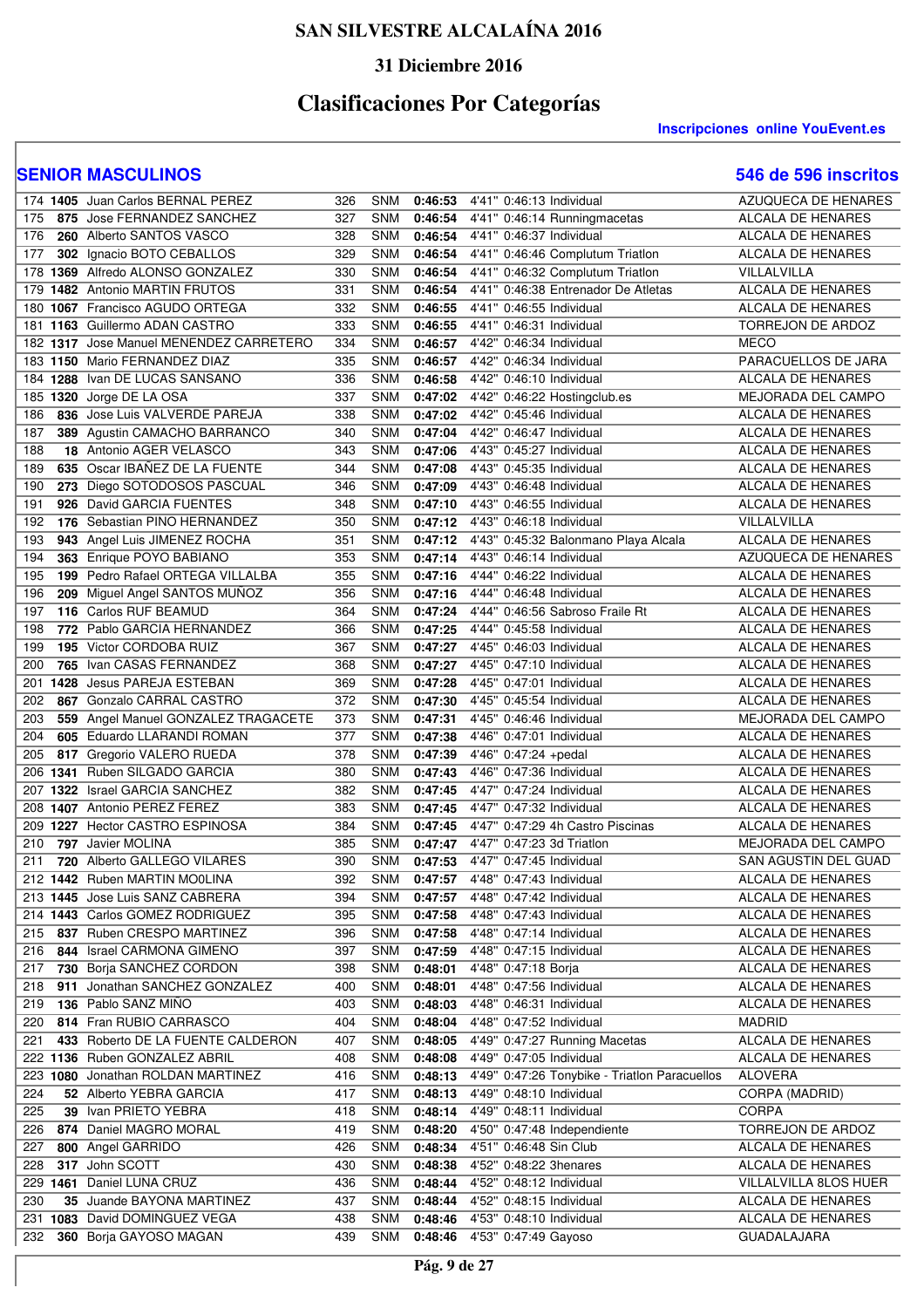### **31 Diciembre 2016**

# **Clasificaciones Por Categorías**

**Inscripciones online YouEvent.es** 

| 233 |          | 456 Carlos Alberto FERNANDEZ TEJEDOR  | 440 | <b>SNM</b> | 0:48:48 | 4'53" 0:48:20 Trailxtrem Team                        | <b>ALCALA DE HENARES</b>   |
|-----|----------|---------------------------------------|-----|------------|---------|------------------------------------------------------|----------------------------|
| 234 |          | 903 Felipe MERINO GUERRERO            | 442 | <b>SNM</b> | 0:48:53 | 4'53" 0:48:04 Individual                             | ALCALA DE HENARES          |
|     |          | 235 1279 Unai QUINTAS RODRIGUEZ       | 443 | <b>SNM</b> | 0:48:54 | 4'53" 0:47:42 Individual                             | RIVAS-VACIAMADRID          |
| 236 |          | 479 Raul BABIANO DIAZ                 | 444 | SNM        | 0:48:55 | 4'53" 0:48:05 Individual                             | ALCALA DE HENARES          |
| 237 |          | 846 Mario DEL RIO DEZA                | 445 | SNM        | 0:48:59 | 4'54" 0:48:15 Individual                             | ALCALA DE HENARES          |
| 238 |          | 1464 Miguel Angel ALVAREZ CARMONA     | 448 | <b>SNM</b> | 0:49:03 | 4'54" 0:47:56 Vertical Uah                           | ALCALA DE HENARES          |
| 239 |          | 1128 Alberto TORRES DIAZ              | 449 | SNM        | 0:49:03 | 4'54" 0:47:56 Individual                             | ALCALA DE HENARES          |
| 240 |          | 1030 Juan Alejandro GARCIA AGUILAR    | 450 | SNM        | 0:49:05 | 4'54" 0:48:55 Individual                             | ALCALA DE HENARES          |
| 241 |          | 303 Jesus SANCHEZ CASTAÑER            | 452 | <b>SNM</b> | 0:49:08 | 4'55" 0:48:50 Individual                             | VILLALBILLA                |
| 242 |          | 370 Manuel MORENO VICENTE             | 453 | SNM        | 0:49:11 | 4'55" 0:48:46 4h Castro                              | <b>ALCALA DE HENARES</b>   |
| 243 |          | 161 Luis Alberto SOTODOSOS PASCUAL    | 455 | SNM        | 0:49:11 | 4'55" 0:48:49 Individual                             | <b>CAMARMA DE ESTERUEL</b> |
| 244 |          | 429 Fernando GARCIA                   | 459 | SNM        | 0:49:13 | 4'55" 0:49:11 Individual                             | ALCALA DE HENARES          |
|     |          | 245 1345 Ivan PIÑA MELERO             | 463 | SNM        | 0:49:18 | 4'56" 0:48:43 Individual                             | ALCALA DE HENARES          |
| 246 |          | 491 Fernando RODRIGUEZ DE LA          | 464 | <b>SNM</b> | 0:49:20 | 4'56" 0:48:21 Individual                             | ALCALA DE HENARES          |
|     |          | <b>ASUNCION</b>                       |     |            |         |                                                      |                            |
| 247 |          | 650 Eduardo FERNANDEZ VERSTEEG        | 469 | <b>SNM</b> | 0:49:24 | 4'56" 0:48:03 Individual                             | <b>MADRID</b>              |
| 248 |          | 982 Ivan SANCHEZ FLORES               | 473 | SNM        | 0:49:28 | 4'57" 0:48:46 Individual                             | TORREJON DE ARDOZ          |
| 249 |          | 1071 Sergio LOPEZ GARCIA              | 474 | <b>SNM</b> | 0:49:29 | 4'57" 0:48:25 Individual                             | TORREJON DE ARDOZ          |
| 250 |          | 1274 Jose Manuel ROA CLEMARES         | 479 | <b>SNM</b> | 0:49:36 | 4'58" 0:49:02 Individual                             | TORREJON DE ARDOZ          |
| 251 |          | 649 Alvaro SAEZ GARCIA                | 481 | <b>SNM</b> | 0:49:36 | 4'58" 0:49:05 Runners Torrejon                       | TORREJON DE ARDOZ          |
| 252 |          | 238 David GARCIA FERNANDEZ            | 483 | SNM        | 0:49:41 | 4'58"<br>Individual                                  | <b>ALCALA DE HENARES</b>   |
| 253 |          | 115 Juan Francisco CASAS LOZANO       | 486 | <b>SNM</b> | 0:49:44 | 4'58" 0:48:39 Individual                             | <b>ALCALA DE HENARES</b>   |
| 254 |          | 967 Ismael PEREZ REINA                | 487 | <b>SNM</b> | 0:49:44 | 4'58" 0:48:44 Complutum Triatlon                     | <b>ALCALA DE HENARES</b>   |
| 255 |          | 524 Daniel PEREZ REINA                | 488 | SNM        | 0:49:45 | 4'58" 0:48:44 Individual                             | AZUQUECA DE HENARES        |
|     |          |                                       |     |            |         |                                                      |                            |
|     | 256 1481 | Juan Jose PRIOR FERNANDEZ             | 493 | <b>SNM</b> | 0:49:46 | 4'59" 0:48:52 Individual                             | AZUQUECA DE HENARES        |
| 257 |          | 353 Oscar SALOR RAMIREZ               | 496 | SNM        | 0:49:49 | 4'59" 0:48:35 Individual                             | <b>ALCALA DE HENARES</b>   |
| 258 |          | 939 Alejandro INGELMO SANTOS          | 497 | SNM        | 0:49:49 | 4'59" 0:49:32 Mañanas Complutenses                   | <b>ALCALA DE HENARES</b>   |
|     |          | 259 1496 Jesus Alberto GARCIA REDONDO | 498 | <b>SNM</b> | 0:49:50 | 4'59" 0:49:44 Runactiva                              | ALCALA DE HENARES          |
| 260 |          | 306 Ismael GARCIA GARCIA              | 499 | SNM        | 0:49:50 | 4'59" 0:48:30 Individual                             | ALCALA DE HENARES          |
| 261 |          | 403 Victor RUIPEREZ MARTINEZ          | 502 | SNM        | 0:49:51 | 4'59" 0:48:49 Individual                             | <b>ALCALA DE HENARES</b>   |
| 262 |          | 455 Gustavo SANCHEZ LOPEZ             | 507 | <b>SNM</b> | 0:49:56 | 5'00" 0:49:23 Alcala 8:30                            | ALCALA DE HENARES          |
| 263 |          | 81 Carlos RODRIGUEZ MARTIN            | 508 | SNM        | 0:49:56 | 5'00" 0:49:20 Individual                             | <b>LOECHES</b>             |
| 264 |          | 149 Ismael BARRANCO CASANOVA          | 511 | SNM        | 0:49:57 | 5'00" 0:48:55 Individual                             | ALCALA DE HENARES          |
| 265 |          | 819 Pedro Manuel MACIAS RUIZ          | 513 | <b>SNM</b> | 0:49:57 | 5'00" 0:49:34 Individual                             | ALCALA DE HENARES          |
| 266 |          | 233 Juan CERRATO VELAZQUEZ            | 515 | <b>SNM</b> | 0:49:57 | 5'00" 0:49:31 Alcala 8:30                            | <b>ALCALA DE HENARES</b>   |
| 267 |          | 1487 Jose Domingo SANCHEZ LOPEZ       | 518 | <b>SNM</b> | 0:49:58 | 5'00" 0:49:25 Individual                             | AZUQUECA DE HENARES        |
| 268 |          | 807 Alberto GARCIA DE LA ANTONIA      | 520 | <b>SNM</b> | 0:49:58 | 5'00" 0:49:36 Individual                             | <b>RIVAS VACIAMADRID</b>   |
| 269 |          | 575 Andres PATERNA SANCHEZ            | 521 | <b>SNM</b> | 0:49:59 | 5'00" 0:48:59 Individual                             | <b>ALCALA DE HENARES</b>   |
|     | 270 1291 | Jose Ramon FERNANDEZ                  | 524 | <b>SNM</b> | 0:50:02 | 5'00" 0:48:48 Individual                             | <b>ALCALA DE HENARES</b>   |
|     |          | <b>BALLABRIGA</b>                     |     |            |         |                                                      |                            |
| 271 |          | 715 Jorge GUADAÑO RIPIO               | 525 | SNM        | 0:50:03 | 5'00" 0:48:28 Individual                             | <b>ALCALA DE HENARES</b>   |
|     |          | 272 1447 Alvaro GARCIA MORENO         | 527 | <b>SNM</b> |         | 0:50:05 5'01" 0:49:34 Individual                     | <b>ALCORCON</b>            |
| 273 |          | 72 Roberto CRUZ OTEO                  | 530 | <b>SNM</b> | 0:50:08 | 5'01" 0:49:22 Individual                             | VILLALBILLA                |
| 274 |          | 237 Miguel Angel RODRIGUEZ MILLAN     | 537 | <b>SNM</b> | 0:50:14 | 5'01" 0:48:41 Individual                             | ALCALA DE HENARES          |
| 275 |          | 647 Jose Luis CORTIJO JULIAN          | 540 | <b>SNM</b> | 0:50:17 | 5'02" 0:49:32 Individual                             | <b>MADRID</b>              |
| 276 |          | 329 Jose Manuel ALONSO LUCAS          | 542 | <b>SNM</b> | 0:50:20 | 5'02" 0:49:28 Individual                             | ALCALA DE HENARES          |
|     |          | 277 1194 Julian LOPEZ CHIMENO         | 544 | <b>SNM</b> | 0:50:22 | 5'02" 0:49:11 Individual                             | ALCALA DE HENARES          |
| 278 |          | 471 Javier DIAZ ARENAS                | 545 | <b>SNM</b> | 0:50:24 | 5'02" 0:49:28 Individual                             | DAGANZO DE ARRIBA          |
| 279 |          | 771 Carlos GARCIA HERNANDEZ           | 547 | <b>SNM</b> | 0:50:28 | 5'03" 0:49:00 Individual                             | <b>ALCALA DE HENARES</b>   |
| 280 |          | 1386 Roberto NUÑEZ MUÑOZ              | 550 | <b>SNM</b> | 0:50:35 | 5'04" 0:50:34 Atletismo Juventud Alcala - Ajalk MECO |                            |
| 281 |          | 1385 Victor VAQUERIZO GARCIA          | 551 | <b>SNM</b> | 0:50:35 | 5'04" 0:50:34 Ajalkala Runners                       | LOS SANTOS                 |
|     |          | 282 1154 Santiago MARIN VIVAR         | 553 | <b>SNM</b> | 0:50:39 | 5'04" 0:50:06 Individual                             | TORREJON DE ARDOZ          |
| 283 |          | 855 Jorge SERRATO VELASCO             | 554 | SNM        | 0:50:40 | 5'04" 0:50:21 Individual                             | ALCALA DE HENARES          |
| 284 |          | 854 Luis ANCHUELO RODRIGUEZ           | 555 | <b>SNM</b> | 0:50:40 | 5'04" 0:50:22 Individual                             | ALCALA DE HENARES          |
| 285 |          | 289 Jacinto DE LA VEGA FRIAS          | 556 | <b>SNM</b> | 0:50:41 | 5'04" 0:50:14 Individual                             | ALCALA DE HENARES          |
|     |          | 286 1436 Ruben NAVAS PIZARRO          | 557 | <b>SNM</b> | 0:50:43 | 5'04" 0:49:19 Individual                             | ALCALA DE HENARES          |
| 287 |          | 167 Miguel Angel GOMEZ LOZANO         | 559 | <b>SNM</b> | 0:50:45 | 5'05" 0:50:19 Individual                             | ALCALA DE HENARES          |
| 288 |          | 253 Oscar RUBIO PALOMINO              | 560 | <b>SNM</b> | 0:50:45 | 5'05" 0:50:19 Individual                             | ALCALA DE HENARES          |
| 289 |          | 404 Jesus DENCHE                      | 561 | SNM        | 0:50:45 | 5'05" 0:49:44 Individual                             | TORRES DE LA ALAMEDA       |
|     |          |                                       |     |            |         |                                                      |                            |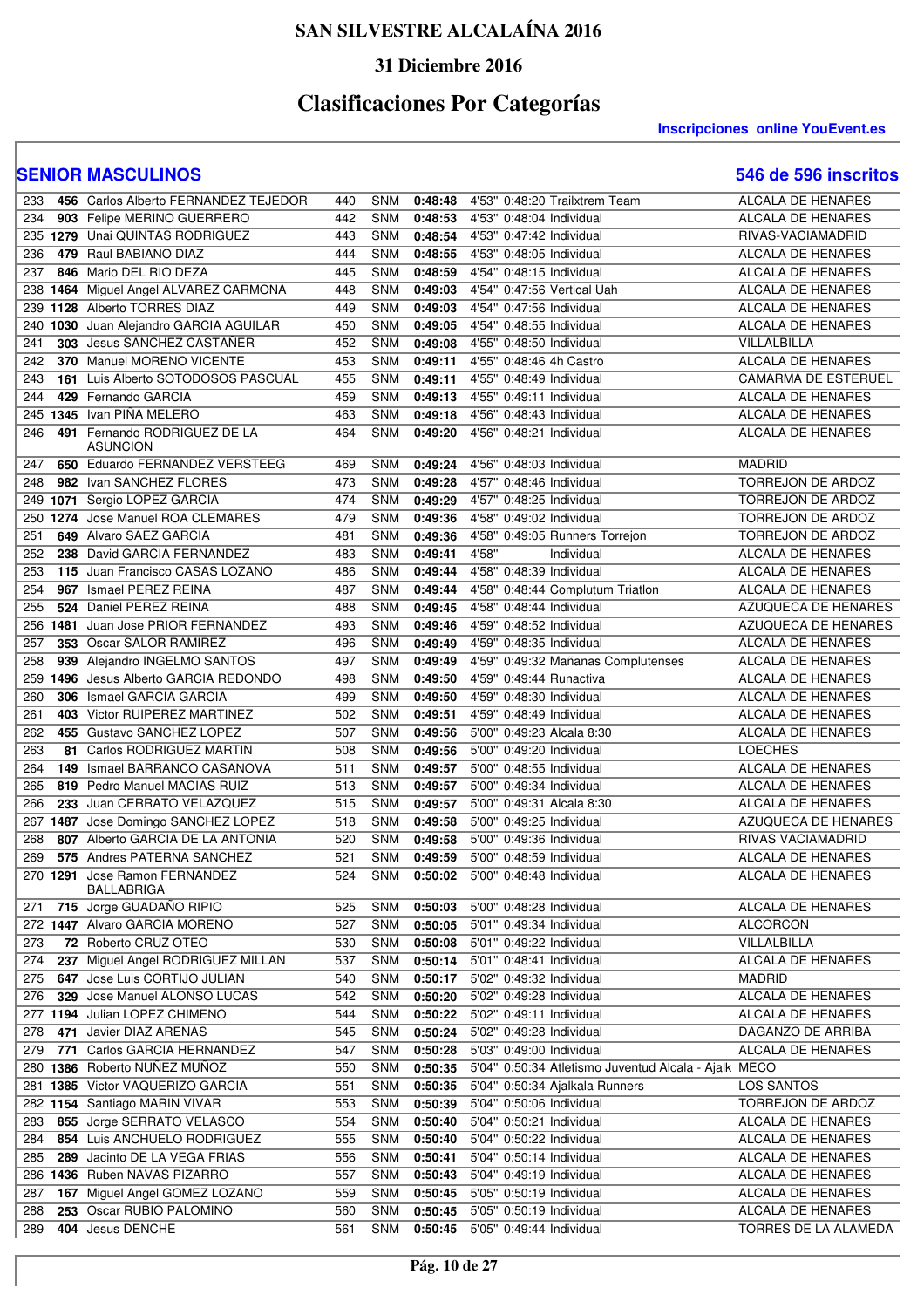### **31 Diciembre 2016**

# **Clasificaciones Por Categorías**

#### **Inscripciones online YouEvent.es**

|     |          | 290 1137 Ivan COLLADO                                   | 563 | <b>SNM</b> | 0:50:47 | 5'05" 0:50:20 Complutum Triatlon                                         | <b>ALCALA DE HENARES</b> |
|-----|----------|---------------------------------------------------------|-----|------------|---------|--------------------------------------------------------------------------|--------------------------|
| 291 |          | 511 Mario RANSANZ LAFUENTE                              | 566 | <b>SNM</b> | 0:50:48 | 5'05" 0:50:02 Individual                                                 | ALCALA DE HENARES        |
| 292 |          | 387 Alejandro CARRASCO HIDALGO                          | 567 | <b>SNM</b> | 0:50:49 | 5'05" 0:50:32 Club Juventud Alcala                                       | ALCALA DE HENARES        |
|     |          | 388 Jordi FIGUERAS RECASENS                             | 571 | <b>SNM</b> |         |                                                                          | SANT CUGAT DEL VALLE     |
| 293 |          |                                                         |     |            | 0:50:52 | 5'05" 0:49:09 Individual                                                 |                          |
| 294 |          | 474 Carlos RUIZ REQUEJO                                 | 572 | <b>SNM</b> | 0:50:56 | 5'06" 0:50:26 Individual                                                 | ALCALA DE HENARES        |
|     |          | 295 1072 Carlos NUÑEZ                                   | 573 | <b>SNM</b> | 0:50:58 | 5'06" 0:50:09 Individual                                                 | ALCALA DE HENARES        |
| 296 |          | 1255 David GARCIA RAMIREZ                               | 574 | <b>SNM</b> | 0:51:00 | 5'06" 0:50:10 Individual                                                 | <b>ALCALA DE HENARES</b> |
| 297 |          | 1055 Santiago PEREZ PANERO                              | 575 | <b>SNM</b> | 0:51:01 | 5'06" 0:49:56 Individual                                                 | TORREJON DE ARDOZ        |
| 298 |          | 114 Miguel Angel BALLESTEROS GARCIA-<br><b>ABADILLO</b> | 576 | <b>SNM</b> | 0:51:02 | 5'06" 0:49:57 Individual                                                 | TORREJON DE ARDOZ        |
| 299 |          | 717 Nacho MARTIN HERNANDEZ                              | 577 | <b>SNM</b> | 0:51:02 | 5'06" 0:50:40 Individual                                                 | <b>NUEVO BAZTAN</b>      |
| 300 |          | 6 Jorge BROTONS ROMERO DE AVILA                         | 578 | SNM        | 0:51:03 | 5'06" 0:50:30 Individual                                                 | ALCALA DE HENARES        |
| 301 |          | 945 Manuel MAZO ESPINOSA                                | 580 | SNM        | 0:51:03 | 5'06" 0:50:22 Individual                                                 | <b>UTRECHT</b>           |
| 302 |          | 298 Roman MARTINEZ CAMACHO                              | 582 | SNM        | 0:51:05 | 5'07" 0:50:19 Individual                                                 | AZUQUECA DE HENARES      |
|     |          | 303 1347 Manuel MARIN LOPEZ                             | 583 | SNM        | 0:51:05 | 5'07" 0:50:20 Individual                                                 | <b>ALCALA DE HENARES</b> |
| 304 |          | 681 Alberto BERRUECO GALIANA                            | 584 | <b>SNM</b> | 0:51:06 | 5'07" 0:50:15 Individual                                                 | <b>ALCALA DE HENARES</b> |
|     |          |                                                         |     |            |         |                                                                          |                          |
| 305 |          | 860 Fernando GARCIA MORENO                              | 585 | <b>SNM</b> | 0:51:08 | 5'07" 0:50:23 Independiente                                              | ALCALA DE HENARES        |
| 306 |          | 472 Carlos PRIMO LORENTE                                | 586 | SNM        | 0:51:10 | 5'07" 0:50:21 Individual                                                 | <b>MOSTOLES</b>          |
| 307 |          | 473 Mario GARCIA COSO                                   | 587 | <b>SNM</b> | 0:51:10 | 5'07" 0:50:21 Individual                                                 | RIVAS VACIAMADRID        |
|     |          | 308 1430 Jordi BRESCO CARRASCOSA                        | 594 | <b>SNM</b> | 0:51:18 | 5'08" 0:50:26 Full Master                                                | ALCALA DE HENARES        |
| 309 |          | 432 German SOPEÑA CALLEJA                               | 595 | <b>SNM</b> | 0:51:20 | 5'08" 0:51:09 Individual                                                 | ALCALA DE HENARES        |
| 310 |          | 365 Miguel GARCIA GARCIA                                | 596 | <b>SNM</b> | 0:51:25 | 5'08" 0:50:29 Individual                                                 | AZUQUECA DE HENARES      |
|     |          | 311 1102 Antonio GARCIA SANCHEZ                         | 597 | <b>SNM</b> | 0:51:26 | 5'09" 0:50:31 Individual                                                 | <b>HORCHE</b>            |
| 312 |          | 900 Jonatan COPA SANCHEZ                                | 598 | <b>SNM</b> | 0:51:26 | 5'09" 0:50:41 Individual                                                 | ALCALA DE HENARES        |
|     |          | 313 1233 Rafael COME HERNANDEZ                          | 600 | <b>SNM</b> | 0:51:35 | 5'09" 0:50:43 Individual                                                 | ALCALA DE HENARES        |
| 314 |          | 616 Cristian NECHITA                                    | 603 | <b>SNM</b> | 0:51:37 | 5'10" 0:50:58 Individual                                                 | <b>ALCALA DE HENARES</b> |
|     |          | 315 1145 Ivan ARTEAGA PEREZ                             | 604 | <b>SNM</b> | 0:51:41 | 5'10" 0:51:13 Club Maraton Guadalajara                                   | AZUQUECA DE HENARES      |
| 316 |          | 105 Francisco Jose PEREZ ALONSO                         | 605 | <b>SNM</b> | 0:51:41 | 5'10" 0:50:37 Independiente                                              | <b>ALCALA DE HENARES</b> |
| 317 |          | 760 Roberto RODRIGUEZ MURILLO                           | 607 | <b>SNM</b> | 0:51:44 | 5'10" 0:50:10 Individual                                                 | ALCALA DE HENARES        |
| 318 |          | 208 Raul GARCIA LOPEZ                                   | 608 | SNM        | 0:51:46 | 5'11" 0:51:19 Individual                                                 | <b>MECO</b>              |
| 319 |          | 1395 Enrique DE LA TORRE GORDALIZA                      | 609 | <b>SNM</b> | 0:51:46 | 5'11" 0:51:03 Individual                                                 | <b>MADRID</b>            |
| 320 |          | 1039 David GARCIA MUÑOZ                                 | 611 | <b>SNM</b> | 0:51:49 | 5'11" 0:51:30 Run Activa                                                 | <b>ALCALA DE HENARES</b> |
| 321 |          | 721 Angel FERNANDEZ MATEO                               | 614 | <b>SNM</b> | 0:51:55 | 5'11" 0:51:07 Individual                                                 | TORREJON DE ARDOZ        |
|     |          | 322 1315 Luis LEON AMADO                                | 615 | SNM        | 0:51:57 | 5'12" 0:51:07 Individual                                                 | ALCALA DE HENARES        |
| 323 |          | 451 Francisco Javier PERICACHO GOMEZ                    | 616 | <b>SNM</b> | 0:51:57 | 5'12" 0:51:07 Individual                                                 | ALCALA DE HENARES        |
| 324 |          | 545 Borja HONTAÑON GONZALEZ                             | 617 | SNM        | 0:51:58 | 5'12" 0:51:09 Individual                                                 | <b>ALCALA DE HENARES</b> |
|     |          | 325 1018 Emilio ARCHILLA CRIADO                         | 618 | SNM        | 0:51:58 | 5'12" 0:51:47 Individual                                                 | ALCALA DE HENARES        |
| 326 |          | 125 Rafael TABERNERO FUMADO                             | 619 | <b>SNM</b> | 0:52:00 | 5'12" 0:51:28 4h Castro                                                  | POZO DE GUADALAJARA      |
| 327 |          | 310 Juan Antonio BARNES CABALLERO                       | 622 | <b>SNM</b> | 0:52:01 | 5'12" 0:50:43 Individual                                                 | <b>ALCALA DE HENARES</b> |
|     |          | 984 Oscar GUTIERREZ OTERO                               |     |            |         | 0:52:02 5'12" 0:51:19 Ultrafondistas A Bloke Mejorada MEJORADA DEL CAMPO |                          |
| 328 |          |                                                         | 623 | SNM        |         | 5'13" 0:51:26 C.a. Villanueva De La Torre                                |                          |
|     | 329 1211 | Miriam LOPEZ MARTINEZ                                   | 626 | <b>SNM</b> | 0:52:06 |                                                                          | AZUQUECA DE HENARES      |
|     |          | 330 1024 Carlos SAEZ BAUTISTA                           | 627 | <b>SNM</b> | 0:52:08 | 5'13" 0:51:58 Individual                                                 | <b>ALCALA DE HENARES</b> |
| 331 |          | 592 Juan Francisco RAMOS GONZALEZ                       | 631 | <b>SNM</b> | 0:52:20 | 5'14" 0:52:15 Individual                                                 | ALCALA DE HENARES        |
| 332 |          | 707 Alberto PELAEZ MARTINEZ                             | 632 | <b>SNM</b> | 0:52:20 | 5'14" 0:51:18 International Paper                                        | ALCALA DE HENARES        |
|     |          | 333 1295 Pablo MUÑIZ FERNANDEZ                          | 633 | <b>SNM</b> | 0:52:20 | 5'14" 0:51:07 Individual                                                 | ALCALA DE HENARES        |
| 334 |          | 459 Alfredo MUÑOZ SALOR                                 | 636 | <b>SNM</b> | 0:52:23 | 5'14" 0:51:48 Individual                                                 | ALCALA DE HENARES        |
| 335 |          | 810 Sergio ANDRES SANZ                                  | 637 | <b>SNM</b> | 0:52:24 | 5'14" 0:50:46 Individual                                                 | ALCALA DE HENARES        |
|     |          | 336 1046 Javier RETORTILLO RUIZ                         | 639 | <b>SNM</b> | 0:52:25 | 5'14" 0:50:48 Individual                                                 | ALCALA DE HENARES        |
| 337 |          | 41 Jesus GARCIA DIEZ                                    | 640 | <b>SNM</b> | 0:52:25 | 5'14" 0:51:51 Individual                                                 | ALCALA DE HENARES        |
| 338 |          | 168 Jorge GALVE DELGADO                                 | 641 | <b>SNM</b> | 0:52:25 | 5'14" 0:51:48 Individual                                                 | AZUQUECA DE HENARES      |
| 339 |          | 531 Juanjo SOLDADO SILLERO                              | 642 | <b>SNM</b> | 0:52:28 | 5'15" 0:52:12 Trihenares                                                 | ALCALA DE HENARES        |
| 340 |          | 558 David MONTALVO HUERGA                               | 643 | <b>SNM</b> | 0:52:28 | 5'15" 0:51:42 Individual                                                 | ALCALA DE HENARES        |
| 341 | 311      | Francisco Miguel MARTINEZ PADILLA                       | 646 | <b>SNM</b> | 0:52:33 | 5'15" 0:51:15 Individual                                                 | ALCALA DE HENARES        |
| 342 |          | 166 Carlos SANTA MARTINEZ                               | 649 | <b>SNM</b> | 0:52:36 | 5'16" 0:51:34 Individual                                                 | ALCALA DE HENARES        |
|     |          | 343 1016 Carlos GARCIA MORENO                           | 654 | <b>SNM</b> | 0:52:44 | 5'16" 0:52:20 Individual                                                 | TORREJON DE ARDOZ        |
| 344 |          | 980 Juan Jose CANETE MUNOZ                              | 655 | <b>SNM</b> | 0:52:44 | 5'16" 0:51:44 Atletismo Juventud Alcala - Ajalk ALCALA DE HENARES        |                          |
| 345 |          | 22 Carlos Francisco FERNANDEZ AZNAR                     | 660 | <b>SNM</b> | 0:52:52 | 5'17" 0:52:31 Individual                                                 | <b>MECO</b>              |
| 346 |          | 993 Carlos GARCIA MARTIN                                | 662 | SNM        | 0:52:53 | 5'17" 0:52:43 Individual                                                 | AZUQUECA DE HENARES      |
| 347 |          | 320 Mario MATEO NUÑEZ                                   | 663 | SNM        | 0:52:53 | 5'17" 0:51:35 Individual                                                 | AZUQUECA DE HENARES      |
|     |          |                                                         |     |            |         |                                                                          |                          |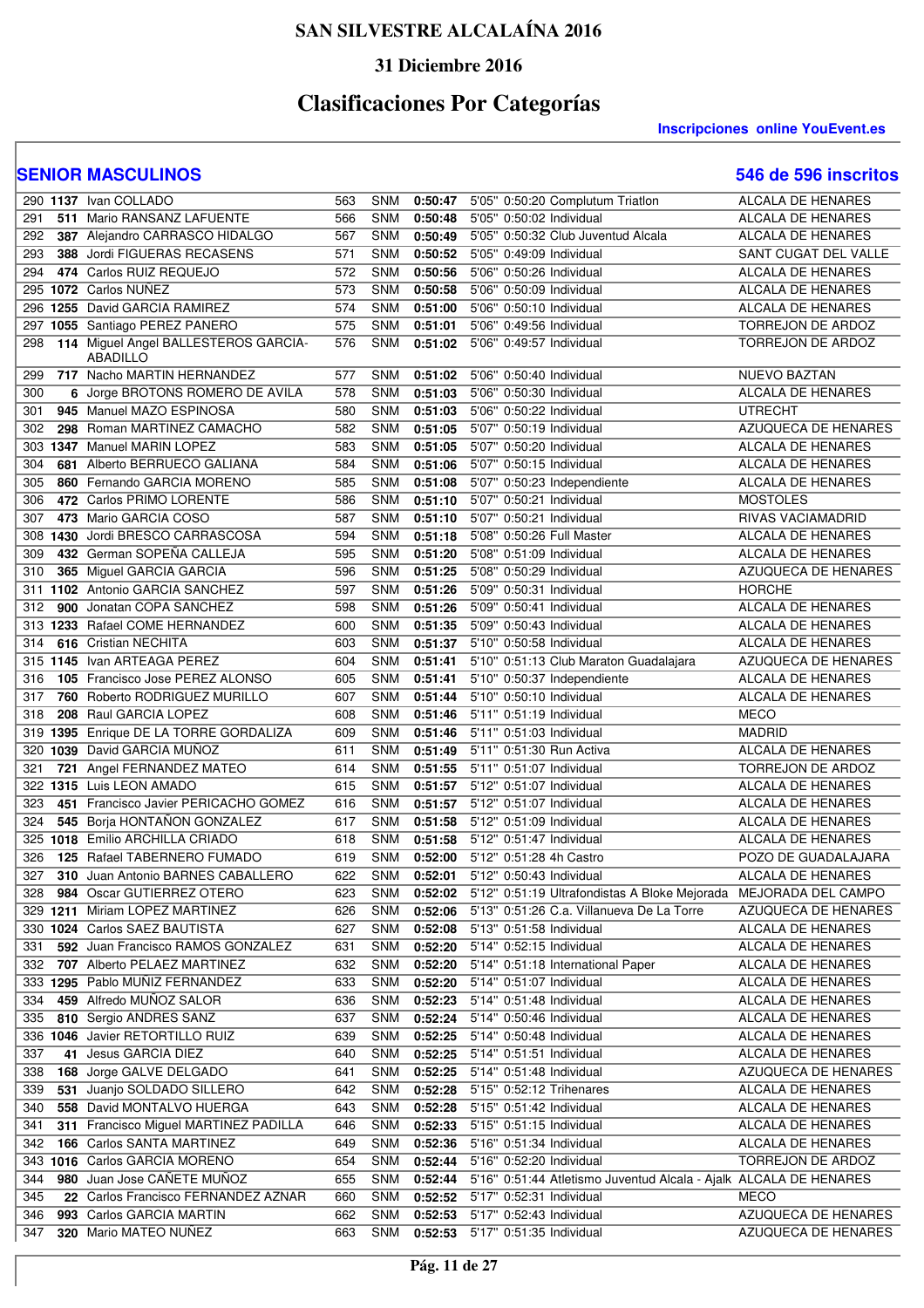### **31 Diciembre 2016**

# **Clasificaciones Por Categorías**

**Inscripciones online YouEvent.es** 

| 348 | 838 Ivan ALONSO BRAVO                   | 666 | <b>SNM</b> |         | 0:52:54 5'17" 0:52:09 Individual                                 | <b>ALCALA DE HENARES</b>     |
|-----|-----------------------------------------|-----|------------|---------|------------------------------------------------------------------|------------------------------|
| 349 | 853 Abraham VALVERDE GOMEZ              | 667 | <b>SNM</b> | 0:52:55 | 5'18" 0:52:11 Individual                                         | ALCALA DE HENARES            |
| 350 | 709 Jorge SAN JOSE PUEBLA               | 671 | <b>SNM</b> |         | 0:52:57 5'18" 0:52:03 Individual                                 | <b>MADRID</b>                |
| 351 | 1453 Pablo DOMINGO BENITO               | 672 | <b>SNM</b> | 0:52:57 | 5'18" 0:51:25 Individual                                         | ALCALA DE HENARES            |
|     | 352 1485 Oscar DEL AMO ORTEGA           | 673 | SNM        | 0:52:58 | 5'18" 0:51:26 Individual                                         | <b>MADRID</b>                |
| 353 | 701 Carlos GARCIA-POZUELO MAESO         | 676 | <b>SNM</b> |         | 0:53:02 5'18" 0:51:24 Individual                                 | <b>ALCALA DE HENARES</b>     |
| 354 | 1444 Andres MARTIN MOLINA               | 677 | SNM        | 0:53:03 | 5'18" 0:52:48 Individual                                         | ALCALA DE HENARES            |
| 355 | 32 Manuel CAVA MIÑANO                   | 681 | <b>SNM</b> |         | 0:53:12 5'19" 0:53:08 Individual                                 | <b>MURCIA</b>                |
| 356 | 561 Angel GARCIA LOPEZ                  | 682 | <b>SNM</b> | 0:53:14 | 5'19" 0:52:28 Individual                                         | <b>VELILLA DE SAN ANTONI</b> |
| 357 | 847 Samuel NOGUEIRA LOPEZ               | 683 | <b>SNM</b> | 0:53:15 | 5'20" 0:52:25 Individual                                         | ALCALA DE HENARES            |
| 358 | 1332 Dorsal PERDIDO                     | 685 | <b>SNM</b> | 0:53:17 | 5'20" 0:51:33 Individual                                         | A                            |
| 359 | 598 David MARTIN-ROMO VELARDE           | 686 | SNM        | 0:53:18 | 5'20" 0:52:17 Individual                                         | TORREJON DE ARDOZ            |
| 360 | 1093 Jose Maria ESCUDERO GARCIA         | 690 | <b>SNM</b> | 0:53:21 | 5'20" 0:52:02 Individual                                         | ALCALA DE HENARES            |
| 361 | 501 Leonardo MUÑOZ RODRIGUEZ            | 691 | <b>SNM</b> | 0:53:26 | 5'21" 0:52:36 Individual                                         | ALCALA DE HENARES            |
| 362 | 638 Jose Miguel CASTELLANO CUADRADO     | 693 | <b>SNM</b> | 0:53:33 | 5'21" 0:53:14 Individual                                         | ALCALA DE HENARES            |
| 363 | 379 Alberto CHUST VAZQUEZ               | 697 | <b>SNM</b> | 0:53:38 | 5'22" 0:53:29 Individual                                         | ALCALA DE HENARES            |
|     | 364 1278 Javier SANTAMARIA CANAMARES    | 701 | <b>SNM</b> | 0:53:41 | 5'22" 0:53:26 Individual                                         | ALCALA DE HENARES            |
| 365 | 886 Javier ZARATE NAVAS                 | 702 | SNM        | 0:53:45 | 5'22" 0:53:03 Independiente                                      | NUESTRAS SEÑORA DE J         |
| 366 | 538 Nicolas CHAMERO SANAGUA             | 703 | SNM        | 0:53:48 | 5'23" 0:51:58 Individual                                         | ALCALA DE HENARES            |
| 367 | 1054 Alberto EGIDO VICIANA              | 706 | SNM        | 0:53:49 | 5'23" 0:52:31 Individual                                         | <b>MADRID</b>                |
| 368 | 1002 Jorge ANDRES SANZ                  | 707 | <b>SNM</b> | 0:53:50 | 5'23" 0:52:43 Individual                                         | <b>GUADALAJARA</b>           |
| 369 | 476 Emilio Jose GARCIA COSANO           | 709 | <b>SNM</b> | 0:53:52 | 5'23" 0:53:03 Individual                                         | <b>MECO</b>                  |
| 370 | 1236 Victor GARCIA VENTURA              | 714 | <b>SNM</b> | 0:53:58 | 5'24" 0:52:59 Individual                                         | ALCALA DE HENARES            |
| 371 | 1053 Jorg IZQUIERDO TENA                | 720 | <b>SNM</b> | 0:54:06 | 5'25" 0:52:53 Individual                                         | AZUQUECA DE HENARES          |
|     | 372 1282 Manuel PASTOR VILLAVERDE       | 721 | <b>SNM</b> | 0:54:06 | 5'25" 0:53:36 Complutum Triatlon                                 | <b>ALCALA DE HENARES</b>     |
|     | 373 1285 Cesar PASTOR VILLAVERDE        | 723 | <b>SNM</b> | 0:54:06 | 5'25" 0:53:33 Complutum Triatlon                                 | ALCALA DE HENARES            |
|     | 374 1280 Raul PASTOR VILLAVERDE         | 724 | <b>SNM</b> | 0:54:07 | 5'25" 0:53:37 Complutum Triatlon                                 | ALCALA DE HENARES            |
| 375 | 259 Julian VERDUGO LOPEZ                | 726 | <b>SNM</b> | 0:54:09 | 5'25" 0:52:23 Alcala Maraton                                     | ALCALA DE HENARES            |
|     | 376 1118 Miguel Angel ZARATE NAVAS      | 727 | <b>SNM</b> | 0:54:11 | 5'25" 0:53:28 Individual                                         | AZUQUECA DE HENARES          |
| 377 | 1391 Victor Manuel VALENCIANO MARCOD    | 729 | SNM        | 0:54:12 | 5'25" 0:53:25 Asoc. Cultural Taurina Camarma CAMARMA DE ESTERUEL |                              |
|     | 378 1231 Ezequiel GARCIA                | 731 | SNM        | 0:54:13 | 5'25" 0:53:56 4h Castro Piscinas                                 | ALCALA DE HENARES            |
| 379 | 240 Julio RODRIGUEZ CUBILLO             | 733 | SNM        | 0:54:16 | 5'26" 0:53:30 Individual                                         | ALCALA DE HENARES            |
| 380 | 480 Jesus Angel SEÑORAN LOPEZ           | 735 | <b>SNM</b> | 0:54:17 | 5'26" 0:53:05 Individual                                         | ALCALA DE HENARES            |
| 381 | 239 Pedro Javier GOMEZ GARCIA           | 736 | <b>SNM</b> | 0:54:17 | 5'26" 0:53:31 Individual                                         | ALCALA DE HENARES            |
| 382 | 614 Jose Luis DORADO ARCO               | 737 | <b>SNM</b> | 0:54:20 | 5'26" 0:53:41 Alfonso Y Los Mataos                               | <b>ALCALA DE HENARES</b>     |
| 383 | 851 Daniel LAYOS GONZALEZ               | 738 | <b>SNM</b> | 0:54:21 | 5'26" 0:53:37 Entrenador De Atletas                              | <b>ALCALA DE HENARES</b>     |
| 384 | 330 Javier RODRIGUEZ SANCHEZ            | 741 | <b>SNM</b> | 0:54:26 | 5'27" 0:54:08 Individual                                         | ALCALA DE HENARES            |
| 385 | 628 Jesus ALUMBREROS                    | 744 | <b>SNM</b> | 0:54:28 | 5'27" 0:54:27 Individual                                         | ALCALA DE HENARES            |
|     | 386 1010 Santiago RAMOS RODRIGUEZ       | 745 | <b>SNM</b> | 0:54:29 | 5'27" 0:52:55 Independiente                                      | <b>ALCALA DE HENARES</b>     |
| 387 | 324 Raul CUEVAS QUINTELA                | 748 | SNM        |         | 0:54:32 5'27" 0:53:24 Individual                                 | ALCALA DE HENARES            |
| 388 | 395 Roberto MIOTA VILLALBA              | 749 | <b>SNM</b> | 0:54:33 | 5'27" 0:52:49 Individual                                         | ALCALA DE HENARES            |
| 389 | 862 Jorge BARAZAL FABIAN                | 750 | <b>SNM</b> | 0:54:34 | 5'27" 0:54:14 Individual                                         | AGUADULCE-ROQUETAS           |
|     | 390 1376 Luis RAMIREZ GONZALEZ          | 752 | SNM        | 0:54:37 | 5'28" 0:54:12 Individual                                         | <b>GUADALAJARA</b>           |
| 391 | 444 Pablo PADRON SANTANA                | 753 | <b>SNM</b> | 0:54:39 | 5'28" 0:54:32 Individual                                         | SAN FERNANDO DE HEN          |
|     | 392 1028 Alvaro HEREDERO PEREZ          | 757 | <b>SNM</b> | 0:54:44 | 5'28" 0:54:13 Palpiso                                            | ALCALA DE HENARES            |
| 393 | 1026 Rafael SAEZ GONZALEZ               | 758 | SNM        | 0:54:44 | 5'28" 0:54:14 Palpiso                                            | ALCALA DE HENARES            |
| 394 | 842 Jorge David CALLEJO GARCIA          | 759 | <b>SNM</b> | 0:54:44 | 5'28" 0:53:55 Individual                                         | AZUQUECA DE HENARES          |
|     | 395 1361 Carlos PEREZ CARMONA           | 762 | <b>SNM</b> | 0:54:50 | 5'29" 0:53:52 Individual                                         | ALCALA DE HENARES            |
|     | 396 1362 Pablo BUSTOS OTERO             | 763 | <b>SNM</b> | 0:54:50 | 5'29" 0:53:52 Individual                                         | ALCALA DE HENARES            |
|     | 397 1222 Ivan RIVERA DELGADO            | 766 | <b>SNM</b> | 0:54:53 | 5'29" 0:53:23 Runbikers Alcala De Henares                        | ALCALA DE HENARES            |
| 398 | 308 Daniel MARTINEZ VINDEL              | 768 | <b>SNM</b> | 0:55:01 | 5'30" 0:53:52 Club Atletismo-mtb Brihuega                        | ALCALA DE HENARES            |
| 399 | 544 Javier GRACIA CAMPILLO              | 769 | <b>SNM</b> | 0:55:01 | 5'30" 0:53:52 Individual                                         | ALCALA DE HENARES            |
| 400 | 464 Sergio GALLEGO LIBERATO             | 771 | <b>SNM</b> | 0:55:04 | 5'30" 0:54:17 Individual                                         | ALCALA DE HENARES            |
| 401 | 347 Ruben FERNANDEZ MORENO              | 772 | SNM        | 0:55:05 | 5'31" 0:53:43 Individual                                         | ALCALA DE HENARES            |
| 402 | 348 Fausto FERNANDEZ DIAZ               | 773 | <b>SNM</b> | 0:55:05 | 5'31" 0:53:41 Individual                                         | <b>GUADALAJARA</b>           |
|     | 403 1382 Jesus Maria RODRIGUEZ MARTINEZ | 774 | <b>SNM</b> | 0:55:09 | 5'31" 0:54:33 Individual                                         | ALCALA DE HENARES            |
|     | 404 1379 David GARCIA GARCIA            | 775 | <b>SNM</b> |         | 0:55:10 5'31" 0:54:34 Individual                                 | ALCALA DE HANRES             |
|     | 405 1230 Francisco TORTAJADA CASADO     | 776 | SNM        | 0:55:11 | 5'31" 0:54:54 Individual                                         | ALCALA DE HENARES            |
| 406 | 145 Ruben FERNANDEZ LOPESINO            | 777 | <b>SNM</b> |         | 0:55:14 5'31" 0:54:37 Individual                                 | AZUQUECA DE HENARES          |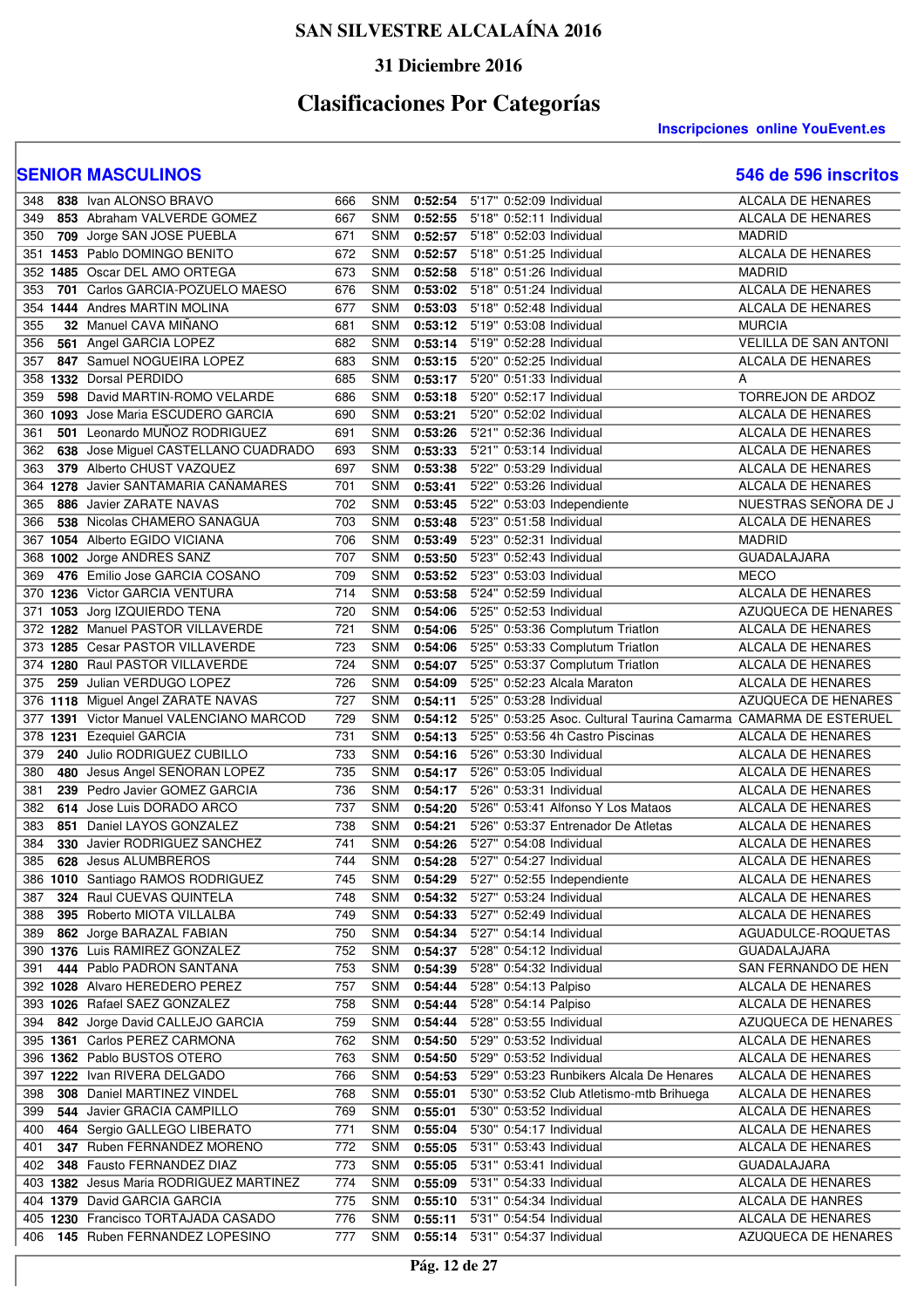### **31 Diciembre 2016**

# **Clasificaciones Por Categorías**

**Inscripciones online YouEvent.es** 

| 407        | 228 Javier PUÑAL GONZALEZ                                      | 778        | <b>SNM</b> | 0:55:16            | 5'32" 0:53:52 Individual                                         | ALCALA DE HENARES                      |
|------------|----------------------------------------------------------------|------------|------------|--------------------|------------------------------------------------------------------|----------------------------------------|
|            | 408 1353 Francisco MAHILLO                                     | 781        | <b>SNM</b> | 0:55:21            | 5'32" 0:54:46 Individual                                         | ALCALA DE HENARES                      |
| 409        | 832 Daniel DE HOYOS MILLAN                                     | 785        | SNM        | 0:55:23            | 5'32" 0:54:51 Individual                                         | <b>ALCALA DE HENARES</b>               |
| 410        | 728 Ruben CASADO GARCIA                                        | 786        | <b>SNM</b> | 0:55:24            | 5'32" 0:54:52 Individual                                         | TORRES DE LA ALAMEDA                   |
|            | 411 1084 Jesus DE LUCAS SANCHEZ                                | 788        | <b>SNM</b> | 0:55:27            | 5'33" 0:54:52 Individual                                         | <b>MECO</b>                            |
|            | 412 1292 Carlos FERNANDEZ BALLABRIGA                           | 791        | <b>SNM</b> | 0:55:31            | 5'33" 0:54:17 Individual                                         | ALCALA DE HENARES                      |
| 413        | 727 Francisco Jose NUÑEZ DIAZ                                  | 794        | <b>SNM</b> | 0:55:37            | 5'34" 0:54:47 Individual                                         | ALCALA DE HENARES                      |
| 414        | 1050 Miguel Sergio RUIPEREZ ANGULO                             | 797        | <b>SNM</b> | 0:55:43            | 5'34" 0:54:30 Individual                                         | <b>ANCHUELO</b>                        |
| 415        | 632 Victor Manuel ALVAREZ RAMIRO                               | 798        | <b>SNM</b> | 0:55:44            | 5'34" 0:55:01 Individual                                         | <b>AZUQUECA DE HENARES</b>             |
| 416        | 356 Cesar SAIZ CALVO                                           | 799        | <b>SNM</b> | 0:55:44            | 5'34" 0:55:00 Individual                                         | AZUQUECA DE HENARES                    |
|            | 142 Daniel FERNANDEZ MORILLO                                   |            |            |                    |                                                                  | ALCALA DE HENARES.                     |
| 417        |                                                                | 800        | <b>SNM</b> | 0:55:46            | 5'35" 0:54:48 Individual                                         |                                        |
|            | 418 1008 Eduardo MARTINEZ PEREZ                                | 801        | <b>SNM</b> | 0:55:46            | 5'35" 0:54:38 Individual                                         | <b>MADRID</b>                          |
| 419<br>581 | Jesus MARTINEZ FERNANDEZ                                       | 804        | <b>SNM</b> | 0:55:51            | 5'35" 0:55:34 Individual                                         | <b>ALCALA DE HENARES</b>               |
| 420        | 169 Javier DE LA ROCHA MUNOZ                                   | 805        | <b>SNM</b> | 0:55:53            | 5'35" 0:54:42 Individual                                         | ALCALA DE HENARES                      |
| 421        | 835 Sergio MARTINEZ SEBASTIAN                                  | 806        | <b>SNM</b> | 0:55:54            | 5'35" 0:55:48 Individual                                         | TORRES DE LA ALAMEDA                   |
|            | 422 1364 Mario AYUSO MARTINEZ                                  | 811        | <b>SNM</b> | 0:55:57            | 5'36" 0:54:35 Individual                                         | RIVAS VACIAMADRID                      |
|            | 423 1330 Helmut BERGMANN                                       | 813        | <b>SNM</b> | 0:56:00            | 5'36" 0:54:59 Individual                                         | ALCALA DE HENARES                      |
| 424        | 217 Jesus LOPEZ-VENTURA AVILES                                 | 818        | <b>SNM</b> | 0:56:07            | 5'37" 0:54:48 Individual                                         | ALCALA DE HENARES                      |
|            | 425 1107 Cesar PRADOS BODA                                     | 819        | <b>SNM</b> | 0:56:13            | 5'37" 0:55:00 Individual                                         | ALCALA DE HENARES                      |
|            | 426 1106 Juan Antonio PRADOS BODA                              | 820        | <b>SNM</b> | 0:56:14            | 5'37" 0:55:00 Individual                                         | <b>ALCALA DE HENARES</b>               |
|            | 427 1412 Omar IGLESIAS MARTIN                                  | 821        | SNM        | 0:56:15            | 5'38" 0:55:16 Individual                                         | <b>ALCORCON</b>                        |
| 428        | 508 Tomas FERNANDEZ FERNANDEZ                                  | 824        | <b>SNM</b> | 0:56:18            | 5'38" 0:55:19 Individual                                         | <b>ALCALA DE HENARES</b>               |
| 429        | 382 Miguel MUÑOZ PEREZ                                         | 829        | <b>SNM</b> | 0:56:26            | 5'39" 0:55:17 Individual                                         | ALCALA DE HENARES                      |
| 430 1027   | Jorge GOZALEZ DOMINGUEZ                                        | 831        | <b>SNM</b> | 0:56:28            | 5'39" 0:55:57 Palpiso                                            | <b>ALCALA DE HENARES</b>               |
| 431        | 957 Shih An TSAI                                               | 833        | <b>SNM</b> | 0:56:34            | 5'39" 0:54:53 Club Balonmano Playa Alcala                        | EL VISO DE VILLALBILLA                 |
| 432        | 640 Juan Ramon SANCHEZ CERVERA                                 | 835        | <b>SNM</b> | 0:56:38            | 5'40" 0:56:01 Individual                                         | ALCALA DE HENARES                      |
|            | 433 1208 Gregorio LOPEZ GONZALEZ                               | 839        | SNM        | 0:56:42            | 5'40" 0:54:56 Individual                                         | <b>MADRID</b>                          |
| 434<br>401 | Miguel Angel ARIAS CAMAÑO                                      | 846        | <b>SNM</b> | 0:56:52            | 5'41" 0:56:25 Individual                                         | ALCALA DE HENARES                      |
|            | 435 1005 Diego SAEZ JIMENEZ                                    | 850        | <b>SNM</b> | 0:56:58            | 5'42" 0:56:46 Individual                                         | <b>TORREJON DEL REY</b>                |
| 436        | 636 Jose CLEMENTE MARTINEZ                                     | 851        | <b>SNM</b> | 0:56:58            | 5'42" 0:56:46 Individual                                         | LOS HUEROS (VILLALBIL                  |
| 437        | 180 Oscar SAEZ JIMENEZ                                         | 852        | <b>SNM</b> | 0:56:58            | 5'42" 0:56:46 Individual                                         | ALCALA DE HENARES                      |
| 438        | 368 Alfredo ACEVEDO FRANCO                                     | 854        | <b>SNM</b> | 0:57:00            | 5'42" 0:55:43 Individual                                         | CAMARMA DE ESTERUEL                    |
| 439        | 738 Juan Fco TORRES RODRIGUEZ                                  | 857        | <b>SNM</b> | 0:57:04            | 5'42" 0:56:24 Individual                                         | <b>MADRID</b>                          |
| 440        | 863 Jose Juan LUCAS GOMEZ                                      |            | <b>SNM</b> | 0:57:11            | 5'43" 0:56:35 Individual                                         | ALCALA DE HENARES                      |
|            |                                                                | 862        |            |                    |                                                                  |                                        |
| 441        | 744 Waldo PLIEGO DE LA MUELA                                   | 863        | <b>SNM</b> | 0:57:13            | 5'43" 0:56:38 Individual                                         | VILLANUEVA DE LA TOR                   |
| 442<br>861 | Jose Manuel SANCHEZ FERNANDEZ                                  | 869        | <b>SNM</b> | 0:57:20            | 5'44" 0:56:43 Individual                                         | AZUQUECA DE HENARES                    |
| 443        | 1238 Guillermo PEREZ MARTIN                                    | 870        | <b>SNM</b> | 0:57:23            | 5'44" 0:55:49 Individual                                         | ALCALA DE HENARES                      |
|            | 444 1226 Jorge SAN JOSE VICENTE                                | 872        | <b>SNM</b> | 0:57:25            | 5'44" 0:55:51 Individual                                         | <b>ALCALA DE HENARES</b>               |
| 445        |                                                                | 873        | <b>SNM</b> |                    |                                                                  | VILLALBILLA                            |
|            | 296 Vicente RIVAS SAN JOSE<br>446 1283 Luis Maria MOZO VAQUERO | 874        |            | 0:57:25            | 5'44" 0:56:11 Individual<br>SNM 0:57:26 5'45" 0:55:46 Sayagueses | <b>MADRID</b>                          |
| 447        | 482 Pablo LOPEZ CORREGIDOR                                     | 876        | <b>SNM</b> |                    | 5'45" 0:57:23 Individual                                         | <b>GUADALAJARA</b>                     |
| 448        | 375 Jairo GARCIA JIMENEZ                                       | 877        | SNM        | 0:57:29<br>0:57:35 | 5'46" 0:56:17 La Fermina                                         | ALCALA DE HENARES                      |
| 449        | 992 Juan V FERNANDEZ SUARE                                     | 878        | SNM        |                    | 5'46" 0:56:47 Individual                                         | <b>VALENCIA</b>                        |
| 450        | 825 Christian SANTOS KÖTTING                                   | 879        | <b>SNM</b> | 0:57:36<br>0:57:40 | 5'46" 0:56:42 Individual                                         | <b>ASCHAFFENBURG</b>                   |
| 451<br>761 | Miguel GUAJARDO-FAJARDO VILLADA                                | 880        | <b>SNM</b> | 0:57:41            | 5'46" 0:57:06 Individual                                         | VILLALBILLA                            |
| 452        | 567 Ivan GARCIA FRADEJAS                                       | 881        | <b>SNM</b> | 0:57:42            | 5'46" 0:57:36 Individual                                         | VALDEMORO                              |
|            | 202 Luis Alberto GARCIA MORATA                                 |            |            |                    |                                                                  |                                        |
| 453        |                                                                | 882        | <b>SNM</b> | 0:57:42            | 5'46" 0:56:40 Individual                                         | <b>ALOVERA</b>                         |
| 454        | 959 Alvaro MENA PULIDO                                         | 883        | <b>SNM</b> | 0:57:43            | 5'46" 0:56:20 Individual                                         | ALCALA DE HENARES                      |
| 455        | 355 Jesus LADERA FERNANDEZ                                     | 884        | <b>SNM</b> | 0:57:46            | 5'47" 0:56:24 Individual                                         | <b>GETAFE</b>                          |
| 456        | 505 Marco Antonio DIAZ LIEBANA                                 | 886        | <b>SNM</b> | 0:57:48            | 5'47" 0:56:51 Individual                                         | ALCALA DE HENARES                      |
| 457        | 218 Daniel MARTINEZ DE LA FUENTE                               | 888        | <b>SNM</b> | 0:57:50            | 5'47" 0:56:30 Individual                                         | ALCALA DE HENARES                      |
| 458        | 563 Victor SERRANO URBINA                                      | 889        | <b>SNM</b> | 0:57:53            | 5'47" 0:57:11 Individual                                         | AZUQUECA DE HENARES                    |
|            | 459 1229 Jesus Maria GARCIA DEL POZO                           | 896        | <b>SNM</b> | 0:57:59            | 5'48" 0:57:43 4h Castro Piscinas                                 | ALCALA DE HENARES                      |
| 460        | 899 Carlos CAMPAÑA MARTINEZ                                    | 898        | <b>SNM</b> | 0:58:02            | 5'48" 0:56:47 Individual                                         | ALCALA DE HENARES                      |
|            | 461 1171 Israel PAREJO CRESPO                                  | 901        | <b>SNM</b> | 0:58:11            | 5'49" 0:57:54 Individual                                         | ALCALA DE HENARES                      |
| 462        | 845 Jorge SANCHEZ POLO                                         | 907        | <b>SNM</b> | 0:58:15            | 5'50" 0:56:42 Individual                                         | VILLALBILLA                            |
| 463        | 147 David ALMAGRO                                              | 909        | <b>SNM</b> | 0:58:17            | 5'50" 0:57:25 Individual                                         | VILLALBILLA                            |
| 464        | 920 Javier PRIEGO GONZALEZ<br>465 1152 Jonatan GONZALEZ GARCIA | 911<br>916 | SNM<br>SNM | 0:58:19<br>0:58:30 | 5'50" 0:56:38 Individual<br>5'51" 0:56:48 Individual             | ALCALA DE HENARES<br>TORREJON DE ARDOZ |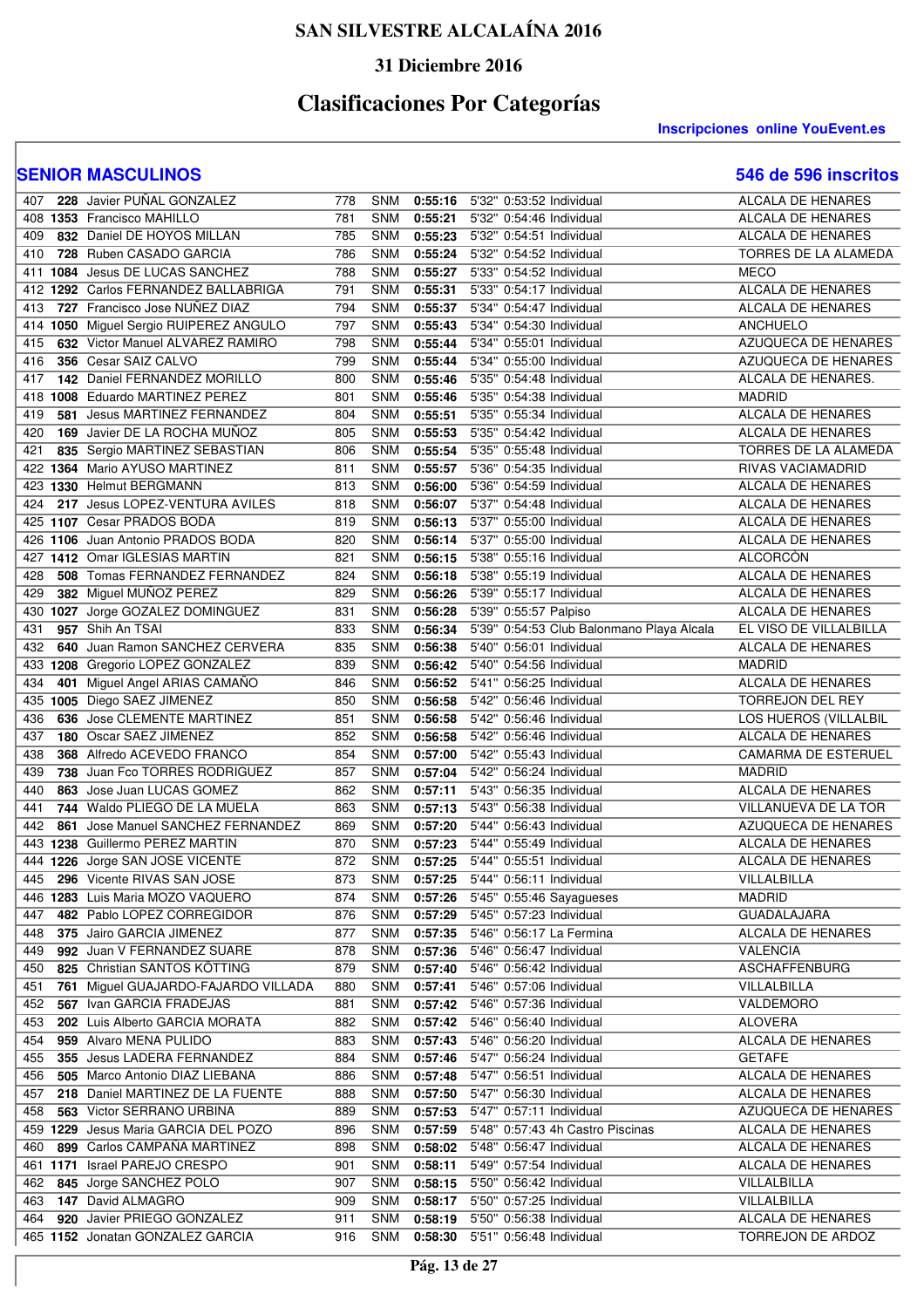### **31 Diciembre 2016**

# **Clasificaciones Por Categorías**

**Inscripciones online YouEvent.es** 

| 466 | 799 Adrian NOGUEIRA LOPEZ                                | 917  | <b>SNM</b> | 0:58:33 | 5'51" 0:57:46 Individual                                       | <b>ALCALA DE HENARES</b> |
|-----|----------------------------------------------------------|------|------------|---------|----------------------------------------------------------------|--------------------------|
| 467 | 200 Raul SANCHEZ PLASENCIA                               | 918  | <b>SNM</b> | 0:58:34 | 5'51" 0:57:29 Individual                                       | ALCALA DE HENARES        |
| 468 | 338 Mariano RUIZ GIL                                     | 919  | <b>SNM</b> | 0:58:35 | 5'52" 0:57:42 Individual                                       | ALCALA DE HENARES        |
|     | 469 1031 David CALVO ALONSO                              | 920  | <b>SNM</b> | 0:58:40 | 5'52" 0:58:24 Individual                                       | <b>ALCALA DE HENARES</b> |
| 470 | 752 Sergio VILLAR BEJAR                                  | 921  | <b>SNM</b> | 0:58:42 | 5'52" 0:57:07 Individual                                       | <b>FUENLABRADA</b>       |
| 471 | 1070 Sergio JIMENEZ GOMEZ                                | 922  | <b>SNM</b> | 0:58:45 | 5'52" 0:58:04 Individual                                       | ALCALA DE HENARES        |
|     | 472 1429 Isaac GARCIA LARRU                              | 925  | <b>SNM</b> | 0:58:46 | 5'53" 0:57:54 Individual                                       | <b>ALCALA DE HENARES</b> |
| 473 | 1413 Luis Alberto HONRADO PASTOR                         | 926  | <b>SNM</b> | 0:58:46 | 5'53" 0:57:55 Individual                                       | ALCALA DE HENARES        |
| 474 | 779 Cesar MALAGON RODRIGUEZ                              | 927  | <b>SNM</b> | 0:58:47 | 5'53" 0:57:59 Individual                                       | ALCALA DE HENARES        |
| 475 | 1342 Raul ALONSO MARTINEZ                                | 928  | <b>SNM</b> | 0:58:47 | 5'53" 0:57:04 Individual                                       | <b>ALCALA DE HENARES</b> |
| 476 | 930 Arvydas ALONSO BRAVO                                 | 929  | <b>SNM</b> | 0:58:49 | 5'53" 0:58:04 Individual                                       | <b>ALCALA DE HENARES</b> |
| 477 | 774 Jesus MARTIN DE HERAS                                | 932  | <b>SNM</b> | 0:58:50 | 5'53" 0:57:57 Individual                                       | CAMARMA DE ESTERUEL      |
| 478 | 1326 Luis SANCHEZ VAQUERO                                | 934  | <b>SNM</b> | 0:58:57 | 5'54" 0:58:33 Individual                                       | <b>ALCALA DE HENARES</b> |
| 479 | 269 Jaime GALA VALVERDE                                  | 935  | <b>SNM</b> | 0:59:10 | 5'55" 0:59:03 Individual                                       | <b>ALOVERA</b>           |
| 480 | 251 Alvaro FERRERO LLADA                                 | 936  | <b>SNM</b> | 0:59:10 | 5'55" 0:58:51 Individual                                       | ALCALA DE HENARES        |
|     | 481 1021 Jaime AMOR                                      | 941  | <b>SNM</b> | 0:59:21 | 5'56" 0:57:44 Individual                                       | TRES CANTOS              |
|     | 482 1477 David XAVIER MARTINEZ                           |      | <b>SNM</b> | 0:59:33 |                                                                |                          |
|     |                                                          | 944  |            |         | 5'57" 0:58:15 Individual                                       | VILLALBILLA              |
| 483 | 678 Ivan TORRE MARTIN                                    | 947  | <b>SNM</b> | 0:59:36 | 5'58" 0:58:18 Individual                                       | <b>LOECHES</b>           |
|     | 484 1073 Luis Miguel JIMENEZ GOMEZ                       | 948  | <b>SNM</b> | 0:59:37 | 5'58" 0:58:55 Individual                                       | ALCALA DE HENARES        |
|     | 485 1325 Ruben RASINES LADERO                            | 949  | <b>SNM</b> | 0:59:38 | 5'58" 0:59:14 Individual                                       | <b>ALCALA DE HENARES</b> |
|     | 486 1473 Samuel VARGAS ROMERO                            | 950  | <b>SNM</b> | 0:59:41 | 5'58" 0:58:37 Individual                                       | ALCALA DE HENARES        |
|     | 487 1472 Ivan GUERRERO                                   | 951  | <b>SNM</b> | 0:59:42 | 5'58" 0:58:38 Individual                                       | <b>ALCALA DE HENARES</b> |
|     | 488 1476 Eduardo MARRIN DIAZ                             | 952  | <b>SNM</b> | 0:59:43 | 5'58" 0:58:39 Individual                                       | ALCALA DE HENARES        |
| 489 | 932 Ignacio Ramon GALLARDO RUIZ                          | 953  | <b>SNM</b> | 0:59:43 | 5'58" 0:58:07 Individual                                       | ALCALA DE HENARES        |
|     | 490 1034 Sergio GARCIA FERNANDEZ                         | 955  | <b>SNM</b> | 0:59:44 | 5'58" 0:59:32 Individual                                       | <b>ALCALA DE HENARES</b> |
| 491 | 436 Mario DELGADO SERRANO                                | 956  | <b>SNM</b> | 0:59:46 | 5'59" 0:59:40 Omm Corredores                                   | CABANILLAS DEL CAMPO     |
| 492 | 549 Pedro GARCIA DIAZ                                    | 957  | <b>SNM</b> | 0:59:46 | 5'59" 0:58:25 Individual                                       | ALCALA DE HENARES        |
| 493 | 212 Victoriano MONTERO HERVADA                           | 959  | <b>SNM</b> | 0:59:49 | 5'59" 0:58:25 Individual                                       | ALCALA DE HENARES        |
| 494 | 866 Ruben RODRIGUEZ DONCEL                               | 964  | <b>SNM</b> | 1:00:07 | 6'01" 0:59:15 Individual                                       | <b>ALCALA DE HENARES</b> |
|     | 495 1337 Jorge DE AGUSTIN SAN VICENTE                    | 980  | <b>SNM</b> | 1:00:41 | 6'04" 0:59:23 Individual                                       | ALCALA DE HENARES        |
| 496 | 516 Alberto ROMERA CARMENA                               | 981  | <b>SNM</b> | 1:00:42 | 6'04" 0:59:25 Individual                                       | ALCALA DE HENARES        |
|     | 497 1463 Aitor RODENAS HERRERA                           | 982  | <b>SNM</b> | 1:00:43 | 6'04" 0:59:33 Individual                                       | <b>BADALONA</b>          |
| 498 | 627 Jose Juan PEREZ VIERA                                | 984  | <b>SNM</b> | 1:01:00 | 6'06" 0:59:41 Individual                                       | <b>ALCALA DE HENARES</b> |
| 499 | 66 Victor Manuel CARREÑO GARCIA                          | 986  | <b>SNM</b> | 1:01:04 | 6'06" 0:59:28 Individual                                       | <b>ALCALA DE HENARES</b> |
| 500 | 910 Juan Enrique MORAN MARTINEZ                          | 989  | <b>SNM</b> | 1:01:19 | 6'08" 0:59:44 Individual                                       | SAN FERNANDO DE HEN      |
| 501 | 1160 Jose Manuel GONZALEZ BUSTOS                         | 995  | <b>SNM</b> | 1:01:30 | 6'09" 0:59:51 Individual                                       | <b>CAMPO REAL</b>        |
|     | 502 1159 Luis Manuel VILLALBA MARTINEZ                   | 996  | <b>SNM</b> | 1:01:31 | 6'09" 0:59:53 Individual                                       | <b>CAMPO REAL</b>        |
|     | 503 1303 Jose Manuel GIL CANO                            | 999  | <b>SNM</b> | 1:01:48 | 6'11" 1:00:54 Individual                                       | <b>ALCALA DE HENARES</b> |
|     |                                                          |      | <b>SNM</b> |         |                                                                |                          |
|     | 504 1041 Jose Luis RODRIGUEZ-BUENROSTRO<br><b>SANTOS</b> | 1000 |            | 1:01:50 | 6'11" 1:00:53 C.d.e. Running Ensanche De Alc ALCALA DE HENARES |                          |
| 505 | 372 Miguel Angel REIZ FERNANDEZ                          | 1001 | <b>SNM</b> | 1:01:51 | 6'11" 1:00:48 Individual                                       | ALCALA DE HENARES        |
| 506 | 685 Steven VALENCIA RODRIGUEZ                            | 1002 | <b>SNM</b> | 1:01:52 | 6'11" 1:00:54 Individual                                       | <b>YEBES</b>             |
| 507 | 584 Miguel TAJUELO CASTILLO                              | 1004 | <b>SNM</b> | 1:01:53 | 6'11" 1:00:50 Individual                                       | ALCALA DE HENARES        |
| 508 | 86 Jorge Enrique ROMERO RAMIREZ                          | 1005 | <b>SNM</b> | 1:01:59 | 6'12" 1:01:51 Individual                                       | <b>GUADALAJARA</b>       |
| 509 | 820 Julio COGEDOR JAIME                                  | 1009 | <b>SNM</b> | 1:02:06 | 6'13" 1:00:46 Individual                                       | <b>ALCALA DE HENARES</b> |
| 510 | 748 Patricio LEON LEON                                   | 1012 | <b>SNM</b> | 1:02:19 | 6'14" 1:01:52 Individual                                       | VILLAJOYOSA              |
| 511 | 654 Sergio ARROYO SIERRA                                 | 1014 | <b>SNM</b> | 1:02:20 | 6'14" 1:00:47 Loyola                                           | <b>GRIÑON</b>            |
|     | 512 1244 Samuel CAÑO GUERRERO                            | 1016 | <b>SNM</b> | 1:02:21 | 6'14" 1:00:50 Individual                                       | <b>MECO</b>              |
| 513 | 26 Pablo MARTINEZ MELENCHON                              | 1018 | <b>SNM</b> | 1:02:21 | 6'14" 1:00:51 Individual                                       | <b>MECO</b>              |
| 514 | 568 David SAN NICOLAS EMBID                              | 1019 | <b>SNM</b> | 1:02:22 | 6'14" 1:01:41 Individual                                       | <b>ALCALA DE HENARES</b> |
| 515 | 287 Emilio Manuel NAJERA MARIN                           | 1020 | <b>SNM</b> | 1:02:22 | 6'14" 1:01:41 Individual                                       | ALCALA DE HENARES        |
| 516 | 107 David TOME ASENJO                                    | 1023 | <b>SNM</b> | 1:02:32 | 6'15" 1:00:54 Individual                                       | ALCALA DE HENARES        |
| 517 | 746 Jose Abel GARCIA MENA                                | 1024 | <b>SNM</b> | 1:02:33 | 6'15" 1:01:16 Individual                                       | ALCALA DE HENARES        |
|     |                                                          |      |            |         |                                                                |                          |
| 518 | 33 Marino David PEREZ VERGAS                             | 1028 | <b>SNM</b> | 1:02:42 | 6'16" 1:01:21 Tierra Tragame                                   | ALCALA DE HENARES        |
| 519 | 922 Francisco Javier VIVAS MORAL                         | 1032 | <b>SNM</b> | 1:03:30 | 6'21" 1:01:42 Individual                                       | TORREJON DE ARDOZ        |
|     | 520 1089 Oscar DIAZ-JORGE                                | 1033 | <b>SNM</b> | 1:03:30 | 6'21" 1:01:42 Individual                                       | TORREJON DE ARDOZ        |
| 521 | 716 Angel DELGADO TENA                                   | 1034 | <b>SNM</b> | 1:03:30 | 6'21" 1:01:43 Individual                                       | TORREJON DE ARDOZ        |
| 522 | 321 Sergio VALERO SANCHEZ-MONTAÑEZ                       | 1035 | <b>SNM</b> | 1:03:35 | 6'22" 1:02:32 Individual                                       | ALCALA DE HENARES        |
| 523 | 989 David PINILLA RAMIRO                                 | 1044 | <b>SNM</b> | 1:05:06 | 6'31" 1:03:56 Individual                                       | ALCALA DE HENARES        |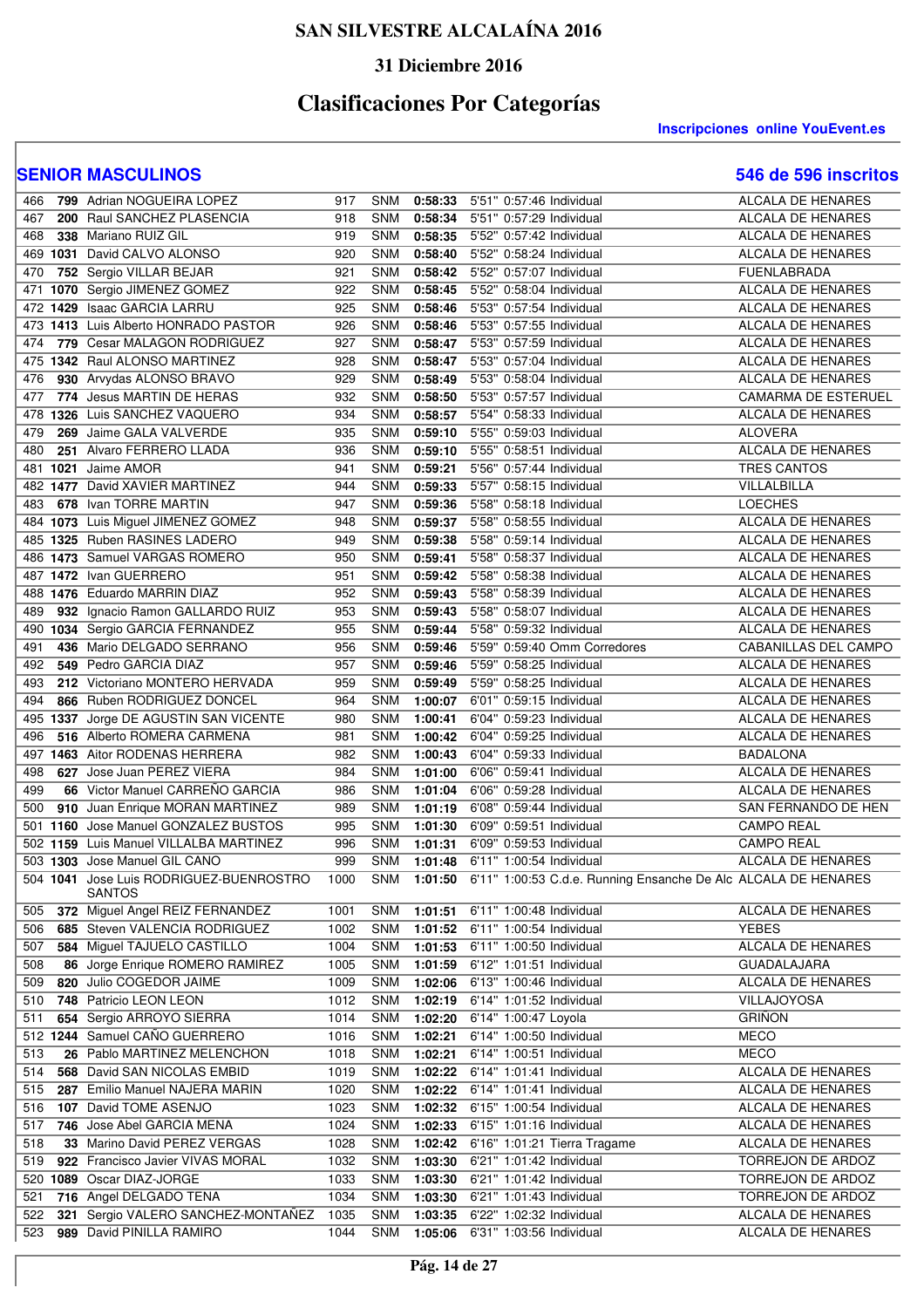### **31 Diciembre 2016**

# **Clasificaciones Por Categorías**

#### **Inscripciones online YouEvent.es**

|     | 524 1450 | Jesus LUENGO RICO                            | 1046 | <b>SNM</b> | 1:05:15 | 6'32" 1:04:05 Individual                  | ALCALA DE HENARES        |
|-----|----------|----------------------------------------------|------|------------|---------|-------------------------------------------|--------------------------|
| 525 | 1116     | Luis SERRANO CAAMAÑO                         | 1047 | <b>SNM</b> | 1:05:16 | 6'32" 1:04:05 Ajalkala Runners            | <b>MECO</b>              |
| 526 | 703      | Jaime FERNANDEZ CHAVES                       | 1048 | <b>SNM</b> | 1:05:17 | 6'32" 1:03:47 Individual                  | <b>ALICANTE</b>          |
| 527 | 1141     | David DE MARCOS ORTEGA                       | 1049 | <b>SNM</b> | 1:05:18 | 6'32" 1:04:38 Individual                  | <b>ALCALA DE HENARES</b> |
| 528 | 1003     | Alberto ESTEBAN GARCIA                       | 1050 | <b>SNM</b> | 1:05:20 | 6'32" 1:05:20 Iplacea                     | ALCALA DE HENARES        |
| 529 | 103      | Francisco ALUMBREROS LOPEZ                   | 1051 | <b>SNM</b> | 1:05:20 | 6'32" 1:05:19 Individual                  | ALCALA DE HENARES        |
| 530 | 1109     | Ruben TRIGO GARCIA                           | 1052 | <b>SNM</b> | 1:05:22 | 6'32" 1:04:27 Individual                  | <b>MOSTOLES</b>          |
| 531 | 870      | Carlos DE SANTOS CARVAJAL                    | 1053 | <b>SNM</b> | 1:05:36 | 6'34" 1:04:26 Individual                  | <b>ALCALA DE HENARES</b> |
| 532 | 1349     | Daniel ALEJO SANTAMARIA                      | 1057 | <b>SNM</b> | 1:05:43 | 6'34" 1:04:11 Individual                  | <b>TORREJON DE ARDOZ</b> |
| 533 | 1348     | Alberto RODRIGUEZ BAENA                      | 1058 | <b>SNM</b> | 1:05:44 | 6'34" 1:04:13 Individual                  | <b>ALCALA DE HENARES</b> |
| 534 | 496      | Manuel HERRERA HIRUELO                       | 1059 | <b>SNM</b> | 1:05:44 | 6'34" 1:04:22 Individual                  | <b>ALCALA DE HENARES</b> |
| 535 | 764      | David MURILLO GOMEZ                          | 1062 | <b>SNM</b> | 1:05:54 | 6'35" 1:04:20 Individual                  | <b>GUADALAJARA</b>       |
| 536 | 1213     | Juan Antonio HERRERA RODRIGUEZ-<br>CARRETERO | 1063 | <b>SNM</b> | 1:06:02 | 6'36" 1:04:16 Alcala Maraton              | <b>ALCALA DE HENARES</b> |
| 537 | 275      | Tomas GARCIA LARA                            | 1064 | <b>SNM</b> | 1:06:17 | 6'38" 1:05:36 Individual                  | <b>ALCALA DE HENARES</b> |
| 538 | 78       | Miguel Angel FERNANDEZ TORRES                | 1066 | <b>SNM</b> | 1:06:35 | 6'39" 1:05:01 Individual                  | SAN FERNANDO DE HEN      |
| 539 | 747      | Enrique MARTINEZ SOLERA                      | 1067 | <b>SNM</b> | 1:06:36 | 6'40" 1:06:08 Individual                  | <b>ALCALA DE HENARES</b> |
| 540 | 1169     | Andres ZAPETA PEREZ                          | 1068 | <b>SNM</b> | 1:06:46 | 6'41" 1:05:31 Individual                  | LORANCA DE TAJUÑA.       |
| 541 | 600      | Antonio PEREZ VERDE                          | 1070 | <b>SNM</b> | 1:06:59 | 6'42" 1:05:32 Runbikers Alcala De Henares | <b>MADRID</b>            |
| 542 | 1302     | Juan Manuel Gomez GOMEZ GARCIA               | 1072 | <b>SNM</b> | 1:07:09 | 6'43" 1:06:14 Individual                  | <b>ALCALA DE HENARES</b> |
| 543 | 769      | Carlos LOPEZ GILABERT                        | 1073 | <b>SNM</b> | 1:07:12 | 6'43" 1:06:01 Malpartida Activa           | <b>ALCALA DE HENARES</b> |
| 544 | 83       | Daniel GOMEZ DE LA VEGA ALEGRE               | 1077 | <b>SNM</b> | 1:09:11 | 6'55" 1:07:33 Individual                  | <b>TORREJON DE ARDOZ</b> |
| 545 | 1076     | Oscar MARRERO OJEDA                          | 1086 | <b>SNM</b> | 1:12:35 | 7'16" 1:11:16 Individual                  | <b>LOS HUEROS</b>        |
|     |          | 546 1188 Ivan OLIVERA NISA                   | 1087 | <b>SNM</b> | 1:13:06 | 7'19" 1:11:28 Individual                  | <b>TORREJON DE ARDOZ</b> |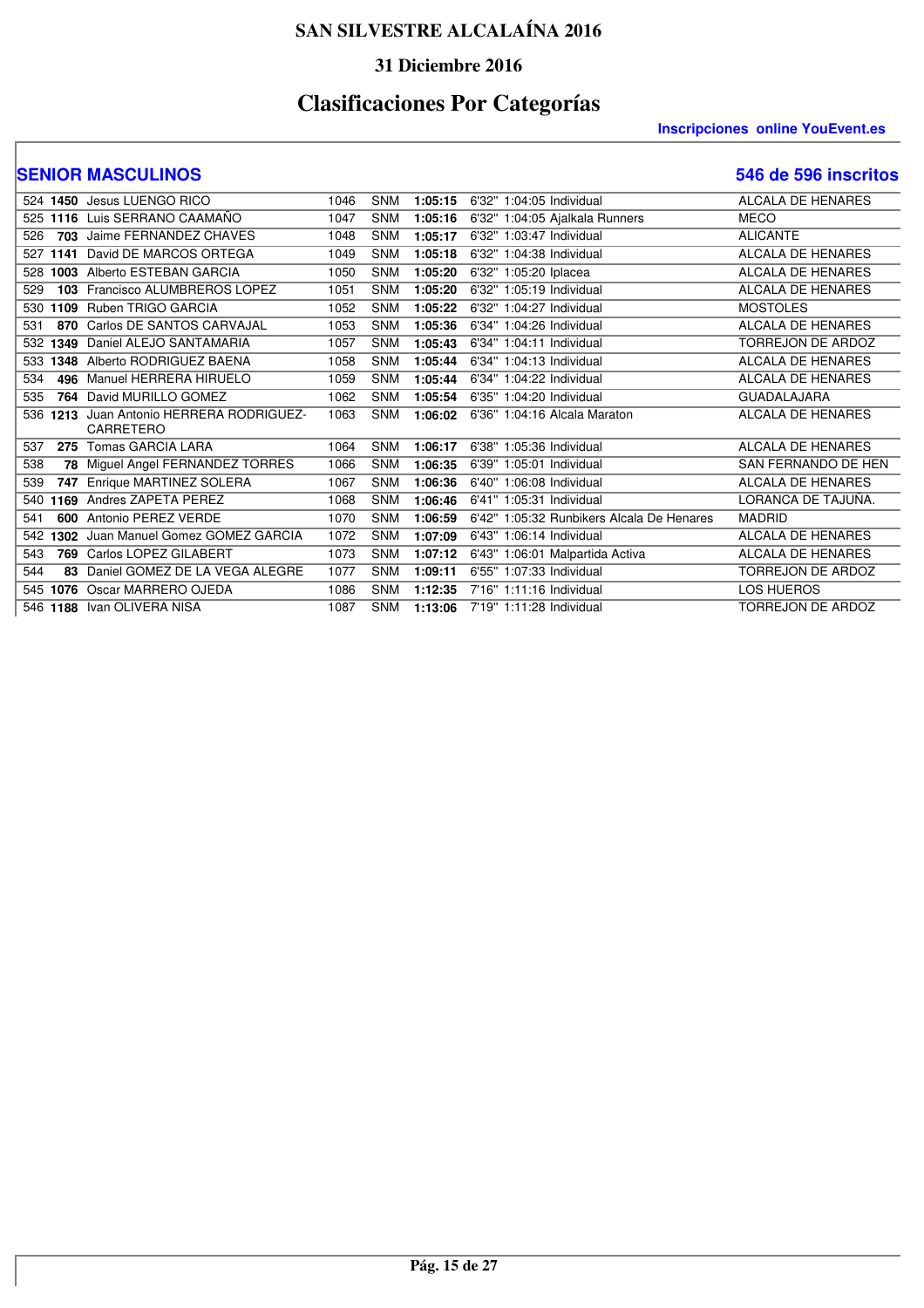### **31 Diciembre 2016**

# **Clasificaciones Por Categorías**

**Inscripciones online YouEvent.es** 

**VETERANAS A 94 de 103 inscritos**

|    | <b>Finalizados (94)</b>                                 | Pto            |            |         |                                                                          |                                    |
|----|---------------------------------------------------------|----------------|------------|---------|--------------------------------------------------------------------------|------------------------------------|
|    | Pto Dor NOMBRE y APELLIDOS                              | <b>ABS</b>     |            |         | CAT TIEMPO '/km Tchip CLUB                                               | <b>POBLACION</b>                   |
| 1  | 481 Encarni INAREJOS MEJIA                              | $\overline{c}$ | <b>VAF</b> | 0:41:26 | 4'09" 0:41:20 A.d. Sprint                                                | ALCALA DE HENARES                  |
| 2  | 576 Piedad TORO SANCHEZ                                 | 3              | <b>VAF</b> | 0:41:32 | 4'09" 0:41:29 Maraton Alcala                                             | <b>ALCALA DE HENARES</b>           |
| 3  | 59 Mar MUELA DAMIAN                                     | $\overline{7}$ | <b>VAF</b> | 0:43:13 | 4'19" 0:43:04 Complutum Triatlon                                         | <b>ALCALA DE HENARES</b>           |
| 4  | 674 Nieves RODRIGUEZ GARCIA                             | 8              | <b>VAF</b> | 0:43:19 | 4'20" 0:43:10 Atletismo Loeches                                          | <b>LOECHES</b>                     |
| 5  | 664 Rosa Maria RODRIGUEZ GARCIA                         | 9              | <b>VAF</b> | 0:43:31 | 4'21" 0:43:21 Atletismo Loeches                                          | <b>LOECHES</b>                     |
| 6  | 648 Mili RICO BLAZQUEZ                                  | 13             | <b>VAF</b> | 0:44:33 | 4'27" 0:44:26 Individual                                                 | ALCALA DE HENARES                  |
|    | 7 1181 Dori MATEOS PAJUELO                              | 16             | VAF        | 0:46:06 | 4'37" 0:45:09 Club De Atletismo Villanueva De VILLANUEVA DE LA TOR       |                                    |
| 8  | 211 Marta ALVAREZ NISTAL                                | 20             | <b>VAF</b> | 0:47:23 | 4'44" 0:47:00 Individual                                                 | <b>MECO</b>                        |
|    | 9 1253 Silvia MANGAS MUÑOZ                              | 21             | <b>VAF</b> | 0:47:35 | 4'46" 0:47:05 Individual                                                 | <b>MADRID</b>                      |
| 10 | 671 Isabel RODRIGUEZ PONS                               | 26             | <b>VAF</b> | 0:48:28 | 4'51" 0:48:08 Runactiva                                                  | ALCALA DE HENARES                  |
|    | 11 1312 Isabel Maria DUART CRESPO                       | 28             | <b>VAF</b> | 0:48:38 | 4'52" 0:48:09 Individual                                                 | <b>MECO</b>                        |
|    | 12 1339 Kyoko SAITO                                     | 30             | <b>VAF</b> | 0:48:42 | 4'52" 0:48:30 Individual                                                 | TORREJON DE ARDOZ                  |
| 13 | 504 Emi ZABAS BARBERO                                   | 34             | <b>VAF</b> | 0:49:36 | 4'58" 0:49:04 Runners Torrejon                                           | TORREJON DE ARDOZ                  |
| 14 | 21 Eva DIEZ VALLADARES                                  | 35             | <b>VAF</b> | 0:49:38 | 4'58" 0:49:09 Individual                                                 | ALCALA DE HENARES                  |
|    | 15 1097 Mamen RODRIGUEZ MOULIAA                         | 39             | <b>VAF</b> | 0:50:15 | 5'02" 0:50:08 Individual                                                 | DAGANZO DE ARRIBA                  |
| 16 | 879 Maria Jose VELASCO GONZALEZ                         | 40             | <b>VAF</b> | 0:50:17 | 5'02" 0:50:04 Individual                                                 | <b>GUADALAJARA</b>                 |
| 17 | 49 Maty RAYO                                            | 41             | VAF        | 0:50:18 | 5'02" 0:49:55 Individual                                                 | <b>ALCALA DE HENARES</b>           |
| 18 | 883 Myriam PUADO ALONSO                                 | 47             | <b>VAF</b> | 0:51:08 | 5'07" 0:50:59 Individual                                                 | ALCALA DE HENARES                  |
| 19 | 1493 Sandra GOMEZ VERDEJO                               | 48             | <b>VAF</b> | 0:51:10 | 5'07" 0:51:04 Individual                                                 | ALCALA DE HENARES                  |
| 20 | 522 Maria PRADA MARTINES                                | 51             | <b>VAF</b> | 0:51:22 | 5'08" 0:50:29 Keniata                                                    | <b>TORREJON DE ARDOZ</b>           |
| 21 | 449 Susana VAZQUEZ GOMEZ                                | 56             | <b>VAF</b> | 0:51:36 | 5'10" 0:50:45 Individual                                                 | <b>ALCALA DE HENARES</b>           |
| 22 | 878 Elena Cristina ROLDAN MARTINEZ                      | 61             | <b>VAF</b> | 0:52:13 | 5'13" 0:51:51 Individual                                                 | ALCALA DE HENARES                  |
| 23 | 84 Amanda Yanet OIDOR PACHON                            | 64             | <b>VAF</b> | 0:52:22 | 5'14" 0:52:13 Individual                                                 | <b>MECO</b>                        |
| 24 | 961 Ana Belen CHILOECHES VILCHES                        | 66             | <b>VAF</b> |         | 0:52:32 5'15" 0:52:26 Individual                                         | ALCALA DE HENARES                  |
| 25 | 418 Toñi TITOS OSORIO                                   | 69             | <b>VAF</b> | 0:52:46 | 5'17" 0:52:21 Individual                                                 | ALCALA DE HENARES                  |
|    | 26 1415 Maria VALDIVIESO BERNAL                         | 70             | VAF        | 0:52:50 | 5'17" 0:51:50 Individual                                                 | TORREJON DE ARDOZ                  |
| 27 | 74 Raquel SANZ DEL POZO                                 | 72             | <b>VAF</b> | 0:53:34 | 5'21" 0:52:38 C.d.e. Running Ensanche                                    | ALCALA DE HENARES                  |
| 28 | 712 Maria Del Rosario FRIAS MONGE                       | 73             | <b>VAF</b> | 0:53:36 | 5'22" 0:53:01 Individual                                                 | <b>ALCALA DE HENARES</b>           |
| 29 | 102 Sonia SOTOCA SOTOCA                                 | 78             | VAF        | 0:53:52 | 5'23" 0:53:35 Run Activa                                                 | ALCALA DE HENARES                  |
|    | 30 1259 Marta DE LA VEGA NANEZ                          | 79             | <b>VAF</b> | 0:54:04 | 5'24" 0:52:38 Sive Fluid Systems                                         | <b>MADRID</b>                      |
| 31 | 158 Belinda GARCIA ALONSO                               | 81             | <b>VAF</b> | 0:54:04 | 5'24" 0:53:51 Individual                                                 | <b>ALCALA</b>                      |
| 32 | 110 Pilar FIGUEROA NAVARRO                              | 83             | <b>VAF</b> | 0:54:09 | 5'25" 0:53:10 Individual                                                 | ALCALA DE HENARES                  |
|    | 33 1143 Maria Victoria RUIZ SUAREZ                      | 88             | <b>VAF</b> | 0:54:42 | 5'28" 0:54:11 Individual                                                 | <b>MADRID</b>                      |
|    | 34 1500 Eugenia GARCIA CAMINO                           | 90             | <b>VAF</b> | 0:54:56 | 5'30" 0:54:54 Individual                                                 | ALCALA DE HENARES                  |
| 35 | 77 Virginia DEL HOYO SAINZ                              | 98             | <b>VAF</b> | 0:55:32 | 5'33" 0:53:56 Individual                                                 | TORREJON DE ARDOZ                  |
|    | 36 1064 Carmen ALVAREZ VILLAR                           | 99             | <b>VAF</b> | 0:55:36 | 5'34" 0:54:26 Individual                                                 | <b>MADRID</b>                      |
|    | 37 570 Marisa PEÑA TORRES                               | 103            |            |         | VAF 0:55:47 5'35" 0:55:04 Individual                                     | <b>ALCALA DE HENARES</b>           |
| 38 | 25 Gema RODRIGUEZ ZARCO                                 | 116            | VAF        |         | 0:56:31 5'39" 0:55:15 Individual                                         | ALCALA DE HENARES                  |
| 39 | 465 Monica PANIAGUA GARCIA                              | 120            | VAF        | 0:56:59 | 5'42" 0:56:19 Individual                                                 | ALCALA DE HENARES                  |
| 40 | 577 Rosa FERNANDEZ ALARCON                              | 123            | VAF        | 0:57:04 | 5'42" 0:55:22 Individual                                                 | ALCALA DE HENARES                  |
| 41 | 631 Elisa SIGUERO NAVARRETE                             | 124            | VAF        | 0:57:08 | 5'43" 0:56:22 Individual                                                 | VILLALBILLA                        |
| 42 | 536 Sonia BENITO GARRIDO                                | 126            | VAF        |         | 0:57:17 5'44" 0:57:00 Individual                                         | ALCALA DE HENARES                  |
|    | 43 1215 Iratxe PEREZ COBO                               | 128            | VAF        |         | 0:57:21 5'44" 0:55:48 Individual                                         | <b>GALAPAGOS</b>                   |
| 44 | 811 Fatima DE RIVAS VILLAVERDE                          | 129            | VAF        |         | 0:57:22 5'44" 0:57:05 Forus Runners                                      | ALCALA DE HENARES                  |
| 45 | 585 Pilar PEREZ LUCAS                                   | 130            | VAF        |         | 0:57:22 5'44" 0:57:07 Individual                                         | <b>MECO</b>                        |
| 46 | 247 Elena SANCHEZ TORIBIO<br>47 1269 Sofia SEDANO REYES | 131            | VAF        |         | 0:57:23 5'44" 0:57:09 Individual                                         | ALCALA DE HENARES                  |
|    | 48 1124 Maricarmen MARTINEZ SIMON                       | 133<br>144     | VAF<br>VAF |         | 0:57:24 5'44" 0:55:56 Sive Fluid Systems<br>0:58:18 5'50" 0:58:15 Maello | <b>MADRID</b><br>ALCALA DE HENARES |
|    | 49 1085 Maria Isabel NEVADO CARRILLO                    |                | VAF        |         | 0:58:20 5'50" 0:56:40 Individual                                         | ALCALA DE HENARES                  |
| 50 | 406 Maria Esther CASERO IZQUIERDO                       | 146<br>147     | VAF        |         | 5'50" 0:58:01 Individual                                                 | SAN FERNANDO DE HEN                |
| 51 | 405 Alicia PIRIS MIGUEL                                 | 154            | VAF        | 0:58:20 | 0:59:00 5'54" 0:58:42 Individual                                         | SAN FERNANDO DE HEN                |
|    | 52 1223 Petri SALAMANCA PARRA                           | 160            | VAF        | 0:59:25 | 5'56" 0:57:56 Runbikers Alcala De Henares                                | <b>MECO</b>                        |
| 53 | 392 Raquel MUÑOZ VILLALBA                               | 161            | <b>VAF</b> | 0:59:35 | 5'57" 0:59:21 Individual                                                 | ALCALA DE HENARES                  |
| 54 | 660 Maria Angeles GIL MORENO                            | 162            | VAF        | 0:59:36 | 5'58" 0:58:18 Atletismo Loeches                                          | <b>LOECHES</b>                     |
| 55 | 655 Elena DE LA FUENTE GARCIA                           | 163            | VAF        |         | 0:59:37 5'58" 0:58:01 Individual                                         | ALCALA DE HENARES                  |
| 56 | 255 Paloma SORIANO PINAR                                | 166            | VAF        |         | 0:59:46 5'59" 0:59:01 Individual                                         | ALCALA DE HENARES                  |
|    |                                                         |                |            |         |                                                                          |                                    |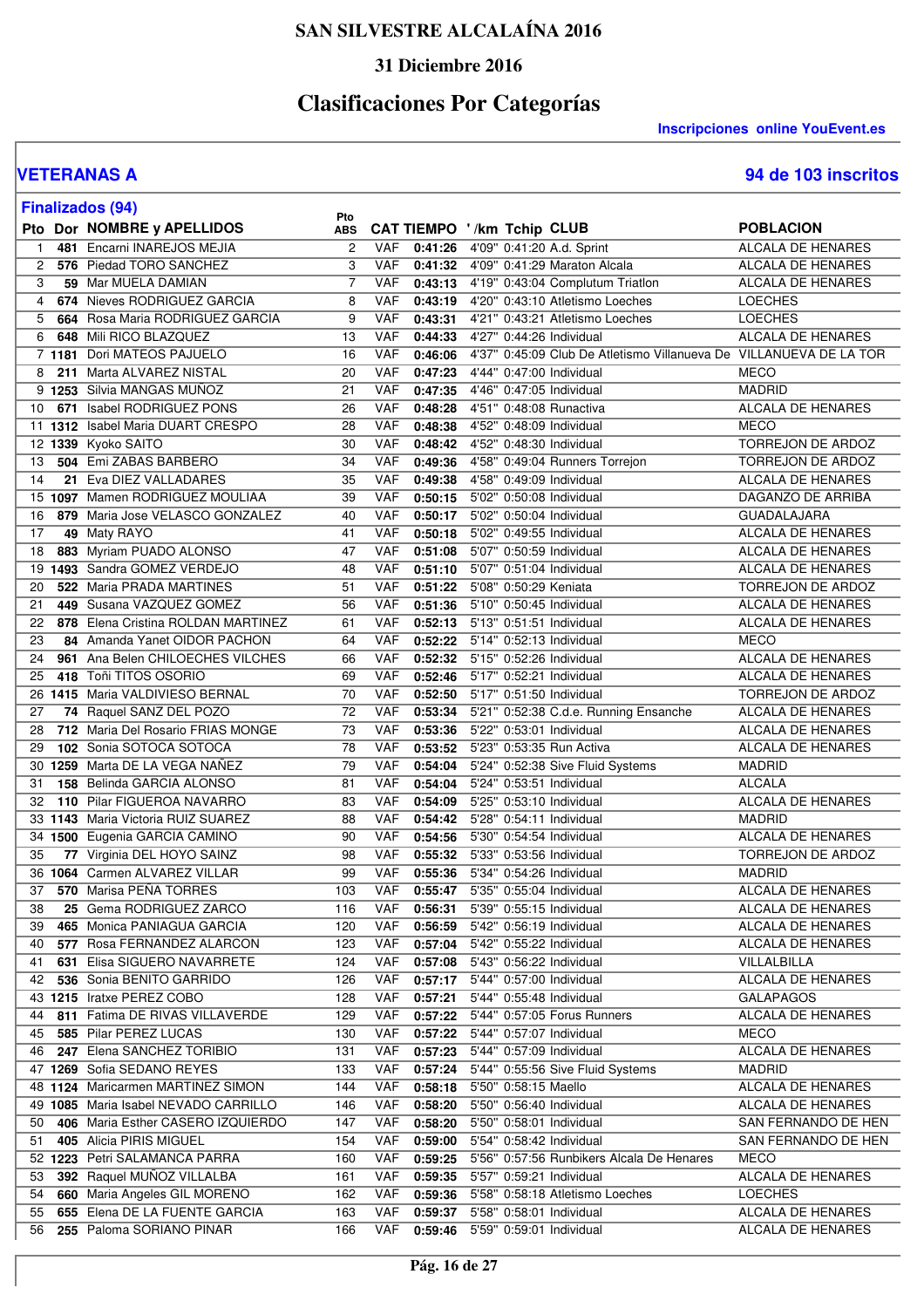## **31 Diciembre 2016**

# **Clasificaciones Por Categorías**

### **VETERANAS A 94 de 103 inscritos**

| 57 |         | 254 Alejandra RUIZ ROBLES                                 | 167 | <b>VAF</b> | 0:59:46 | 5'59" 0:59:00 Individual              | <b>ALCALA DE HENARES</b> |
|----|---------|-----------------------------------------------------------|-----|------------|---------|---------------------------------------|--------------------------|
| 58 | 909     | Carmen CARLO VENTURA                                      | 170 | <b>VAF</b> | 1:00:12 | 6'01" 0:59:30 Individual              | <b>MADRID</b>            |
| 59 |         | 612 Yolanda PEREZ SEDANO                                  | 176 | <b>VAF</b> | 1:00:46 | 6'05" 0:59:15 Forus Running           | <b>ALCALA DE HENARES</b> |
| 60 |         | 613 Cristina RIVERO GARRIDO                               | 177 | <b>VAF</b> | 1:00:46 | 6'05" 0:59:14 Individual              | TORRES DE LA ALAMEDA     |
| 61 | 448     | Francisca FERNANDEZ CASTAÑO                               | 178 | <b>VAF</b> | 1:00:58 | 6'06" 1:00:32 Individual              | VILLALBILLA              |
| 62 |         | 497 Susana RICO BLAZQUEZ                                  | 181 | <b>VAF</b> | 1:01:10 | 6'07" 1:00:56 Individual              | <b>ALCALA DE HENARES</b> |
| 63 | 409     | <b>Gema MARTINEZ DIAZ</b>                                 | 185 | <b>VAF</b> | 1:01:24 | 6'08" 1:00:09 Individual              | <b>ALCALA DE HENARES</b> |
| 64 | 644     | Luz SANCHEZ FERNANDEZ                                     | 186 | <b>VAF</b> | 1:01:30 | 6'09" 1:00:05 Individual              | ALCALA DE HENARES        |
| 65 |         | 643 Cristina MONJE O'KEEFFE                               | 187 | <b>VAF</b> | 1:01:30 | 6'09" 1:00:05 Individual              | <b>ALCALA DE HENARES</b> |
|    |         | 66 1174 Ana Beatriz RUIZ VALLEJO                          | 192 | <b>VAF</b> | 1:01:51 | 6'11" 1:00:55 C.d.e. Running Ensanche | <b>ALCALA DE HENARES</b> |
| 67 | 461     | Frederique CHABOT                                         | 193 | <b>VAF</b> | 1:01:51 | 6'11" 1:00:54 C.d.e Running Ensanche  | ALCALA DE HENARES        |
| 68 | 923     | Maria Teresa LOZANO POZA                                  | 198 | <b>VAF</b> | 1:02:19 | 6'14" 1:02:01 Individual              | ALCALA DE HENARES        |
| 69 | 117     | Carlota CABALLERO HERNANDEZ                               | 212 | <b>VAF</b> | 1:03:24 | 6'20" 1:02:52 Individual              | VILLALBILLA              |
|    |         | 70 1061 Susana CARRETERO NUÑEZ                            | 213 | <b>VAF</b> | 1:03:29 | 6'21" 1:01:42 Individual              | TORREJON DE ARDOZ        |
| 71 | 1489    | Marta VIANA                                               | 220 | <b>VAF</b> | 1:03:45 | 6'22" 1:02:13 Individual              | <b>MADRID</b>            |
| 72 |         | 457 Charo LAOSA ZAFRA                                     | 221 | <b>VAF</b> | 1:04:12 | 6'25" 1:03:44 Individual              | <b>ALCALA DE HENARES</b> |
|    |         | 73 1166 Eva ARIAS ROMERO                                  | 222 | <b>VAF</b> | 1:04:16 | 6'26" 1:03:48 Individual              | <b>ALCALA DE HENARES</b> |
| 74 |         | 882 Beatriz SAN PEDRO RODRIGUEZ                           | 228 | VAF        | 1:04:34 | 6'27" 1:03:14 Individual              | ALCALA DE HENARES        |
| 75 |         | 955 Cristina MARTINEZ PEREZ                               | 229 | <b>VAF</b> | 1:04:34 | 6'27" 1:03:15 Individual              | <b>ALCALA DE HENARES</b> |
| 76 | 284     | Cristina ALOBERA                                          | 233 | <b>VAF</b> | 1:04:45 | 6'28" 1:03:14 Runbiker                | <b>ALCALA DE HENARES</b> |
| 77 | 334     | Esfefania HERNANDEZ LUGONES                               | 243 | <b>VAF</b> | 1:05:21 | 6'32" 1:04:06 Individual              | <b>ALCALA DE HENARES</b> |
|    |         | 78 1418 Maria Del Carmen GARCIA-MOCHALES<br><b>ROMERO</b> | 245 | <b>VAF</b> | 1:05:40 | 6'34" 1:04:36 Individual              | <b>MECO</b>              |
|    |         | 79 1350 Milagros PALOMO SANCHEZ                           | 247 | <b>VAF</b> | 1:05:43 | 6'34" 1:04:12 Individual              | <b>ALCALA DE HENARES</b> |
|    |         | 80 1170 Nancy YTZCOVICH ARGUELLO                          | 259 | <b>VAF</b> | 1:06:45 | 6'40" 1:05:30 Individual              | LORANCA DE TAJUÑA.       |
|    |         | 81 1185 Maria Del Carmen MAIRENA<br><b>FERNANDEZ</b>      | 260 | <b>VAF</b> | 1:06:45 | 6'40" 1:05:29 Individual              | ALCALA DE HENARES        |
| 82 |         | 351 Carmen PEREZ CEJUELA<br><b>VILLARRUBIA</b>            | 265 | VAF        | 1:07:04 | 6'42" 1:05:54 Individual              | ALCALA DE HENARES        |
| 83 |         | 336 Mari Carmen FERNANDEZ CARRASCO                        | 269 | <b>VAF</b> | 1:07:30 | 6'45" 1:06:36 Individual              | ALCALA DE HENARES        |
| 84 | 109     | Gema TOME ASENJO                                          | 270 | <b>VAF</b> | 1:07:30 | 6'45" 1:05:52 Individual              |                          |
|    | 85 1420 | Gema GONZALEZ GARCIA                                      | 273 | <b>VAF</b> | 1:08:19 | 6'50" 1:07:15 Individual              | <b>MECO</b>              |
|    | 86 1419 | Ana Isabel GONZALEZ GARCIA                                | 274 | <b>VAF</b> | 1:08:19 | 6'50" 1:07:16 Individual              | <b>MECO</b>              |
| 87 | 309     | Alicia DE LA PEÑA MONTES DE OCA                           | 278 | <b>VAF</b> | 1:09:30 | 6'57" 1:08:16 Individual              | <b>ALCALA DE HENARES</b> |
| 88 |         | 267 Raquel HOZ MADRUGA                                    | 279 | <b>VAF</b> | 1:09:32 | 6'57" 1:08:24 Individual              | <b>ALCALA DE HENARES</b> |
| 89 | 780     | Monica NIETO ESTRADA                                      | 284 | VAF        | 1:11:16 | 7'08" 1:10:07 Individual              | ALCALA DE HENARES        |
|    |         | 90 1105 Maria Pilar URIOS VALERO                          | 288 | <b>VAF</b> | 1:11:46 | 7'11" 1:10:17 Individual              | ALCALA DE HENARES        |
| 91 |         | 152 Laura GONZALEZ LLAMAS                                 | 290 | <b>VAF</b> | 1:12:32 | 7'15" 1:11:19 Individual              | <b>ALCALA DE HENARES</b> |
| 92 |         | 377 Gema RODRIGUEZ                                        | 294 | <b>VAF</b> | 1:14:36 | 7'28" 1:12:55 Individual              | <b>ALCALA DE HENARES</b> |
| 93 |         | 682 M Carmen PEREZ CARRASCO                               | 297 | VAF        | 1:20:29 | 8'03" 1:18:58 Individual              | <b>MADRID</b>            |
| 94 |         | 683 Milagros CASTILLO LOPEZ                               | 298 | <b>VAF</b> | 1:20:30 | 8'03" 1:18:59 Individual              | <b>ALCALA DE HENARES</b> |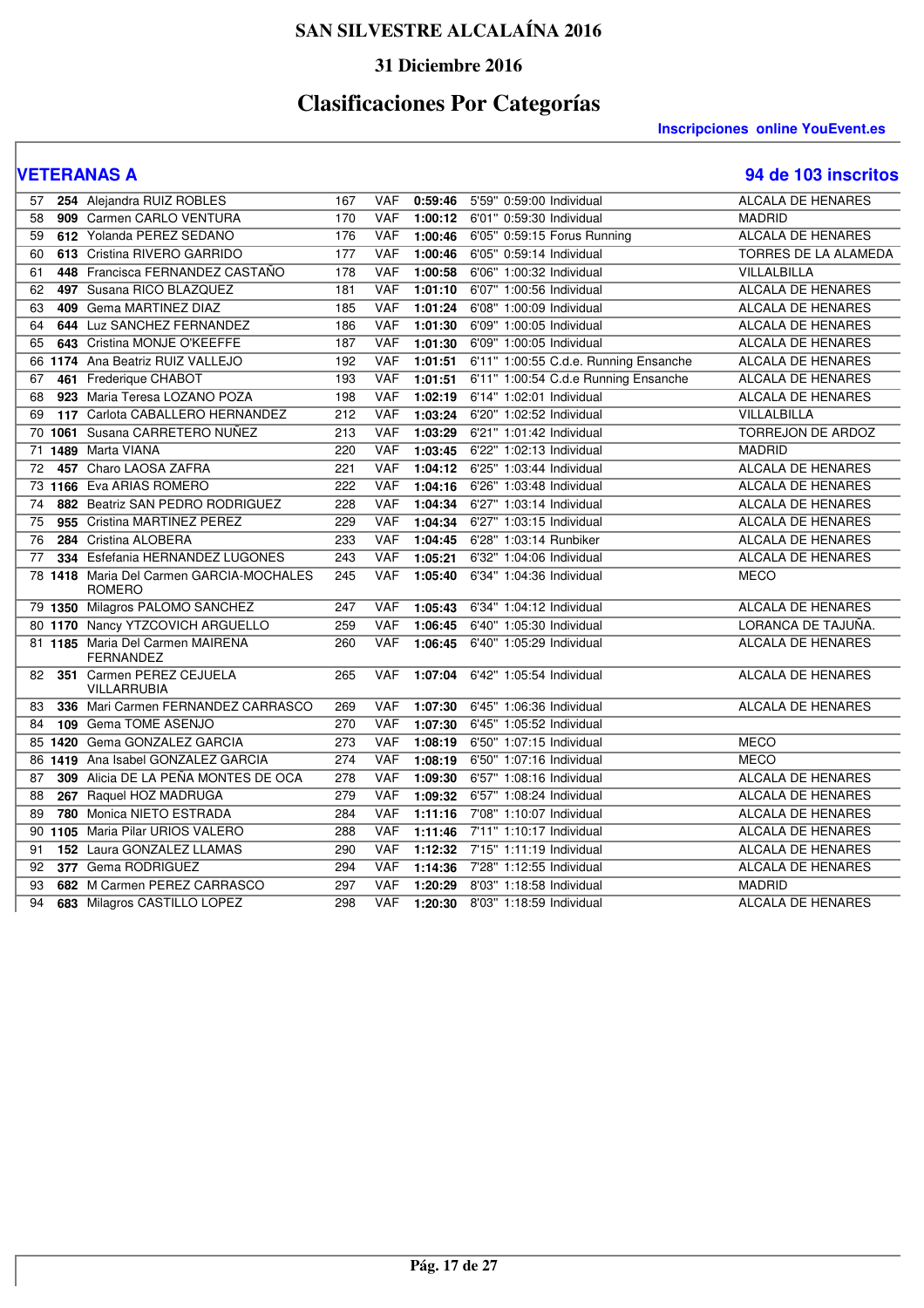### **31 Diciembre 2016**

# **Clasificaciones Por Categorías**

**Inscripciones online YouEvent.es** 

I

|    | <b>Finalizados (411)</b>                                             |                   |                   |                    |                                                                   |                                                     |
|----|----------------------------------------------------------------------|-------------------|-------------------|--------------------|-------------------------------------------------------------------|-----------------------------------------------------|
|    | Pto Dor NOMBRE y APELLIDOS                                           | Pto<br><b>ABS</b> |                   |                    | CAT TIEMPO '/km Tchip CLUB                                        | <b>POBLACION</b>                                    |
|    | 1 1087 Juan Jose CRESPO RINCON                                       | $\mathbf{1}$      | VAM               |                    | 0:33:08 3'19" 0:33:08 U.a. Coslada                                | TORREJON DE ARDOZ                                   |
| 2  | 881 Oscar SANCHEZ GOMEZ                                              | 2                 | VAM               |                    | 0:33:23 3'20" 0:33:23 Fartlek Alcala                              | ALCALA DE HENARES                                   |
| 3  | 969 Jose Luis VACAS CID                                              | 8                 | VAM               |                    | 0:34:37 3'28" 0:34:37 Complutum Triatlon                          | ALCALA DE HENARES                                   |
| 4  | 101 Jose Manuel BERLINCHES RODRIGO                                   | 12                | VAM               | 0:35:31            | 3'33" 0:35:31 Atletismo Juventud Alcala - Ajalk ALCALA DE HENARES |                                                     |
| 5  | 880 Ismael SOPENA DE LA FUENTE                                       | 14                | VAM               | 0:35:48            | 3'35" 0:35:48 Fartlek Alcala                                      | ALCALA DE HENARES                                   |
|    | 6 1334 Joes Luis PORTALATIN CHAMORRO                                 | 16                | VAM               | 0:35:50            | 3'35" 0:35:50 Individual                                          | ALCALA DE HENARES                                   |
| 7  | 500 Sergio CHAGARTEGUI SALMON                                        | 18                | VAM               | 0:36:14            | 3'37" 0:36:07 Individual                                          | <b>ALCALA DE HENARES</b>                            |
|    | 8 1392 Julio GUTIERREZ ALVAREZ                                       | 19                | VAM               | 0:36:34            | 3'39" 0:36:33 Club Santa Barbara Melilla                          | MELILLA                                             |
|    | 9 1261 Antonio MUÑOZ CAMPO                                           | 23                | VAM               | 0:36:52            | 3'41" 0:36:51 Sive Fluid Systems                                  | <b>MADRID</b>                                       |
| 10 | 597 Angel Luis SOLLA HERNANDEZ                                       | 24                | VAM               | 0:36:58            | 3'42" 0:36:56 Individual                                          | ALCALA DE HENARES                                   |
|    | 11 1307 Pedro GIMENEZ SANCHEZ                                        | 25                | VAM               | 0:37:02            | 3'42" 0:37:02 Individual                                          | VILAFRANCA DEL PENED                                |
| 12 | 687 Angel SANCHEZ PLAZA                                              | 27                | VAM               | 0:37:15            | 3'44" 0:37:15 Individual                                          | ALCALA DE HENARES                                   |
|    | 13 1206 Ignacio VILLA RODRIGUEZ                                      | 30                | VAM               |                    | 0:37:24 3'44" 0:37:23 Individual                                  | PARACUELLOS DEL JAR                                 |
| 14 | 805 Jose Maria ALBURQUERQUE<br><b>MONTERO</b>                        | 34                | VAM               |                    | 0:37:55 3'47" 0:37:42 Club Triatlon Guadalajara                   | CABANILLAS DEL CAMPO                                |
|    | 15 1499 Pablo PLAZA GONZALEZ                                         | 35                | VAM               | 0:37:58            | 3'48" 0:37:46 Individual                                          | <b>ALCALA DE HENARES</b>                            |
| 16 | 113 Fernando BLAS AYUSO                                              | 37                | VAM               | 0:38:04            | 3'48" 0:38:03 Club Atletismo Marchamalo                           | <b>MARCHAMALO</b>                                   |
|    | 17 1389 David BARRAL MERINO                                          | 42                | VAM               | 0:38:14            | 3'49" 0:38:13 Panda Del Muro                                      | PARACUELLOS DE JARA                                 |
| 18 | 366 Cesar CARRASCO ZORNOZA                                           | 44                | VAM               | 0:38:24            | 3'50" 0:38:22 Individual                                          | <b>ALCALA DE HENARES</b>                            |
| 19 | 533 Paul Simon DE JUANA TORNERO                                      | 46                | VAM               | 0:38:36            | 3'52" 0:38:35 Trihenares                                          | CAMARMA DE ESTERUEL                                 |
| 20 | 435 Elias CALVO MORENO                                               | 50                | <b>VAM</b>        | 0:38:50            | 3'53" 0:38:47 Club Maraton Alacala                                | ALCALA DE HENARES                                   |
|    | 21 1001 Jose March AL-LAL BAEZA<br>22 1117 Raul HERNANDEZ BURGUILLO  | 52<br>63          | <b>VAM</b><br>VAM | 0:39:08<br>0:39:33 | 3'55" 0:39:01 Complutum Triatlon<br>3'57" 0:39:26 Individual      | <b>ALCALA DE HENARES</b><br><b>TORREON DE ARDOZ</b> |
| 23 | 915 Javier PEREZ INES                                                | 67                | VAM               | 0:39:41            | 3'58" 0:39:41 Biketime Tri                                        | <b>ALOVERA</b>                                      |
| 24 | 741 Pablo Jose TOLEDO FERNANDEZ                                      | 79                | VAM               | 0:40:14            | 4'01" 0:40:14 Individual                                          | <b>MOSTOLES</b>                                     |
|    | 25 1268 Chema ELVIRA GOMEZ                                           | 80                | VAM               | 0:40:17            | 4'02" 0:40:16 Club Marathon Aranjuez                              | ARANJUEZ                                            |
| 26 | 201 Javier ZAMORANO ALONSO                                           | 81                | VAM               | 0:40:19            | 4'02" 0:39:56 Individual                                          | MECO                                                |
| 27 | 512 Gabriel PABLOS JIMENEZ                                           | 84                | VAM               | 0:40:26            | 4'03" 0:40:21 Alcala 8:30                                         | ALCALA DE HENARES                                   |
|    | 28 1358 Jose Javier DIAZ AMORES                                      | 86                | VAM               | 0:40:29            | 4'03" 0:40:27 Individual                                          | <b>MECO</b>                                         |
|    | 29 1498 Juan Carlos CUNO                                             | 88                | VAM               | 0:40:31            | 4'03" 0:40:09 Individual                                          | 11                                                  |
| 30 | 919 Jose Manuel FRESNO GUTIERREZ                                     | 91                | VAM               | 0:40:41            | 4'04" 0:40:40 Run&bike Camarma                                    | CAMARMA DE ESTERUEL                                 |
| 31 | 344 Manuel BLANCO VELASCO                                            | 96                | VAM               | 0:40:56            | 4'06" 0:40:52 Individual                                          | ALCALA DE HENARES                                   |
|    | 32 1201 Jose Maria RODRIGUEZ NOTARIO                                 | 102               | VAM               | 0:41:18            | 4'08" 0:41:06 Individual                                          | <b>GUADALAJARA</b>                                  |
|    | 33 1346 Miguel Angel ALONSO ROMERO                                   | 103               | VAM               | 0:41:20            | 4'08" 0:41:18 Independiente                                       | <b>MADRID</b>                                       |
|    | 34 1338 Ismael BARRERA LAZARO                                        | 104               | <b>VAM</b>        | 0:41:26            | 4'09" 0:41:22 Alcala 8:30                                         | ALCALA DE HENARES                                   |
| 35 | 954 Jose Maria ALBARES RINCON                                        | 105               | VAM               | 0:41:26            | 4'09" 0:41:21 Alcala 8:30                                         | ALCALA DE HENARES                                   |
|    | 36 974 Juajo GARCIA TRECEÑO                                          |                   |                   |                    | 107 VAM 0:41:27 4'09" 0:41:17 Complutum Triatlon                  | <b>ALCALA DE HENARES</b>                            |
| 37 | 179 Pedro GARCIA LOPEZ                                               | 109               | VAM               | 0:41:31            | 4'09" 0:41:28 Individual                                          | CABANILLAS DEL CAMPO                                |
|    | 38 1497 Vicente GUERRERO FRESNEDA                                    | 111               | VAM               | 0:41:34            | 4'09" 0:41:05 Complutum Triatlon                                  | ALCALA DE HENARES                                   |
|    | 39 1246 Alberto MARTINEZ FERNANDEZ                                   | 112               | VAM               | 0:41:34            | 4'09"<br>Complutum Triatlon                                       | ALCALA DE HENARES                                   |
| 40 | 602 Enrique LOPEZ VEGA                                               | 117               | VAM               | 0:41:42            | 4'10" 0:41:17 Individual                                          | ALCALA DE HENARES                                   |
| 41 | 962 Angel FALCATO CALVO                                              | 119               | VAM               | 0:41:45            | 4'10" 0:41:41 Individual                                          | ALCALA DE HENARES                                   |
|    | 42 1491 David AUGUSTO GARCIA                                         | 120               | VAM               | 0:41:46            | 4'11" 0:41:41 Individual<br>4'11" 0:41:34 Individual              | ALCALA DE HENARES                                   |
| 44 | 43 1333 Antonio CARREÑO GARCIA BERNALT<br>963 Fernando GALIANO MUÑOZ | 125<br>128        | VAM<br>VAM        | 0:41:54<br>0:42:10 | 4'13" 0:41:40 Complutum Triatlon                                  | ALCALA DE HENARES<br>ALCALA DE HENARES              |
| 45 | 262 Oscar MARIN CHICHARRO                                            | 135               | VAM               | 0:42:22            | 4'14" 0:42:13 Individual                                          | CIUDAD DE MEXICO                                    |
| 46 | 661 Francisco Javier ESTEBAN DEL POZO                                | 137               | VAM               | 0:42:23            | 4'14" 0:42:14 Atletismo Loeches                                   | <b>LOECHES</b>                                      |
| 47 | 663 Celestino ECHEVARRIA GARCIA                                      | 138               | VAM               | 0:42:23            | 4'14" 0:42:13 Atletismo Loeches                                   | <b>LOECHES</b>                                      |
|    | 48 1144 Carlos GARCIA GUTIERREZ                                      | 139               | VAM               | 0:42:25            | 4'14" 0:42:02 Individual                                          | <b>GUADALAJARA</b>                                  |
| 49 | 659 Francisco Javier LOPEZ MOREIRA                                   | 141               | VAM               | 0:42:27            | 4'15" 0:42:17 Atletismo Loeches                                   | <b>LOECHES</b>                                      |
| 50 | 641 Paco MORA                                                        | 143               | VAM               | 0:42:29            | 4'15" 0:42:19 Individual                                          | TORREJON DE ARDOZ                                   |
| 51 | 220 Alfonso RAMOS MENDO                                              | 146               | VAM               | 0:42:42            | 4'16" 0:42:38 Individual                                          | AZUQUECA DE HENARES                                 |
| 52 | 383 David MENDEZ GALLEGO                                             | 147               | VAM               | 0:42:42            | 4'16" 0:42:31 Individual                                          | MADRID                                              |
| 53 | 831 Jesus David MACIAS RICO                                          | 152               | VAM               | 0:42:57            | 4'18" 0:42:30 Individual                                          | ALCALA DE HENARES                                   |
| 54 | 483 Daniel MOLINA MARTINEZ                                           | 155               | VAM               | 0:43:09            | 4'19" 0:42:45 Personal Running Triatlon                           | <b>GUADALAJARA</b>                                  |
| 55 | 573 David TORRENTERAS PASTOR                                         | 156               | VAM               |                    | 0:43:13 4'19" 0:42:45 Individual                                  | ALCALA DE HENARES                                   |
| 56 | 235 Jose SANCHEZ MEDINA                                              | 157               | VAM               |                    | 0:43:13 4'19" 0:42:44 Independiente                               | ALCALA DE HENARES                                   |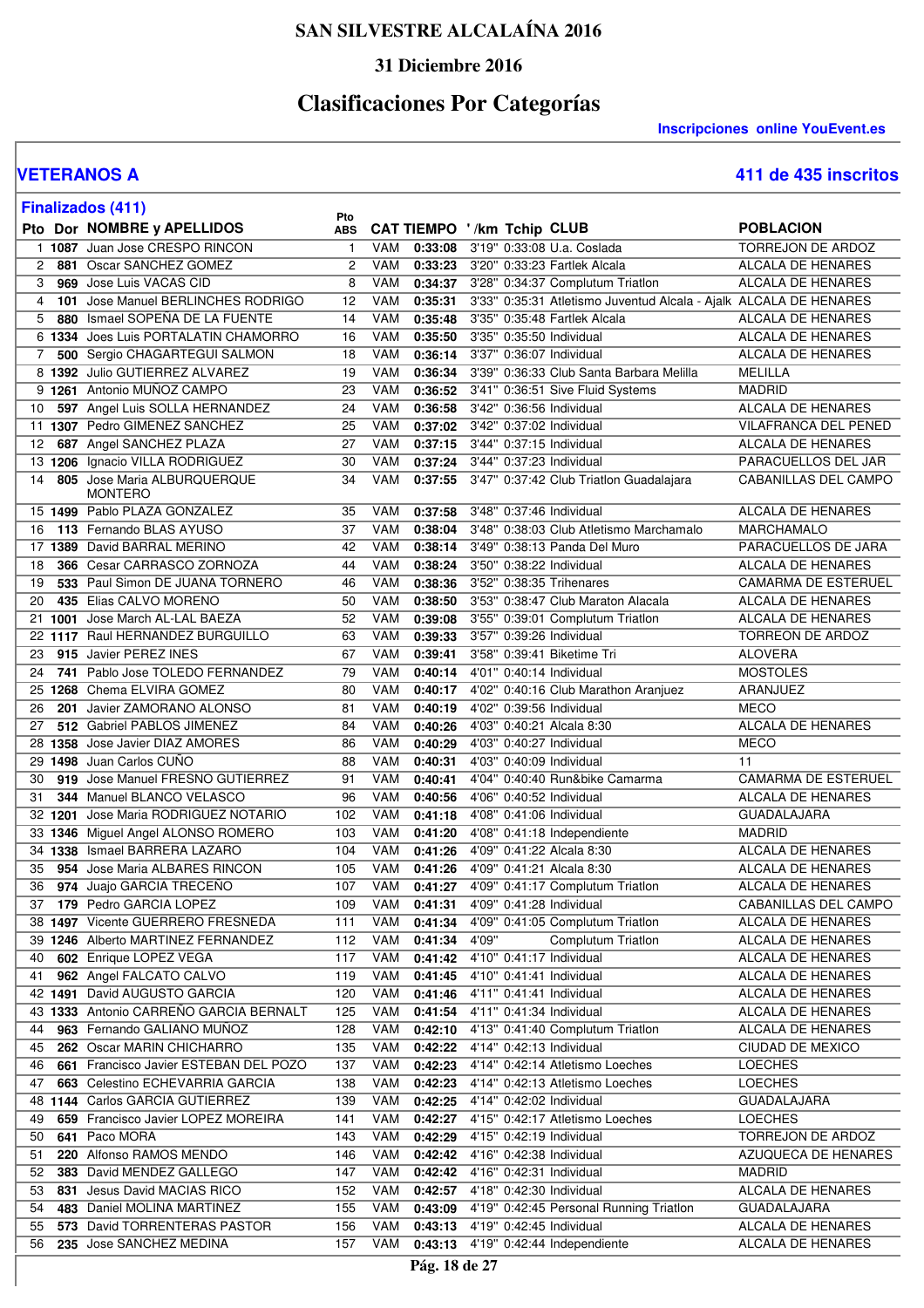### **31 Diciembre 2016**

# **Clasificaciones Por Categorías**

|           | 57 1189 Fernando ROMERO MARTINEZ                         | 159        | VAM        | 0:43:16            | 4'20" 0:42:52 Individual                             | ALCALA DE HENARES                        |
|-----------|----------------------------------------------------------|------------|------------|--------------------|------------------------------------------------------|------------------------------------------|
| 58        | 51 Jose Luis YEBRA GARCIA                                | 162        | VAM        | 0:43:18            | 4'20" 0:43:14 Individual                             | <b>CORPA</b>                             |
| 59        | 595 Henry MONTES QUINTERO                                | 163        | VAM        | 0:43:18            | 4'20" 0:43:18 Individual                             | <b>ALCALA DE HENRES</b>                  |
| 60        | 421 Eduardo MUNOZ MARTIN                                 | 164        | VAM        | 0:43:18            | 4'20" 0:43:08 Individual                             | ALCALA DE HENARES                        |
| 61        | 1311 Juan AGUILERA PRIETO                                | 165        | VAM        | 0:43:21            | 4'20" 0:43:20 Independiente                          | <b>ALCALA DE HENARES</b>                 |
| 62        | 246 Jose Luis FALERO SANCHEZ                             | 168        | VAM        | 0:43:23            | 4'20" 0:42:53 Mahountainbikers                       | <b>ALCALA DE HENARES</b>                 |
| 63        | 928 Cesar CALLEJA                                        | 175        | VAM        | 0:43:27            | 4'21" 0:43:19 Individual                             | ALCALA DE HENARES                        |
| 64        | 699 Antonio MERINO GARCIA                                | 179        | <b>VAM</b> | 0:43:40            | 4'22" 0:43:22 Individual                             | ALCALA DE HENARES                        |
| 65        | 840 Jose Leandro PEREZ GOMEZ                             | 180        | VAM        | 0:43:41            | 4'22" 0:43:37 Individual                             | ARGANDA DEL REY                          |
| 66        | 1340 Jorge ARENAS                                        | 185        | <b>VAM</b> | 0:43:51            | 4'23" 0:43:47 Individual                             | TORREJON DE ARDOZ                        |
| 67        | 132 Miguel Angel DOÑORO OTER                             | 188        | <b>VAM</b> | 0:43:53            | 4'23" 0:43:30 Complutum Triatlon                     | CORPA                                    |
| 68        | 1175 Miguel Luis MORENO SERRANO                          | 191        | VAM        | 0:43:57            | 4'24" 0:43:31 Individual                             | <b>MADRID</b>                            |
| 69        | 104 Antonio RODRIGUEZ HERRERO                            | 192        | <b>VAM</b> | 0:43:57            | 4'24" 0:43:25 Individual                             | <b>ALCALA DE HENARES</b>                 |
| 70        | 420 Javier CALVETE OLIVA                                 | 198        | <b>VAM</b> | 0:44:07            | 4'25" 0:43:33 Casikeniatas                           | ALCALA DE HENARES                        |
| 71        | 507 Jesus Manuel MATEOS RAMIREZ                          | 199        | VAM        | 0:44:10            | 4'25" 0:43:04 Complutum Triatlon                     | ALCALA DE HENARES                        |
| 72        | 978 Francisco Javier GONZALEZ FRANCO                     | 202        | <b>VAM</b> | 0:44:14            | 4'25" 0:44:12 Individual                             | ALCALA DE HENARES                        |
| 73        | 884 Raul ESTEBAN ROJO                                    | 204        | <b>VAM</b> | 0:44:17            | 4'26" 0:44:08 Individual                             | ALCALA DE HENARES                        |
|           | 74 1433 Jaime OLMEDO ANGULO                              | 205        | <b>VAM</b> | 0:44:19            | 4'26" 0:44:11 Individual                             | ALCALA DE HENARES                        |
| 75        | 763 Raul TORIBIO RODRIGUEZ                               | 210        | VAM        | 0:44:22            | 4'26" 0:43:47 Panasonic                              | ALCALA DE HENARES                        |
| 76        | 818 Jose Manuel SEVILLANO HEREDIA                        | 211        | <b>VAM</b> | 0:44:22            | 4'26" 0:43:48 Individual                             | <b>ALCALA DE HENARES</b>                 |
|           | 77 1161 Fernando Jesus VALENCIANO                        | 225        | VAM        | 0:44:49            | 4'29" 0:44:35 Individual                             | ALCALA DE HENARES                        |
|           | <b>PASTRANA</b>                                          |            |            |                    | 4'29" 0:44:34 Runners Ciutat De Valencia             |                                          |
|           | 78 1400 Ulises MARTINEZ VALLE                            | 226        | <b>VAM</b> | 0:44:49            |                                                      | <b>VALENCIA</b>                          |
| 79        | 658 Jose Luis GREGORIO ROJO                              | 227<br>228 | VAM<br>VAM | 0:44:50            | 4'29" 0:44:35 Trihenares<br>4'29" 0:44:35 Individual | ALCALA DE HENARES<br><b>MADRID</b>       |
| 80        | 1047 Miguel CABALLERO PEÑA<br>411 Tomas GARCIA DEL VALLE | 229        | VAM        | 0:44:50<br>0:44:52 | 4'29" 0:44:44 Independiente                          | <b>GRANADA</b>                           |
| 81        | PALENZUELA                                               |            |            |                    |                                                      |                                          |
| 82        | 430 Jorge DE LA RIVA                                     | 231        | VAM        | 0:44:53            | 4'29" 0:44:48 Individual                             | ALCALA DE HENARES                        |
|           | 83 1469 Alfredo FERNANDEZ GARCIA                         | 233        | VAM        | 0:44:54            | 4'29" 0:44:19 Individual                             | ALCALA DE HENARES                        |
| 84        | 194 Salvador ROBLES MEGIAS                               | 234        | <b>VAM</b> | 0:44:55            | 4'29" 0:44:37 Individual                             | ALCALA DE HENARES                        |
|           | 85 1490 Jorg BATUECAS GOMEZ                              | 238        | VAM        | 0:44:58            | 4'30" 0:44:16 Individual                             | ALCALA DE HENARES                        |
| 86        | 340 David MEDINA LOPEZ                                   | 239        | <b>VAM</b> | 0:44:59            | 4'30" 0:44:54 Individual                             | <b>MECO</b>                              |
| 87        | 68 Agustin Carlos CASAS PLAZA                            | 240        | <b>VAM</b> | 0:45:02            | 4'30" 0:44:30 Individual                             | <b>ALCALA DE HENARES</b>                 |
| 88<br>994 | Ignacio PALOMO BORREGO                                   | 243        | VAM        | 0:45:05            | 4'31" 0:43:43 Individual                             | VILLALBILLA                              |
| 89        | 869 David SOMOLINOS VACAS                                | 244        | VAM        | 0:45:07            | 4'31" 0:44:28 Club Atletismo Azuqueca                | <b>AZUQUECA DE HENARES</b>               |
| 90        | 62 Jose Ignacio GARGALLO DEL RIO                         | 250        | <b>VAM</b> | 0:45:11            | 4'31" 0:45:01 Individual                             | <b>ALCALA DE HENARES</b>                 |
| 91        | 460 Jorge COBOS SACRISTAN                                | 262        | VAM        | 0:45:34            | 4'33" 0:45:06 Campurrianos                           | ALCALA DE HENARES                        |
| 92        | 630 Pedro Luis BAQUERO SALVADOR                          | 263        | VAM        | 0:45:35            | 4'34" 0:44:54 Club Atletismo Azuqueca                | ALCALA DE HENARES                        |
| 93        | 829 David BALAGUER LOPEZ                                 | 264        | VAM        | 0:45:35            | 4'34" 0:45:23 Individual                             | <b>CAMARMA DE ESTERUEL</b>               |
|           | 94 1110 Jesus SAIZ                                       | 269        | <b>VAM</b> | 0:45:42            | 4'34" 0:45:02 Individual                             | <b>ALCALA DE HENARES</b>                 |
|           | 95 1214 Francisco DE LA RIVA RODRIGUEZ                   | 271        | VAM        | 0:45:43            | 4'34" 0:45:20 Individual                             | SANTANDER                                |
| 96<br>97  | 15 Manuel DE LUCAS BLAS                                  | 272<br>285 | VAM<br>VAM | 0:45:43<br>0:46:00 | 4'34" 0:45:12 Individual<br>4'36" 0:45:13 Individual | ALCALA DE HENARES<br>LAS TABLAS-FUENCARR |
|           | 560 Juan Angel OSUNA PAREJA<br>98 1296 Ulf TRESSER       | 286        | VAM        |                    | 4'36" 0:45:56 Individual                             | ALCALA DE HENARES                        |
| 99        | 290 Jesus GARCIA ALMONACID                               | 287        | VAM        | 0:46:00<br>0:46:01 | 4'36" 0:45:50 Runners&friends                        | ALCALA DE HENARES                        |
|           | 100 1043 Juan Carlos VAZQUEZ GARCIA ABAD                 | 290        | VAM        | 0:46:03            | 4'36" 0:45:50 Individual                             | ALCALA DE HENARES                        |
| 101       | 1354 Daniel SERRANO LAINEZ                               | 291        | VAM        | 0:46:06            | 4'37" 0:46:02 Individual                             | TORREJON DE ARDOZ                        |
| 102       | 438 Javier GARCIA GOMEZ                                  | 293        | VAM        | 0:46:08            | 4'37" 0:45:39 Independiente                          | TORRES DE LA ALAMEDA                     |
| 103       | 345 Luis JIMENEZ MAYORAL                                 | 294        | VAM        | 0:46:09            | 4'37" 0:45:58 Individual                             | ALCALA DE HENARES                        |
| 104       | 702 Miguel PINEÑO MUÑOZ                                  | 295        | VAM        | 0:46:09            | 4'37" 0:45:38 Individual                             | LAS ROZAS DE MADRID                      |
| 105       | 242 Eduardo POZO GALLEGO                                 | 296        | VAM        | 0:46:10            | 4'37" 0:45:46 Individual                             | <b>MECO</b>                              |
| 106       | 249 Antonio SOLIS BARBERO                                | 297        | VAM        | 0:46:11            | 4'37" 0:45:59 Individual                             | ALCALA DE HENARES                        |
|           | 107 1457 Pablo GOMEZ MORALES                             | 302        | VAM        | 0:46:17            | 4'38" 0:46:04 Personal Running Triatlon              | <b>MADRID</b>                            |
|           | 108 1281 Jose Luis RODRIGUEZ GARCIA                      | 303        | VAM        | 0:46:17            | 4'38" 0:46:10 Individual                             | ALCALA DE HENARES                        |
| 109       | 621 Francisco CALLES HERNANDEZ                           | 304        | VAM        | 0:46:18            | 4'38" 0:45:55 Complutum Triatlon                     | ALCALA DE HENARES                        |
| 110       | 976 Juan Jose LOPEZ RECIO                                | 306        | VAM        | 0:46:19            | 4'38" 0:45:47 Complutum Triatlon                     | <b>MECO</b>                              |
| 111       | 983 Juan Andres ANTEQUERA ALONSO                         | 308        | VAM        | 0:46:20            | 4'38" 0:46:06 Individual                             | <b>MECO</b>                              |
| 112       | 599 Jorge MUÑOZ SENEN                                    | 309        | VAM        | 0:46:21            | 4'38" 0:44:54 Runbikers Alcala De Henares            | ALCALA DE HENARES                        |
|           | 113 1355 Ricardo ANDRES MIRANDA                          | 310        | VAM        | 0:46:25            | 4'38" 0:45:21 Individual                             | <b>ALOVERA</b>                           |
|           |                                                          |            |            |                    |                                                      |                                          |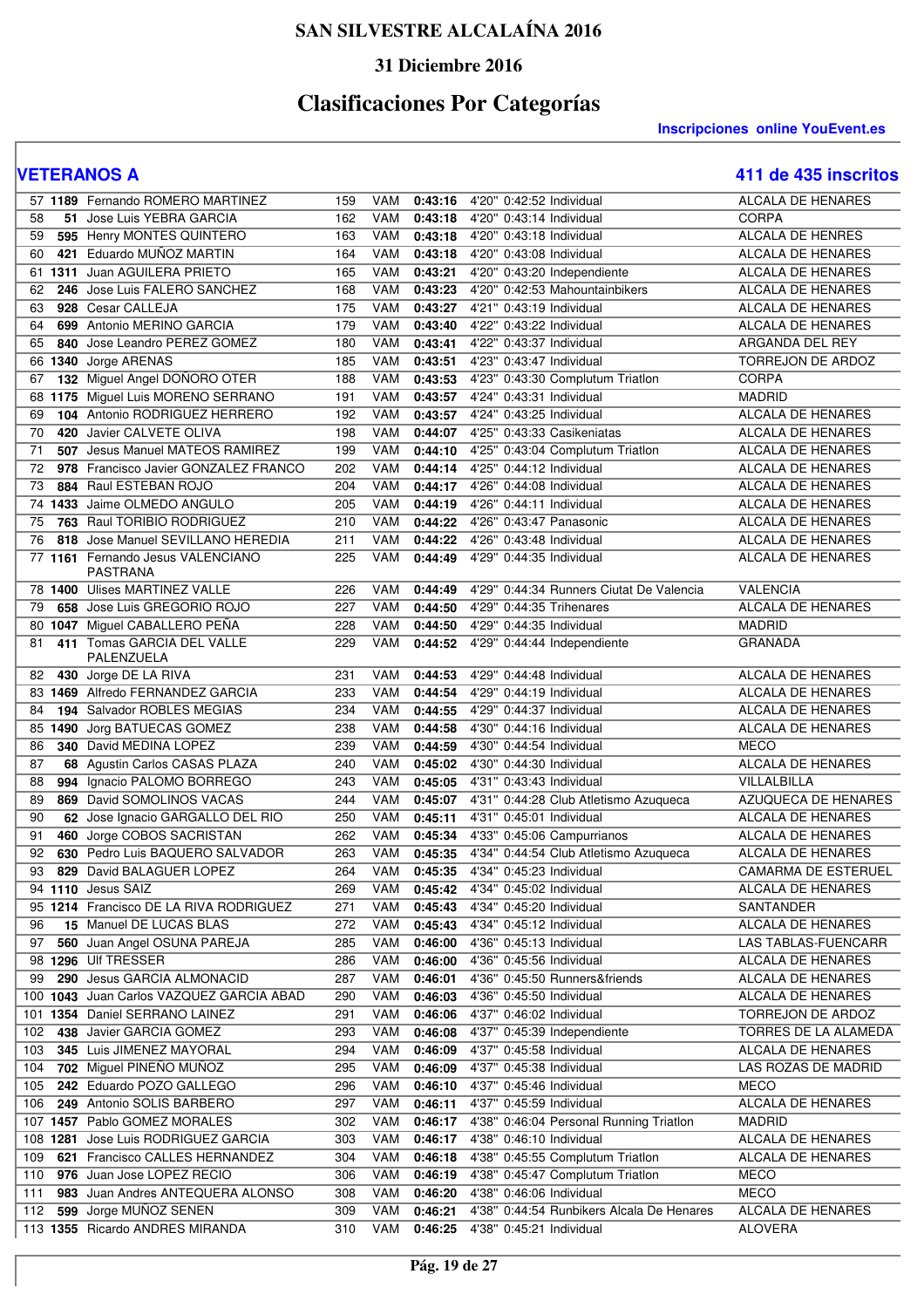### **31 Diciembre 2016**

# **Clasificaciones Por Categorías**

**Inscripciones online YouEvent.es** 

| 114       | 619 Santos GONZALEZ LOZANO                        | 312        | VAM        | 0:46:25 | 4'38" 0:45:44 Individual                                           | <b>MECO</b>                            |
|-----------|---------------------------------------------------|------------|------------|---------|--------------------------------------------------------------------|----------------------------------------|
|           | 115 1068 Jose Antonio PAREJA-ESTEBAN              | 319        | VAM        | 0:46:41 | 4'40" 0:46:15 Individual                                           | ALCALA DE HENARES                      |
| 116       | 280 Jesus Salvador GARCIA TORO                    | 320        | VAM        | 0:46:41 | 4'40" 0:46:14 Alcala 8:30                                          | <b>ALCALA DE HENARES</b>               |
|           | 117 1140 Roberto UCEDA RIVILLO                    | 321        | VAM        | 0:46:44 | 4'40" 0:45:34 Individual                                           | ALCALA DE HENARES                      |
| 118       | 871 Carlos DE LA FUENTE GALEY                     | 322        | VAM        | 0:46:44 | 4'40" 0:45:34 Individual                                           | <b>ALCALA DE HENARES</b>               |
| 119       | 1470 Mario BRAGADO GARCIA                         | 339        | VAM        | 0:47:03 | 4'42" 0:46:32 Individual                                           | <b>ALCALA DE HENARES</b>               |
| 120       | 156 Ricardo DE LA CRUZ GARCIA                     | 341        | VAM        | 0:47:06 | 4'43" 0:46:18 Individual                                           | ALCALA DE HENARES                      |
| 121       | 291 Salvador BAUTISTA AGUERA                      | 345        | VAM        | 0:47:09 | 4'43" 0:46:58 Runners&friends                                      | <b>ALCALA DE HENARES</b>               |
| 122       | 119 Emilio Jose CABALLERO HERNANDEZ               | 349        | VAM        | 0:47:10 | 4'43" 0:46:40 Individual                                           | TORRES DE LA ALAMEDA                   |
| 123       | 966 Jose Maria AGUILAR ROPERO                     | 352        | <b>VAM</b> | 0:47:12 | 4'43" 0:46:27 Individual                                           | TORRES DE LA ALAMEDA                   |
| 124       | 751 J.ramon DIAZ FERNANDEZ                        | 357        | VAM        | 0:47:17 | 4'44" 0:45:54 Individual                                           | CABANILLAS DEL CAMPO                   |
| 125       | 437 Carlos SERRANO TORRES                         | 358        | VAM        | 0:47:17 | 4'44" 0:47:01 Individual                                           | <b>ALCALA DE HENARES</b>               |
|           | 359 Francisco Javier SERRANO DELGADO              |            |            |         |                                                                    |                                        |
| 126       |                                                   | 360        | VAM        | 0:47:23 | 4'44" 0:46:29 Individual                                           | <b>MADRID</b>                          |
| 127       | 604 Jose Antonio BENITO GOMEZ                     | 361        | VAM        | 0:47:23 | 4'44" 0:45:56 Gacelas De Madrid                                    | ALCALA DE HENARES                      |
| 128       | 492 Victor JIMENEZ DE SANTIAGO                    | 362        | VAM        | 0:47:23 | 4'44" 0:47:10 Individual                                           | ALCALA DE HENARES                      |
| 129       | 626 Jose Enrique CABREJAS MORALES                 | 365        | VAM        | 0:47:24 | 4'44" 0:46:42 Ajalkala Runners                                     | ALCALA DE HENARES                      |
|           | 130 1049 Jesus GODAY ESGUEVA                      | 370        | VAM        | 0:47:28 | 4'45" 0:47:10 Individual                                           | VALLADOLID                             |
| 131       | 858 Javier PRIETO                                 | 371        | VAM        | 0:47:29 | 4'45" 0:45:43 International Paper                                  | <b>ALCALA DE HENARES</b>               |
|           | 132 1252 David RAMAJO CASILLAS                    | 375        | VAM        | 0:47:35 | 4'46" 0:47:05 Individual                                           | <b>MADRID</b>                          |
|           | 133 1250 Jose Juan GONZALEZ AMEZCUA               | 376        | VAM        | 0:47:36 | 4'46" 0:47:07 Individual                                           | <b>MADRID</b>                          |
|           | 134 1352 Alejandro MARTIN DUQUE                   | 379        | VAM        | 0:47:42 | 4'46" 0:47:12 Individual                                           | PARACUELLOS DE JARA                    |
|           | 135 1228 German CASTRO ESPINOSA                   | 381        | VAM        | 0:47:44 | 4'46" 0:47:27 4h Castro Piscinas                                   | <b>MECO</b>                            |
| 136       | 735 Humberto CASADO VILLALBA                      | 387        | VAM        | 0:47:53 | 4'47" 0:46:54 Individual                                           | <b>ALCALA DE HENARES</b>               |
|           | 137 1257 Jose Miguel BARBA ADRIAN                 | 388        | VAM        | 0:47:53 | 4'47" 0:47:17 Individual                                           | <b>TORREJON DE ARDOZ</b>               |
|           | 138 1098 Javier SANZ CANDALES                     | 389        | VAM        | 0:47:53 | 4'47" 0:47:44 Individual                                           | <b>ALCOBENDAS</b>                      |
| 139       | 964 Diego BRAGADO DE CASTRO                       | 391        | VAM        | 0:47:55 | 4'48" 0:47:18 Individual                                           | <b>ALCALA DE HENARES</b>               |
| 140       | 708 Francisco NADADOR SANCHEZ SECO                | 399        | VAM        | 0:48:01 | 4'48" 0:47:53 Runbikers Alcala De Henares                          | ALCALA DE HENARES                      |
| 141       | 1069 Diego PEREZ SEDANO                           | 401        | VAM        | 0:48:01 | 4'48" 0:47:53 Individual                                           | ALCALA DE HENARES                      |
| 142       | 677 Manuel MORA ARROYO                            | 405        | VAM        | 0:48:05 | 4'49" 0:47:16 Atletismo Loeches                                    | <b>ALCALA DE HENARES</b>               |
| 143       | 236 Carlos ROMERO-SALAZAR BARBOSA                 | 406        | VAM        | 0:48:05 | 4'49" 0:47:33 Club Atletismo San Fernando                          | <b>ALCALA DE HENARES</b>               |
| 144       | 46 Juan Jose JIMENEZ CENTELLES                    | 410        | VAM        | 0:48:09 | 4'49" 0:46:30 Individual                                           | ALCALA DE HENARES                      |
| 145       | 633 Tomas FERNANDEZ HUERGA                        | 411        | VAM        | 0:48:10 | 4'49" 0:47:31 Runactiva                                            | ALCALA DE HENARES                      |
| 146       | 848 David ALONSO SANTAMARIA                       | 413        | VAM        | 0:48:11 | 4'49" 0:47:43 Individual                                           | ALCALA DE HENARES                      |
| 147       | 468 Carlos Fernando HERRERO GALINDO               | 414        | <b>VAM</b> | 0:48:11 | 4'49" 0:46:43 Individual                                           | ALCALA DE HENARES                      |
| 148       | 210 Jose Raul BURGOS MORALES                      | 415        | <b>VAM</b> | 0:48:12 | 4'49" 0:47:49 Sin Club                                             | <b>MECO</b>                            |
| 149       | 283 Rafael GARCIA SOMOLINOS                       | 421        | <b>VAM</b> | 0:48:23 | 4'50" 0:48:12 Individual                                           | TORREJON DE ARDOZ                      |
| 150       | 207 Jose Manuel RANZ ABAD                         | 422        | VAM        | 0:48:24 | 4'50"<br>Individual                                                |                                        |
| 151       |                                                   |            |            |         |                                                                    |                                        |
|           |                                                   |            |            |         |                                                                    | ALCALA DE HENARES                      |
|           | 478 Jose Luis MURILLO MILLAN                      | 425        | VAM        | 0:48:33 | 4'51" 0:47:43 Individual                                           | AZUQUECA DE HENARES                    |
| 152       | 100 Jose Javier MARTIN CARNES                     | 427        | <b>VAM</b> | 0:48:36 | 4'52" 0:47:55 Individual                                           | ALCALA DE HENARES                      |
| 153       | 425 Cesareo REDOMERO GARCIA                       | 428        | VAM        | 0:48:36 | 4'52" 0:48:20 Individual                                           | <b>MECO</b>                            |
|           | 154 1186 Alberto MERCADER DE BENITO               | 429        | VAM        | 0:48:38 | 4'52"<br>Individual                                                | ALCALA DE HENARES                      |
| 155       | 282 Alberto GISMERO GARCIA                        | 431        | VAM        | 0:48:39 | 4'52" 0:48:11 Tortuguitas Del Ensanche                             | ALCALA DE HENARES                      |
| 156       | 215 Luis ALARCON USANOS                           | 433        | VAM        | 0:48:40 | 4'52" 0:48:14 Running Torrejon Del Rey                             | TORREJON DEL REY                       |
| 157       | 892 Pedro Pablo RODRIGUEZ GONZALEZ                | 435        | VAM        | 0:48:43 | 4'52" 0:48:34 Individual                                           | VILLALBILLA                            |
|           | 158 1306 Francisco Javier RAMOS SANCHEZ           | 441        | VAM        | 0:48:48 | 4'53" 0:48:20 Individual                                           | ALCALA DE HENARES                      |
| 159       | 607 Pedro RAMOS GARCIA-PRIETO                     | 447        | <b>VAM</b> | 0:49:02 | 4'54" 0:48:32 Individual                                           | TORREJON DE ARDOZ                      |
| 160       | 529 Fco.javier ARTEAGA BALLESTEROS                | 451        | VAM        | 0:49:06 | 4'55" 0:48:29 Individual                                           | ALCALA DE HENARES                      |
| 161<br>48 | Ildefonso GONZALEZ GONZALEZ                       | 458        | VAM        | 0:49:13 | 4'55" 0:49:00 Individual                                           | ALCALA DE HENARES                      |
| 162       | 361 Rene MEISTER                                  | 460        | VAM        | 0:49:13 | 4'55" 0:48:29 Individual                                           | GRAZ                                   |
| 163       | 362 Ismael GRANIZO SANCHEZ                        | 461        | VAM        | 0:49:14 | 4'55" 0:48:31 Club Maraton Guadalajara                             | <b>GUADALAJARA</b>                     |
|           | 164 1488 Roberto BARONA QUINTANA                  | 462        | VAM        | 0:49:15 | 4'55" 0:48:42 Individual                                           | ALCALA DE HENARES                      |
| 165       | 270 David CARRASCOSO GALANT                       | 468        | VAM        | 0:49:24 | 4'56" 0:48:04 Individual                                           | ALCALA DE HENARES                      |
| 166       | 244 Marco Antonio SILVA MONTOYA                   | 470        | VAM        | 0:49:25 | 4'56" 0:49:05 Individual                                           | ALCALA DE HENARES                      |
|           | 167 1494 David REDONDO GARCIA                     | 472        | VAM        | 0:49:26 | 4'57" 0:48:52 Individual                                           | ALCALA DE HENARES                      |
|           | 168 1112 Jose Carlos MARTINEZ                     | 475        | VAM        | 0:49:33 | 4'57" 0:49:20 Individual                                           | ALCALA DE HENARES                      |
| 169       | 865 Carlos NUNEZ ISABEL                           | 476        | VAM        | 0:49:33 | 4'57" 0:49:11 Individual                                           | ALCALA DE HENARES                      |
| 170       |                                                   | 478        | VAM        | 0:49:35 | 4'57" 0:48:40 Individual                                           | ALCALA DE HENARES                      |
|           | 354 Jose LOPEZ CHISVERT                           |            |            |         |                                                                    |                                        |
| 172       | 171 1427 Pedro LOPEZ<br>380 Alejandro PEREZ PEREZ | 482<br>484 | VAM<br>VAM | 0:49:36 | 4'58" 0:49:02 Runners Torrejon<br>0:49:41 4'58" 0:48:33 Individual | <b>CHILOECHES</b><br>ALCALA DE HENARES |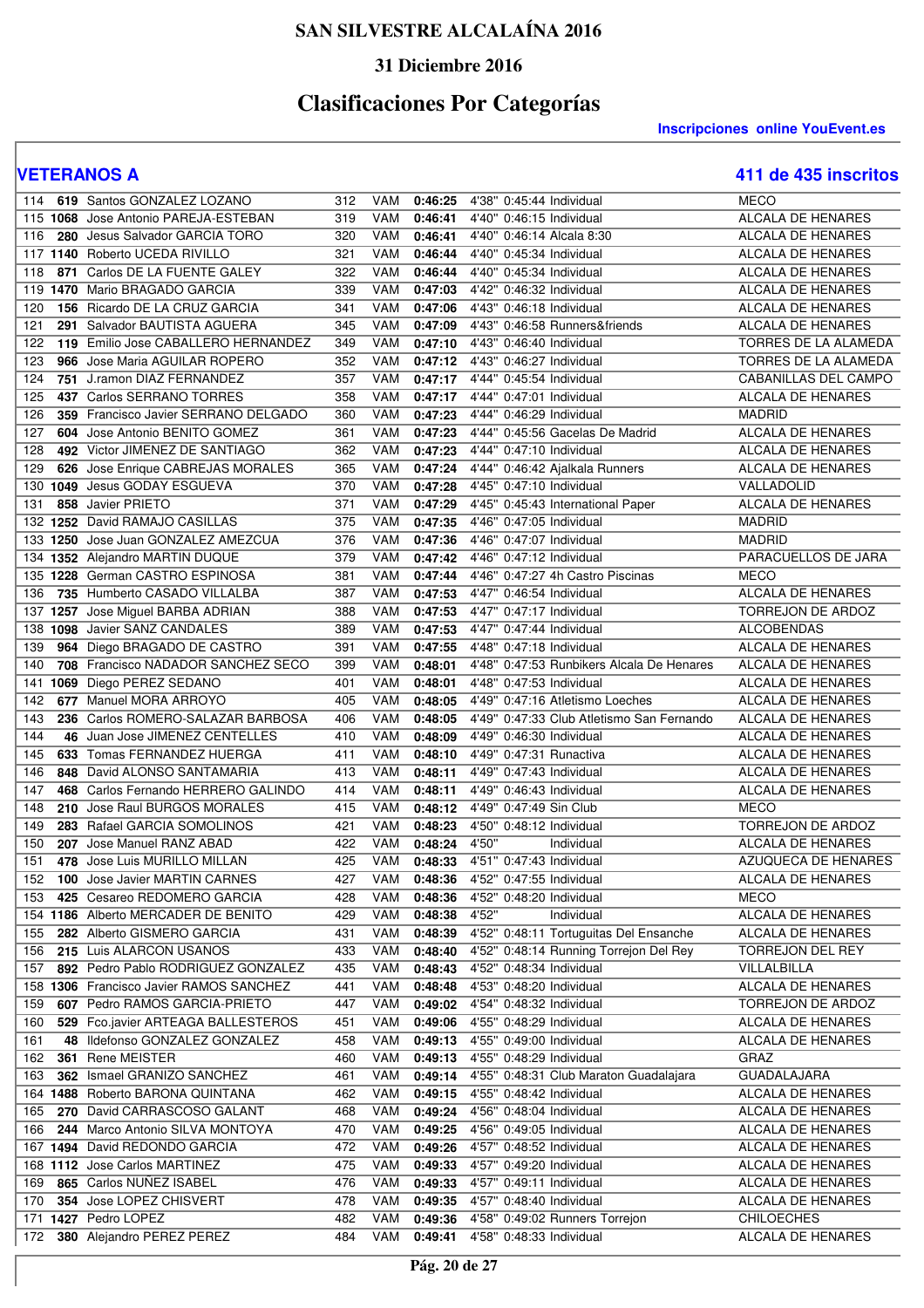### **31 Diciembre 2016**

# **Clasificaciones Por Categorías**

**Inscripciones online YouEvent.es** 

| 173 | 557 Jesus Manuel BONILLA GUTIERREZ                        | 485 | VAM        | 0:49:43 | 4'58" 0:49:05 Pico Urbion                     | <b>TORREJON DE ARDOZ</b> |
|-----|-----------------------------------------------------------|-----|------------|---------|-----------------------------------------------|--------------------------|
|     | 174 1403 Miguel Angel ALBERCA                             | 490 | VAM        | 0:49:46 | 4'59" 0:49:21 Individual                      | ALCALA DE HENARES        |
| 175 | 106 Carlos CAPA JIMENO                                    | 491 | VAM        | 0:49:46 | 4'59" 0:49:32 Individual                      | ALCALA DE HENARES        |
|     | 176 1094 Juan Jose RODRIGUEZ SALDANA                      | 492 | VAM        | 0:49:46 | 4'59" 0:49:34 Individual                      | ALCALA DE HENARES        |
|     | 1202 Eduardo RODRIGUEZ NOTARIO                            | 494 | VAM        |         | 4'59" 0:49:04 Individual                      | <b>GUADALAJARA</b>       |
| 177 |                                                           |     | VAM        | 0:49:47 |                                               |                          |
| 178 | 916 Santiago GOMEZ PLANA                                  | 495 |            | 0:49:48 | 4'59" 0:49:31 Individual                      | ALCALA DE HENARES        |
| 179 | 434 Roberto GOMEZ GIJON                                   | 500 | VAM        | 0:49:51 | 4'59" 0:48:28 Individual                      | MEJORADA DEL CAMPO       |
|     | 180 1414 Oscar SANCHEZ COGOLLUDO                          | 501 | VAM        | 0:49:51 | 4'59" 0:49:25 Individual                      | ALCALA DE HENARES        |
| 181 | 85 Diego Gerardo SALAZAR LONDOÑO                          | 503 | VAM        | 0:49:55 | 4'59" 0:49:47 Individual                      | <b>MECO</b>              |
| 182 | 714 Raul MORENO LOPEZ                                     | 504 | VAM        | 0:49:55 | 4'59" 0:49:29 Alcala 8:30                     | <b>ALCALA D HENARES</b>  |
| 183 | 82 Javier SALAMANCA BERLINCHES                            | 505 | VAM        | 0:49:56 | 5'00" 0:49:22 Individual                      | ALCALA DE HENARES        |
| 184 | 736 Rafael PARADINAS MIRA                                 | 506 | VAM        | 0:49:56 | 5'00" 0:48:57 Individual                      | ALCALA DE HENARES        |
| 185 | 232 Alberto CRESPO TELLEZ                                 | 509 | <b>VAM</b> | 0:49:56 | 5'00" 0:49:27 Alcala 8:30                     | ALCALA DE HENARES        |
| 186 | 80 Roberto SALAMANCA BERLINCHES                           | 514 | VAM        | 0:49:57 | 5'00" 0:49:22 Alcala 8:30                     | ALCALA DE HENARES        |
| 187 | 454 Pablo GIMENEZ VILLARROYA                              | 516 | VAM        | 0:49:57 | 5'00" 0:49:51 Individual                      | <b>ALCALA HENARES</b>    |
|     | 188 1426 Roman GAMBOA FERNANDEZ                           | 517 | <b>VAM</b> | 0:49:58 | 5'00" 0:49:30 Alcala8'30                      | <b>ALCALA DE HENARES</b> |
| 189 | 5 Pote CURIESES YANGUEZ                                   | 519 | VAM        | 0:49:58 | 5'00" 0:49:31 Alcala 8:30                     | SANTORCAZ                |
| 190 | 905 Juan VELAYOS SACRISTAN                                | 522 | VAM        | 0:49:59 | 5'00" 0:49:43 Mañanas Complutenses            | ALCALA DE HENARES        |
| 191 | 904 Alberto MINGO CASLA                                   | 523 | VAM        | 0:50:00 | 5'00" 0:49:04 Individual                      | ALCALA DE HENARES        |
|     | 192 1059 David CAMPOS PAVON                               | 526 | VAM        | 0:50:05 | 5'01" 0:48:52 Cuadrilla Runners I             | <b>ALCALA DE HENARES</b> |
|     | 193 1081 Agustin LOPEZ GOYA                               | 528 | VAM        | 0:50:06 | 5'01" 0:48:53 Individual                      | ALCALA DE HENARES        |
| 194 | 181 Jose Manuel CORTES AGUDIN                             | 531 | VAM        | 0:50:08 | 5'01" 0:49:03 Individual                      | <b>CAMPO REAL</b>        |
| 195 | 191 J. Vicente PEREZ PALOMAR                              | 533 | VAM        | 0:50:11 | 5'01" 0:49:29 Entrenador De Atletas           | <b>ALCALA DE HENARES</b> |
| 196 | 307 Juan PRADES GOMEZ                                     | 534 | VAM        | 0:50:11 | 5'01" 0:49:14 Individual                      | ALCALA DE HENARES        |
| 197 | 642 Carlos DIEZ SANCHEZ                                   | 535 | VAM        | 0:50:11 | 5'01" 0:49:34 Club Running Quiromax           | ALCALA DE HENARES        |
| 198 | 346 Jose Maria DE LA RIVADAVIA                            | 536 | VAM        | 0:50:12 | 5'01" 0:50:07 Individual                      | ALCALA DE HENARES        |
|     | <b>SURICALDAY</b>                                         |     |            |         |                                               |                          |
|     | 199 1096 Victor ALVAREZ GONZALEZ                          | 538 | VAM        | 0:50:16 | 5'02" 0:50:08 Individual                      | <b>DAGANZO</b>           |
| 200 | 693 Jesus ALONSO LUCAS                                    | 541 | VAM        | 0:50:19 | 5'02" 0:49:28 Individual                      | <b>GUADARRAMA</b>        |
| 201 | 766 Mangala KUWAR                                         | 543 | VAM        | 0:50:20 | 5'02" 0:50:00 Individual                      | <b>ALCALA DE HENARES</b> |
|     | 202 1113 Jesus LOPE DIAZ                                  | 549 | VAM        | 0:50:31 | 5'03" 0:50:18 Individual                      | <b>COLLADO VILLALBA</b>  |
| 203 | 96 Pedro Jose PARRA GONZALEZ                              | 552 | <b>VAM</b> | 0:50:39 | 5'04" 0:49:28 Individual                      | ALCALA DE HENARES        |
| 204 | 997 Agustin MENDEZ DEL VALLE                              | 558 | <b>VAM</b> | 0:50:44 | 5'04" 0:50:36 Individual                      | ALCALA DE HENARES        |
|     | 205 1193 Manuel Jose ESTRADA GIL                          | 562 | VAM        | 0:50:45 | 5'05" 0:50:26 Churruners                      | SAN FERNANDO             |
| 206 | 7 Antero ROMERO DE AVLIA VERA                             | 565 | <b>VAM</b> | 0:50:48 | 5'05" 0:50:18 Individual                      | LERIDA                   |
|     | 207 1122 Antonio VICENTE DE LA MORENA                     | 568 | VAM        | 0:50:49 | 5'05" 0:50:23 Alcala 8:30                     | ALCALA DE HENARES        |
| 208 | 318 Pablo ORTIZ TREVINO                                   | 569 | VAM        | 0:50:50 | 5'05" 0:49:55 Individual                      | ALCALA DE HENARES        |
| 209 | 431 Fernando ALCON DE BLAS                                | 570 | VAM        | 0:50:51 | 5'05" 0:49:55 Individual                      | <b>MADRID</b>            |
| 210 | 742 Jose Miguel ABRIL DURAN                               | 581 | VAM        | 0:51:05 | 5'07" 0:50:04 Individual                      | <b>ALCOBENDAS</b>        |
| 211 | 828 Jose Maria SORIANO ANDRINO                            | 588 | VAM        | 0:51:10 | 5'07" 0:50:58 Individual                      | ALCALA DE HENARES        |
|     | 212 1040 Roberto RUIZ OCHOA                               | 589 | VAM        | 0:51:11 | 5'07" 0:51:04 Individual                      | <b>ALCALA DE HENARES</b> |
| 213 | 63 Luis Miguel FERNANDEZ RUIZ                             | 591 | VAM        | 0:51:14 | 5'07" 0:50:53 Individual                      | ALCALA DE HENARES        |
|     | 148 Jose Antonio GONZALEZ MAZOTERAS                       |     |            |         | 5'07" 0:50:12 Complutum Triatlon              | ALCALA DE HENARES        |
| 214 |                                                           | 592 | VAM        | 0:51:14 | 5'09" 0:50:35 Individual                      |                          |
| 215 | 333 Raul MOLINA LOPEZ<br>216 1275 Ismael CABALLERO MENDEZ | 599 | VAM        | 0:51:31 |                                               | LOS SANTOS DE LA HUM     |
|     |                                                           | 602 | VAM        | 0:51:36 | 5'10" 0:50:33 Nemus                           | ALCALA DE HENARES        |
| 217 | 304 Pedro FERNANDEZ FERNANDEZ                             | 610 | VAM        | 0:51:49 | 5'11" 0:50:29 Individual                      | TORRES DE LA ALAMEDA     |
| 218 | 299 Oliver HERMOSA BARRAS                                 | 612 | VAM        | 0:51:49 | 5'11" 0:50:29 Individual                      | TORRES DE LA ALAMEDA     |
|     | 219 1120 Jose Mariano ZOTES FIERRO                        | 613 | VAM        | 0:51:51 | 5'11" 0:51:18 Sanchopanza                     | <b>ALCALA DE HENARES</b> |
| 220 | 499 Javier SANCHEZ OLMEDA                                 | 621 | VAM        | 0:52:01 | 5'12" 0:51:07 Individual                      | ALCALA DE HENARES        |
| 221 | 767 Matteo DASCANIO                                       | 624 | VAM        | 0:52:03 | 5'12" 0:51:19 Ultrafondistas A Bloke Mejorada | ALCALA DE HENARES        |
| 222 | 781 Salvatore DASCANIO                                    | 625 | VAM        | 0:52:03 | 5'12" 0:51:20 Individual                      | <b>MILANO</b>            |
| 223 | 553 Jose Luis SANCHEZ SAN BERNARDO                        | 628 | VAM        | 0:52:15 | 5'13" 0:51:22 Puchebike                       | ALCALA DE HENARES        |
| 224 | 204 Santiago RUIZ LEON                                    | 630 | VAM        | 0:52:18 | 5'14" 0:51:30 Individual                      | ALCALA DE HENARES        |
| 225 | 184 Ramon GOYA GATO                                       | 634 | VAM        | 0:52:21 | 5'14" 0:52:02 Individual                      | ALCALA DE HENARES        |
| 226 | 50 Eugenio CRIADO SANCHEZ                                 | 635 | VAM        | 0:52:22 | 5'14" 0:52:00 Individual                      | ALCALA DE HENARES        |
|     | 227 1294 Agustin MERCADO SORIANO                          | 638 | VAM        | 0:52:24 | 5'14" 0:51:11 Individual                      | ALCALA DE HENARES        |
| 228 | 19 Raul BENITO ALVAREZ                                    | 644 | VAM        | 0:52:28 | 5'15" 0:51:55 Individual                      | ALCALA DE HENARES        |
| 229 | 540 Eduardo ATARES PINILLA                                | 648 | VAM        | 0:52:34 | 5'15" 0:52:08 Individual                      | ALCALA DE HENARES        |
|     | 230 1479 Fernando SANTA MARTINEZ                          | 650 | VAM        | 0:52:36 | 5'16" 0:51:34 Individual                      | ALCALA DE HENARES        |
|     |                                                           |     |            |         |                                               |                          |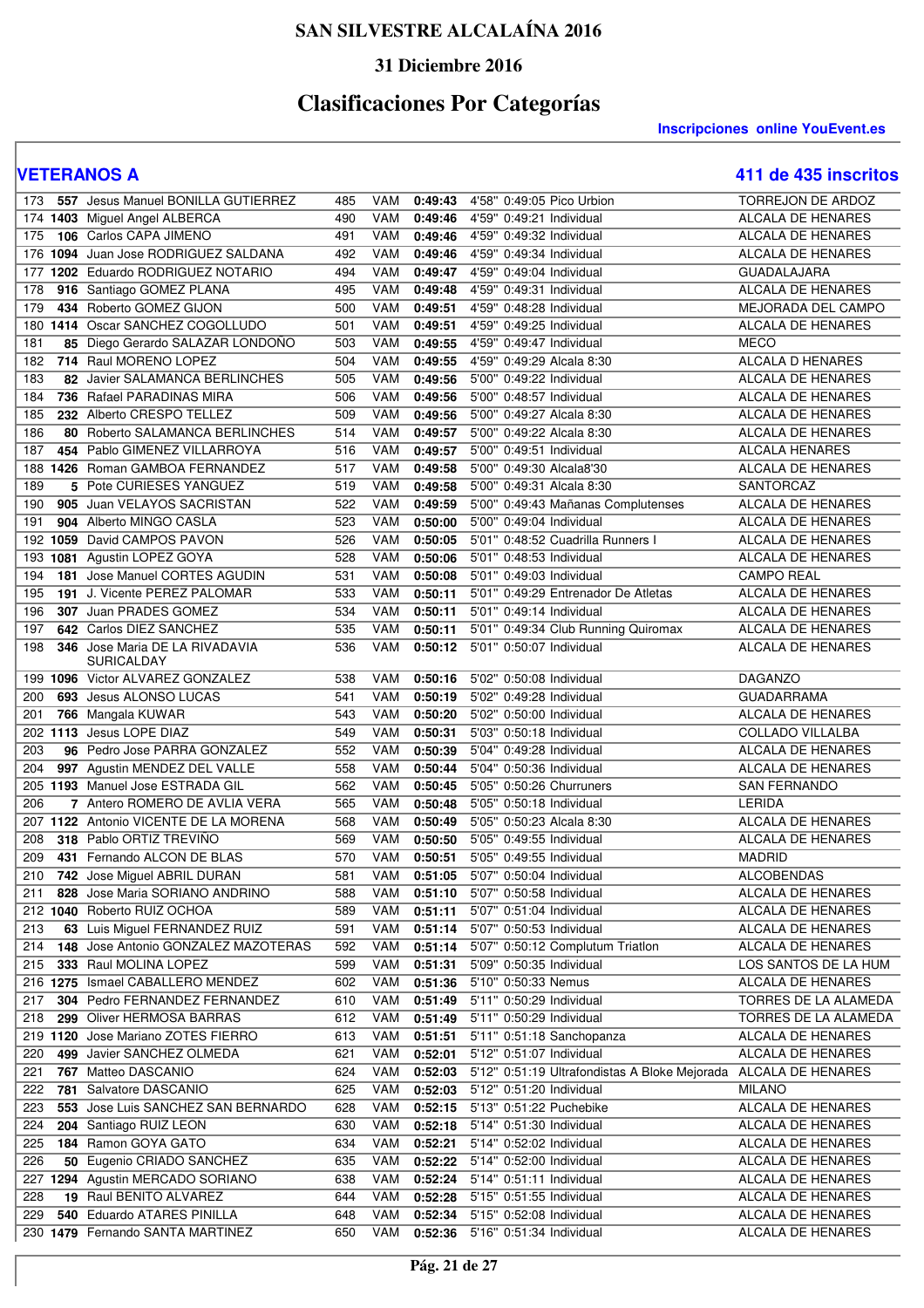### **31 Diciembre 2016**

# **Clasificaciones Por Categorías**

**Inscripciones online YouEvent.es** 

|                   | 231 1205 Miguel GUIJO MUÑOZ                                  | 651              | VAM        | 0:52:36            | 5'16" 0:51:19 Individual                                         | TORREJON DE ARDOZ                |
|-------------------|--------------------------------------------------------------|------------------|------------|--------------------|------------------------------------------------------------------|----------------------------------|
| 232 1321          | Alberto SAEZ SALINERO                                        | 652              | VAM        | 0:52:38            | 5'16" 0:51:35 Individual                                         | <b>MADRID</b>                    |
| 233               | 440 Ismael MARTIN CARO                                       | 653              | <b>VAM</b> | 0:52:42            | 5'16" 0:51:32 Individual                                         | <b>ALCALA DE HENARES</b>         |
| 234               | 141 Manuel RODRIGUEZ GONZALEZ                                | 656              | VAM        | 0:52:46            | 5'17" 0:51:05 Individual                                         | ALCALA DE HENARES                |
|                   | 235 1409 Alvaro FERNANDEZ COGEDOR                            | 657              | VAM        | 0:52:50            | 5'17" 0:51:51 Individual                                         | ALCALA DE HENARES                |
| 236               | 609 Jose Raul LOZANO GARCIA                                  | 658              | VAM        | 0:52:51            | 5'17" 0:52:18 Individual                                         | ALCALA DE HENARES                |
| 237               | 914 Abilio Luis CIMAS HERRERO                                | 664              | VAM        | 0:52:54            | 5'17" 0:52:02 Mañanas Complutenses                               | ALCALA DE HENARES                |
| 238               | 1301 Luis MICHIELS VEGA                                      | 665              | <b>VAM</b> | 0:52:54            | 5'17" 0:52:02 Individual                                         | VILLABILLA                       |
| 239               | 925 Miguel Angel SANCHEZ FERNANDEZ                           | 669              | VAM        | 0:52:56            | 5'18" 0:52:19 Individual                                         | <b>ALOVERA</b>                   |
| 240               | 146 Alberto ROJO PEREZ                                       | 674              | VAM        | 0:52:58            | 5'18" 0:51:12 Individual                                         | TORREJON DEL REY                 |
| 241               | 192 Javier CONEJO GALINDO                                    | 675              | VAM        | 0:52:59            | 5'18" 0:51:53 Individual                                         | <b>ALCALA DE HENARES</b>         |
| 242               | 1466 Jose Fernando MUÑOZ MURILLO                             | 678              | VAM        | 0:53:03            | 5'18" 0:51:24 Individual                                         | ALCALA DE HENARES                |
|                   | 243 1313 Ivan PEREZ MORAN                                    | 679              |            |                    | 5'19" 0:52:37 Individual                                         |                                  |
|                   |                                                              |                  | VAM        | 0:53:06            |                                                                  | <b>MECO</b>                      |
| 244               | 782 Alfredo GARCIA LOPEZ                                     | 680              | VAM        | 0:53:08            | 5'19" 0:51:48 Individual                                         | CABANILLAS DEL CAMPO             |
| 245               | 196 Jesus QUEVEDO MONDEJAR                                   | 684              | <b>VAM</b> | 0:53:16            | 5'20" 0:51:32 Individual                                         | ALCALA DE HENARES                |
| 246               | 949 Juan Manuel MARTIN-ROMO VELARDE                          | 687              | <b>VAM</b> | 0:53:18            | 5'20" 0:52:17 Individual                                         | TORREJON DE ARDOZ                |
| 247               | 352 Javier HEREDIA MENCHERO                                  | 688              | VAM        | 0:53:20            | 5'20" 0:52:33 Individual                                         | ALCALA DE HENARES                |
| 248               | 951 Carlos SOTO GONZALEZ                                     | 689              | VAM        | 0:53:20            | 5'20" 0:52:41 Individual                                         | ALCALA DE HENARES                |
| 249               | 711 Santiago CUARTERO MARTINEZ                               | 694              | <b>VAM</b> | 0:53:37            | 5'22" 0:53:02 Individual                                         | ALCALA DE HENARES                |
| 250               | 896 Francisco BLAZQUEZ SANCHEZ                               | 696              | VAM        | 0:53:37            | 5'22" 0:52:42 C.d.e. Running Ensanche Alcala ALCALA DE HENARES   |                                  |
| 251               | 214 Oscar TOFIÑO REBATE                                      | 698              | <b>VAM</b> | 0:53:38            | 5'22" 0:52:25 Club Running Ensanche                              | ALCALA DE HENARES                |
| 252               | 574 Jose Antonio BALMON GARRIDO                              | 699              | <b>VAM</b> | 0:53:39            | 5'22" 0:52:28 Individual                                         | ALCALA DE HENARES                |
| 253               | 315 Oscar FERNANDEZ FERNANDEZ                                | 700              | VAM        | 0:53:41            | 5'22" 0:53:05 Individual                                         | ALCALA DE HENARES                |
| 254               | 252 Angel Luis MERINO ABAJO                                  | 708              | VAM        | 0:53:51            | 5'23" 0:52:36 Peña Los Presidiarios                              | <b>ALOVERA</b>                   |
| 255               | 973 Ignacio Javier CANALES OROZCO                            | 710              | VAM        | 0:53:52            | 5'23" 0:52:31 Individual                                         | <b>ALCALA DE HENARES</b>         |
| 256               | 87 Juan Carlos ROCHE LAGARES                                 | 711              | VAM        | 0:53:53            | 5'23" 0:53:28 Individual                                         | ALCALA DE HENARES                |
|                   | 257 1437 Juan Carlos MARTINEZ MORENO                         | $\overline{712}$ | <b>VAM</b> | 0:53:53            | 5'23" 0:53:31 Individual                                         | ALCALA DE HENARES                |
| 258               | 686 Juan Antonio POZO LOPEZ                                  | 713              | <b>VAM</b> | 0:53:55            | 5'23" 0:52:59 Individual                                         | ALCALA DE HENARES                |
|                   | 259 1258 Pablo SIEGFRIED SELEY                               | 716              | VAM        | 0:54:01            | 5'24" 0:52:34 Sive Fluid Systems                                 | <b>MADRID</b>                    |
| 827<br>260        | Ignacio DE MORA LOPEZ                                        | 717              | VAM        | 0:54:03            | 5'24" 0:53:06 Individual                                         | MADRID                           |
| 261               | 680 Angel Andres PEREZ GARCIA                                | 718              | VAM        | 0:54:03            | 5'24" 0:53:00 Individual                                         | ALCALA DE HENARES                |
| 262               | 373 Juan Miguel GONZALEZ DAVILA                              | 719              | VAM        | 0:54:04            | 5'24" 0:53:26 Individual                                         | ALCALA DE HENARES                |
| 263               | 99 Angel ABARCA PASCUAL                                      | 722              | VAM        | 0:54:06            | 5'25" 0:53:42 Gocan Orientacion                                  | VILLALBILLA                      |
| 264               | 1129 Fernando NARRO MORENO                                   | 725              | VAM        | 0:54:07            | 5'25" 0:53:31 A.d. Grupo Montaña Pegaso                          | ALCALA DE HENARES                |
| 265               | 1495 Juan Antonio GRANADOS RUIZ                              | 728              | VAM        | 0:54:11            | 5'25" 0:53:03 Individual                                         | <b>ALCALA DE HENARES</b>         |
| 266               | 1390 Jose Manuel PEREZ MARTIN                                | 730              | <b>VAM</b> | 0:54:12            | 5'25" 0:53:26 Asoc. Cultural Taurina Camarma CAMARMA DE ESTERUEL |                                  |
| 267<br>541        | Jose Maria PRADO MARTIN                                      | 732              | VAM        | 0:54:14            | 5'25" 0:53:04 Bike Racing Alcala                                 | <b>TORREJON DEL REY</b>          |
| 268               | 787 Carlos LOPEZ ANGUITA                                     | 734              | VAM        | 0:54:17            | 5'26" 0:52:36 Individual                                         | <b>ALCALA DE HENARES</b>         |
| 269               | 439 Javier CAMPOAMOR SERRANO                                 | 739              | <b>VAM</b> | 0:54:22            | 5'26" 0:53:36 Individual                                         | VALDEMORO                        |
|                   | 270 1162 Santiago MAZA MARTIN                                | 740              | VAM        | 0:54:25            | 5'26" 0:53:08 Individual                                         | <b>DAGANZO</b>                   |
|                   | 271 1272 Francisco Jose RUIZ-CASTILLO<br>MARTINEZ-HIDALGO    | 742              | VAM        | 0:54:26            | 5'27" 0:53:11 Individual                                         | ALCALA DE HENARES                |
| 272               | 528 Angel ALONSO HERNANDEZ                                   | 743              | VAM        | 0:54:26            | 5'27" 0:53:10 Individual                                         | DAGANZO DE ARRIBA                |
| 273               | 907 Juan Jose VICENTE RAMIREZ                                | 746              | VAM        | 0:54:30            | 5'27" 0:53:48 Individual                                         | ALCALA DE HENARES                |
| 274               | 203 Angel Luis SIERRA MOLINA                                 | 747              | <b>VAM</b> | 0:54:32            | 5'27" 0:53:57 Individual                                         | ALCALA DE HENARES                |
| 275               | 698 Alvaro MARTIN BARRIOS                                    | 751              | VAM        | 0:54:34            | 5'27" 0:54:16 Individual                                         | ALCALA DE HENARES                |
| 276               | 463 Miguel Angel GALLEGO LIBERATO                            | 754              | <b>VAM</b> | 0:54:41            | 5'28" 0:53:53 Individual                                         | VILLALBILLA                      |
|                   | 277 1142 Arturo SERRANO SAEZ                                 | 755              | VAM        | 0:54:42            | 5'28" 0:54:11 Individual                                         | <b>MADRID</b>                    |
| 278               | 230 Francisco Javier BECERRA<br><b>FERNANDEZ</b>             | 760              | VAM        | 0:54:48            | 5'29" 0:53:25 Runners&friends                                    | ALCALA DE HENARES                |
| 279               | 486 Carlos CRESPO DE DIOS                                    | 761              | VAM        | 0:54:49            | 5'29" 0:54:14 Runners Torrejon                                   | <b>AJALVIR</b>                   |
|                   |                                                              |                  |            | 0:54:53            | 5'29" 0:54:04 Individual                                         | ALCALA DE HENARES                |
|                   |                                                              |                  |            |                    |                                                                  |                                  |
|                   | 280 1308 Luis Fernando NUÑEZ                                 | 765              | VAM        |                    |                                                                  |                                  |
| 281               | 415 Luis Antonio SANCHEZ MARTINEZ                            | 770              | VAM        | 0:55:04            | 5'30" 0:53:43 Independiente                                      | ALCALA DE HENARES                |
| 282               | 93 Francisco Luis LOPEZ MARTIN                               | 779              | VAM        | 0:55:19            | 5'32" 0:54:55 Individual                                         | CAMARMA DE ESTERUEL              |
| 283               | 913 Ruben SAN JOSE VERDEJO                                   | 780              | VAM        | 0:55:20            | 5'32" 0:54:58 Individual                                         | ALCALA DE HENARES                |
| 284               | 587 Andres FERNANDEZ ALMAZAN                                 | 782              | VAM        | 0:55:21            | 5'32" 0:54:40 Team One                                           | ALCALA DE HENARES                |
| 285               | 378 Jesus MATAMALA PASCUAL                                   | 784              | VAM        | 0:55:23            | 5'32" 0:53:42 Individual                                         | ALCALA DE HENARES 28             |
| 286<br>757<br>287 | Ignacio Javier LOPEZ LOPEZ<br>758 Jose Javier CAMARA BARBERO | 795<br>796       | VAM<br>VAM | 0:55:38<br>0:55:38 | 5'34" 0:55:18 Individual<br>5'34" 0:55:18 Individual             | ALCALA DE HENARES<br>VILLALBILLA |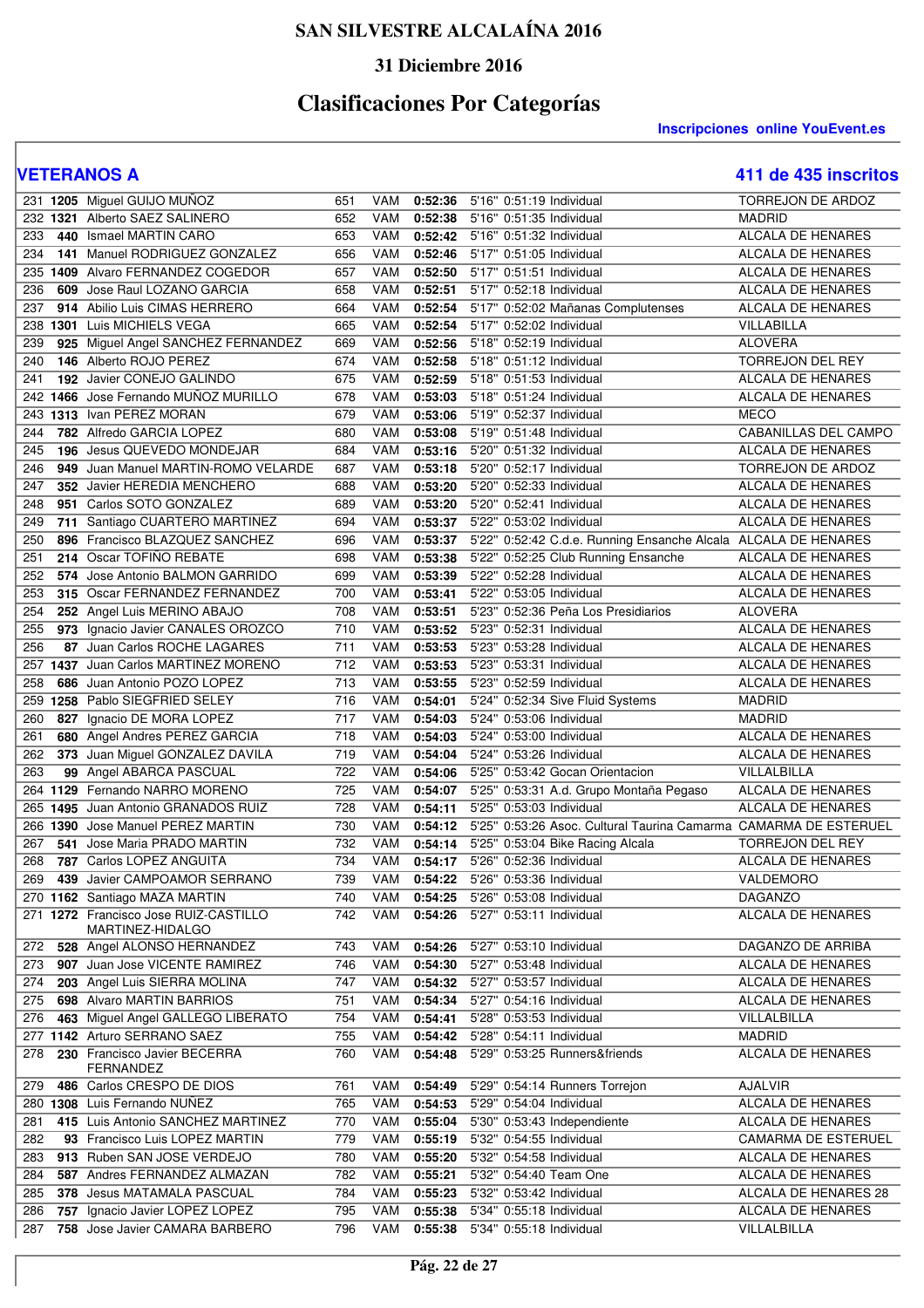### **31 Diciembre 2016**

# **Clasificaciones Por Categorías**

**Inscripciones online YouEvent.es** 

|     | 288 1425 Manuel BRETON DEL RIO                   | 802 | VAM        | 0:55:50 | 5'35" 0:54:32 Individual             | <b>ALCALA DE HENARES</b>   |
|-----|--------------------------------------------------|-----|------------|---------|--------------------------------------|----------------------------|
| 289 | 806 Juan Carlos GRACIA ALIQUE                    | 807 | VAM        | 0:55:55 | 5'36"<br>Individual                  | <b>ALCALA DE HENARES</b>   |
|     | 290 1156 Victor ALONSO RAMOS                     | 808 | VAM        | 0:55:56 | 5'36" 0:54:50 Individual             | <b>ALCALA DE HENARES</b>   |
|     |                                                  |     |            |         |                                      |                            |
|     | 291 1468 Jose Manuel FERNANDEZ GARCIA            | 809 | <b>VAM</b> | 0:55:57 | 5'36" 0:55:22 Individual             | VILLALBILLA                |
| 292 | 639 Jose Ignacio RUIZ FERRANDIZ                  | 810 | <b>VAM</b> | 0:55:57 | 5'36" 0:54:47 Individual             | VILLALBILLA                |
| 293 | 40 Juan Jose MELLADO PINEDO                      | 812 | VAM        | 0:55:58 | 5'36" 0:54:53 Individual             | <b>ALCALA DE HENARES</b>   |
|     | 294 1051 Jose Ramon GONZALEZ                     | 814 | VAM        | 0:56:03 | 5'36" 0:54:51 Individual             | AZUQUECA DE HENARES        |
| 295 | 1173 Isidoro CASTELLANOS RAMIREZ                 | 815 | VAM        | 0:56:04 | 5'36" 0:55:52 Individual             | VALDEPEÑAS                 |
| 296 | 1172 Ricardo MERLO DEL CASTILLO                  | 816 | VAM        | 0:56:05 | 5'37" 0:55:53 Individual             | <b>MADRID</b>              |
|     | 297 1383 Gregorio JULIAN DIAZ                    | 817 | <b>VAM</b> | 0:56:06 | 5'37" 0:54:39 Individual             | <b>ALCALA DE HENARES</b>   |
| 298 | 1033 Antonio CALVO ALONSO                        | 822 | <b>VAM</b> | 0:56:17 | 5'38" 0:56:01 Individual             | <b>ALCALA DE HENARES</b>   |
| 299 | 877 Juan PASTOR PEREZ                            | 825 | <b>VAM</b> | 0:56:20 | 5'38" 0:55:19 Complutum Triatlon     | <b>ALCALA DE HENARES</b>   |
| 300 | 833 Jorge David CARRACEDO BLANCO                 | 826 | VAM        | 0:56:22 | 5'38" 0:55:08 Individual             | AZUQUECA DE HENARES        |
| 301 | 1458 Francisco Jose PARPOLOWICZ ROJAS            | 827 | <b>VAM</b> | 0:56:26 | 5'39" 0:54:57 Jous Team              | CABANILLAS DEL CAMPO       |
| 302 | 135 Alejandro SANCHEZ MARIN                      | 828 | <b>VAM</b> | 0:56:26 | 5'39" 0:55:58 Individual             |                            |
| 303 | 1459 Javier SENDIN                               | 830 | <b>VAM</b> | 0:56:27 | 5'39" 0:54:58 Independiente          | <b>LOECHES</b>             |
| 304 | 138 David COLAS PEREZ                            | 836 | <b>VAM</b> | 0:56:38 | 5'40" 0:56:05 Individual             | ALCALA DE HENARE           |
| 305 | 475 Gerardo LOSADA GARCIA                        | 837 | <b>VAM</b> | 0:56:39 | 5'40" 0:55:53 Individual             | <b>BOADILLA DEL MONTE</b>  |
| 306 | 1207 Carlos OLMOS DIEZ                           | 840 | <b>VAM</b> | 0:56:42 | 5'40" 0:54:55 Individual             | <b>MADRID</b>              |
| 307 | 341 Constantino ESTEBAN VERDU                    | 841 | <b>VAM</b> | 0:56:44 | 5'40" 0:55:56 Individual             | ALCALA DE HENARES          |
| 308 | 1000 Jose Antonio SANCHEZ MARTIN                 | 842 | VAM        | 0:56:45 | 5'40" 0:55:50 Individual             | <b>ALCALA DE HENARES</b>   |
| 309 | 1351 Esteban FUERTES GONZALEZ                    | 843 | <b>VAM</b> | 0:56:46 | 5'41" 0:55:38 Individual             | <b>BRUXELLES</b>           |
| 310 | 793 Francisco Javier GONZALEZ CARRILLO           | 844 | <b>VAM</b> | 0:56:47 | 5'41" 0:55:38 Individual             | ALCALA DE HENARES          |
| 311 | 1056 Pedro GARCIA MARIN                          | 847 | <b>VAM</b> | 0:56:54 | 5'41" 0:55:33 Individual             | <b>ALCALA DE HENARES</b>   |
|     |                                                  | 848 | <b>VAM</b> |         |                                      | <b>ALCALA DE HENARES</b>   |
| 312 | 816 Antonio Manuel GUERRERO LOZANO               |     |            | 0:56:55 | 5'41" 0:55:43 Individual             |                            |
| 313 | 745 Agustin JURADO SANCHEZ                       | 849 | <b>VAM</b> | 0:56:58 | 5'42" 0:56:55                        | <b>ALCALA DE HENARES</b>   |
| 314 | 31 Pedro POZO BORRAZ                             | 853 | <b>VAM</b> | 0:57:00 | 5'42" 0:55:26 Individual             | ALCALA DE HENARES          |
| 315 | 386 Jose Manuel FERNANDEZ RODRIGUEZ              | 855 | <b>VAM</b> | 0:57:01 | 5'42" 0:55:55 Individual             | <b>CAMARMA DE ESTERUEL</b> |
| 316 | 924 Alejandro MUÑOZ PARRILLA                     | 856 | <b>VAM</b> | 0:57:02 | 5'42" 0:56:44 Individual             | <b>ALCALA DE HENARES</b>   |
| 317 | 419 Francisco Javier MODENES<br><b>FERNANDEZ</b> | 858 | <b>VAM</b> | 0:57:06 | 5'43" 0:56:41 Individual             | ALCALA DE HENARES          |
| 318 | 413 Javier CABELLOS CASTILLA                     | 859 | <b>VAM</b> | 0:57:07 | 5'43" 0:55:54 Cabellos               | <b>ALCALA DE HENARES</b>   |
| 319 | 466 Angel PARRA CANTERO                          | 860 | <b>VAM</b> | 0:57:08 | 5'43" 0:56:29 Individual             | <b>ALCALA DE HENARES</b>   |
| 320 | 520 Eduard Jose ARDID ORNAT                      | 861 | <b>VAM</b> | 0:57:08 | 5'43" 0:56:23 Complutum Triatlon     | <b>ALCALA DE HENARES</b>   |
| 321 | 493 Ivan CONTERO GORDILLO                        | 864 | <b>VAM</b> | 0:57:14 | 5'43" 0:57:01 Individual             | <b>AZUQUECA</b>            |
| 322 | 495 Oscar PEREZ VICENTE                          | 865 | <b>VAM</b> | 0:57:14 | 5'43" 0:56:07 Individual             | <b>ALCALA DE HENARES</b>   |
| 323 | 590 Jose Ramon CRESPO GONZALEZ                   | 866 | <b>VAM</b> | 0:57:16 | 5'44" 0:57:12 Individual             | <b>ALCALA HRES</b>         |
| 324 | 79 Gabriel GONZALEZ                              | 867 | <b>VAM</b> |         | 5'44" 0:56:05 Individual             | <b>TORREJON DE ARDOZ</b>   |
|     |                                                  |     |            | 0:57:16 | 5'47" 0:56:52 Individual             |                            |
| 325 | 442 Francisco Jose LOPEZ FELIX                   | 885 | <b>VAM</b> | 0:57:48 |                                      | ALCALA DE HENARES          |
| 326 | 594 Jose Luis MUÑOZ BAUTISTA                     | 887 | VAM        | 0:57:50 | 5'47" 0:56:09 Individual             | ALCALA DE HENARES          |
| 327 | 724 Diego GOMEZ QUINTERO                         | 890 | VAM        | 0:57:53 | 5'47" 0:56:28 Individual             | ALCALA DE HENARES          |
|     | 328 1183 Oscar BERRIALES NAVAS                   | 891 | VAM        | 0:57:56 | 5'48" 0:56:54 Individual             | ALCALA DE HENARES          |
|     | 329 1182 Jose BERRIALES NAVAS                    | 892 | VAM        | 0:57:56 | 5'48" 0:56:55 Individual             | VILLANUEVA DE LA TOR       |
| 330 | 243 Antonio CANO NUÑEZ                           | 893 | VAM        | 0:57:57 | 5'48" 0:57:49 Individual             | ALCALA DE HENARES          |
| 331 | 300 Antonio Jose CASAS ROSADO                    | 894 | VAM        | 0:57:57 | 5'48" 0:57:49 Individual             | ALCALA DE HENARES          |
| 332 | 498 Juan Carlos GONZALEZ CARRASCO                | 895 | VAM        | 0:57:59 | 5'48" 0:56:50 Individual             | ALCALA DE HENARES          |
| 333 | 56 Elias MOLINEDO FERNANDEZ                      | 897 | VAM        | 0:58:00 | 5'48" 0:56:21 Grupo Revenga          | TORREJON DE ARDOZ          |
| 334 | 824 Francisco GARCIA PALACIOS                    | 899 | VAM        | 0:58:05 | 5'49" 0:57:08 Individual             | ALCALA DE HENARES          |
| 335 | 668 Juan Jose GARCIA-RAMA MARTIN                 | 902 | VAM        |         | 0:58:12 5'49" 0:56:46 El Ultimo Paga | ALCALA DE HENARES          |
| 336 | 812 Cesar VALERO RUEDA                           | 903 | VAM        |         | 0:58:12 5'49" 0:56:46 Individual     | ALCALA DE HENARES          |
| 337 | 679 Juan Jose GARRIDO SANCHEZ                    | 904 | VAM        | 0:58:12 | 5'49" 0:56:46 Individual             | ALCALA DE HENARES          |
| 338 | 815 David WONG MUNOZ                             | 906 | VAM        | 0:58:13 | 5'49" 0:56:51 Individual             | ALCALA DE HENARES          |
| 339 | 657 Carlos Daniel NIETO LINARES                  | 908 | VAM        | 0:58:16 | 5'50" 0:56:51 Individual             | ALCALA DE HENARES          |
|     | 340 1123 Luis FERNANDEZ GARCIA                   | 910 | VAM        | 0:58:18 | 5'50" 0:58:15 Individual             | ALCALA DE HENARES          |
| 341 | 407 Victor Angel LOZANO ANOVA                    | 912 | VAM        | 0:58:20 | 5'50" 0:58:02 Individual             | SAN FERNANDO DE HEN        |
| 342 | 133 Fernando PINILLA VAREA                       | 913 | VAM        | 0:58:23 | 5'50" 0:57:21 Independiente          | ALCALA DE HENARES          |
| 343 | 532 Francisco ANES FLORENCIO                     | 914 | VAM        | 0:58:26 | 5'51" 0:57:35 Individual             | EL PUERTO DE SANTA M       |
| 344 | 792 Juan Luis VICTORIA FERNANDEZ                 | 915 | VAM        | 0:58:30 | 5'51" 0:57:23 Individual             | ALCALA DE HENARES          |
|     | 345 1410 Jose Feliciano CARRASCAL ESTEBAN        | 924 | VAM        |         | 0:58:46 5'53" 0:57:56 Individual     | ALCALA DE HENARES          |
|     |                                                  |     |            |         |                                      |                            |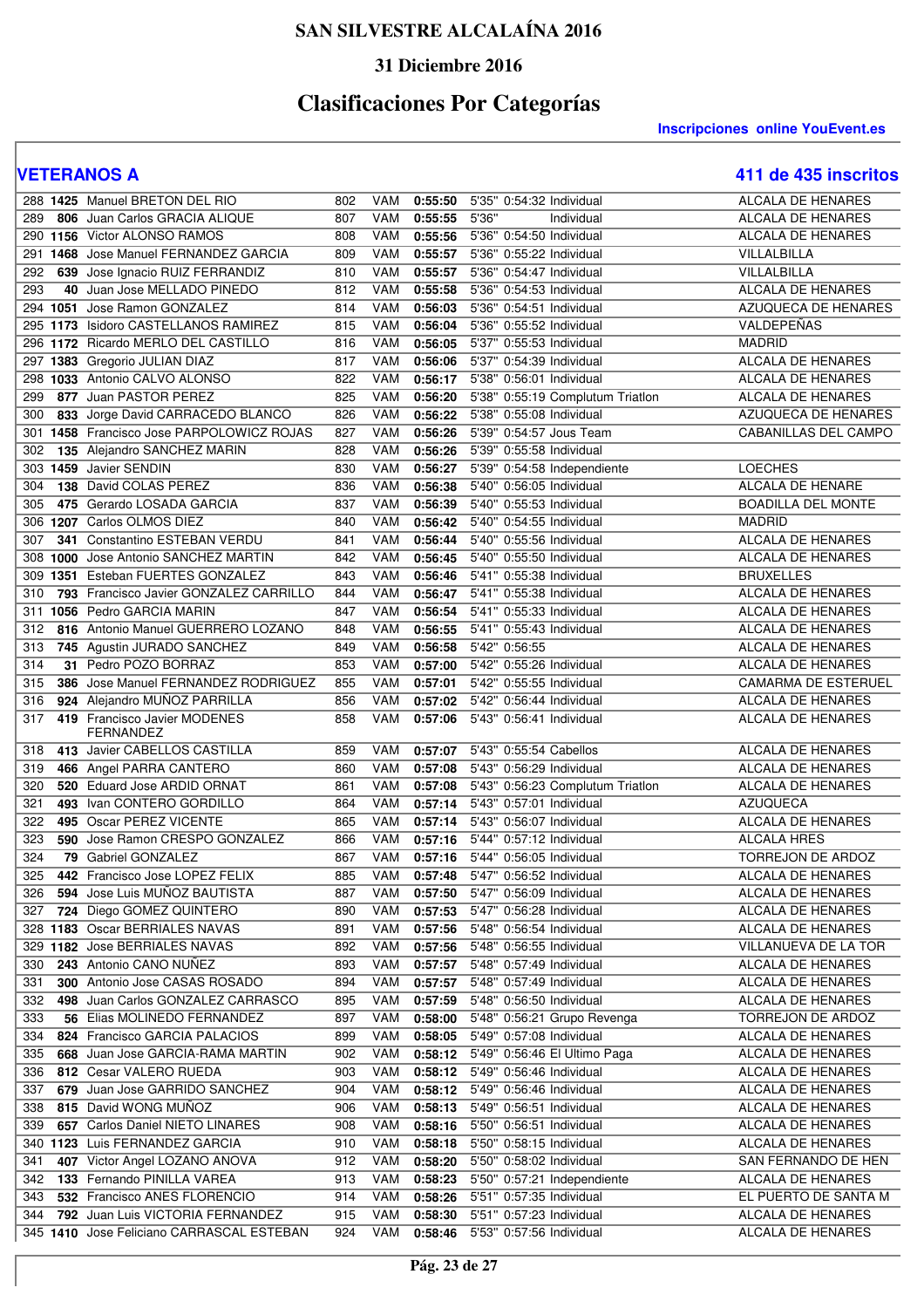### **31 Diciembre 2016**

# **Clasificaciones Por Categorías**

**Inscripciones online YouEvent.es** 

|     | 346 1048 Pedro Luis ALVAREZ RODRIGUEZ     | 930  | VAM        | 0:58:50 | 5'53" 0:57:44 Individual                              | <b>VIGO</b>              |
|-----|-------------------------------------------|------|------------|---------|-------------------------------------------------------|--------------------------|
| 347 | 502 Juan Carlos MARTIN ALCANTARA          | 931  | VAM        | 0:58:50 | 5'53" 0:57:43 Bike Racing Alcala                      | ALCALA DE HENARES        |
| 348 | 785 Jose Victor ALONSO VILLARROEL         | 933  | VAM        | 0:58:50 | 5'53" 0:57:56 Individual                              | ALCALA DE HENARES        |
| 349 | 258 Antonio GIL DIAZ DEL CAMPO            | 937  | VAM        | 0:59:11 | 5'55" 0:59:04 Individual                              | AZUQUECA DE HENARES      |
|     | 350 1373 Jose Manuel ALVAREZ RODRIGUEZ    | 938  | VAM        | 0:59:11 | 5'55" 0:58:06 Individual                              | LOS SANTOS DE LA HUM     |
| 351 | 1471 Oscar ESPARTOSA CASTILLO             | 939  | VAM        | 0:59:14 | 5'55" 0:57:57 Individual                              | VILLALBILLA              |
| 352 | 778 Jesus Domingo LOPEZ GONZALEZ          | 940  | <b>VAM</b> | 0:59:20 | 5'56" 0:58:21 Individual                              | ALCALA DE HENARES        |
| 353 | 1265 Carlos Jose NUÑEZ SIERRA             | 942  | <b>VAM</b> | 0:59:25 | 5'56" 0:58:41 Individual                              | ALALPARDO                |
|     | 354 1209 Raul SALINERO SANCHEZ            | 943  | VAM        | 0:59:28 | 5'57" 0:58:03 Individual                              | <b>ALCALA DE HENARES</b> |
| 355 | 794 Carlos CAÑON RUIZ                     | 946  | <b>VAM</b> | 0:59:36 | 5'58" 0:58:48 Individual                              | <b>MADRID</b>            |
| 356 | 548 Daniel MORENO PASCUAL                 | 958  | VAM        | 0:59:46 | 5'59" 0:58:25 Individual                              | ALCALA DE HENARES        |
| 357 | 337 Agustin TURRION GARCIA                | 960  | VAM        | 0:59:55 | 5'59" 0:59:02 Individual                              | ALCALA DE HENARES        |
| 358 | 335 Fernando ALONSO HERMIRA               | 961  | <b>VAM</b> | 0:59:55 | 5'59" 0:59:03 Individual                              | ALCALA DE HENARES        |
| 359 | 331 Joaquin MATEOS CHACON                 | 962  | <b>VAM</b> | 0:59:57 | 6'00" 0:58:45 Individual                              | ALCALA DE HENARES        |
|     | 360 1460 Antonio LOPEZ CORDOBA            | 965  | <b>VAM</b> | 1:00:08 | 6'01" 0:59:17 Individual                              | ALCALA DE HENARES        |
| 361 | 1104 Miguel Angel SAN MARTIN GOMEZ        | 966  | <b>VAM</b> | 1:00:08 | 6'01" 0:59:17 Individual                              | ALCALA DE HENARES        |
|     | 362 1042 Daniel SOTO ALONSO               | 967  | <b>VAM</b> | 1:00:11 | 6'01" 0:58:46 Crossfit G2                             | ALCALA DE HENARES        |
| 363 | 9 Rafael SORIA BLAZQUEZ                   | 968  | <b>VAM</b> | 1:00:11 | 6'01" 0:58:45 Los Kukys                               | <b>ALCALA DE HENARES</b> |
| 364 | 4 Angel Luis FERNANDEZ VILELA             | 970  | <b>VAM</b> | 1:00:12 | 6'01" 0:58:47 Individual                              | ALCALA DE HENARES        |
|     | 365 1368 Josep Ignasi FERRAS VALDEVELL    | 972  | <b>VAM</b> | 1:00:15 | 6'02" 0:58:53 Individual                              | ALCALA DE HENARES (M     |
|     | 366 1467 Jose Luis GARCIA MARTIN          | 973  | VAM        | 1:00:18 | 6'02" 0:59:27 Individual                              | ALCALA DE HENARS         |
| 367 | 277 Oscar GARCIA MARTIN                   | 974  | <b>VAM</b> | 1:00:19 | 6'02" 0:59:27 Individual                              | ALCALA DE HENARES        |
|     | 368 1119 Roberto VARAS FDEZMOLINA         | 975  | <b>VAM</b> | 1:00:24 | 6'02" 1:00:05 Coyote Caminos                          | AZUQUECA DE HENARES      |
|     | 369 1114 Cesar RUIZ NODAR                 | 976  | <b>VAM</b> | 1:00:24 | 6'02" 1:00:05 Individual                              | ALCALA                   |
| 370 | 3 Felicia ROMERO DE AVILA VERA            | 977  | <b>VAM</b> | 1:00:30 | 6'03" 0:59:08 Individual                              | ALCALA DE HENARES        |
| 371 | 1092 Javier CORREA PAZ                    | 979  | <b>VAM</b> | 1:00:36 | 6'04" 0:58:51 Individual                              | <b>ALOVERA</b>           |
| 372 | 942 Diego SAN GIL ANDRES                  | 988  | VAM        | 1:01:15 | 6'08" 1:00:28 Individual                              | ALCALA DE HENARES        |
| 373 | 408 Miguel Angel SANCHEZ LECETA           | 990  | <b>VAM</b> | 1:01:25 | 6'08" 1:00:10 Individual                              | ALCALA DE HENARES        |
|     | 374 1011 Jose Raul ORTIZ MERINO           | 991  | <b>VAM</b> | 1:01:27 | 6'09" 1:00:21 Individual                              | <b>ALCALA DE HENARES</b> |
| 375 | 281 Angel RODRIGUEZ IBARROLA              | 992  | <b>VAM</b> | 1:01:28 | 6'09" 1:00:21 Individual                              | ALCALA DE HENARES        |
| 376 | 369 Marcos DE LA VEGA CASTELLS            | 993  | <b>VAM</b> | 1:01:29 | 6'09" 1:00:22 Individual                              | ALCALA DE HENARES        |
| 377 | 278 Sergio NAVARRO MORENO                 | 994  | <b>VAM</b> | 1:01:29 | 6'09" 1:00:23 Individual                              | ALCALA DE HENARES        |
| 378 | 276 Miguel Angel ALLOZA QUEVEDO           | 997  | VAM        | 1:01:32 | 6'09" 1:00:40 Individual                              | ALCALA DE HENARES        |
| 379 | 1012 Carlos Javier ROMERA JIMENEZ         | 998  | VAM        | 1:01:46 | 6'11" 1:00:38 Individual                              | ALCALA DE HENARES        |
| 380 | 416 Alberto GONZALEZ PABLOS               | 1003 | VAM        | 1:01:53 | 6'11" 1:00:56 C.d.e. Running Ensanche                 | ALCALA DE HENARES        |
| 381 | 1452 Luis Felipe PEREZ HERRERO            | 1007 | <b>VAM</b> | 1:02:01 | 6'12" 1:00:24 Individual                              | <b>ALCALA HENARES</b>    |
|     | 382 1451 Carlos GARCIA HUEDO              | 1008 | <b>VAM</b> | 1:02:02 | 6'12" 1:00:25 Individual                              | <b>ALCALA HENARES</b>    |
| 383 | 652 Benjamin GRANADO MOYANO               | 1010 | <b>VAM</b> | 1:02:18 | 6'14" 1:00:43 Loyola                                  | ALCALA DE HENARES        |
| 384 | 653 Marco Antonio DE DIEGO ROJAS          | 1013 | VAM        | 1:02:20 | 6'14" 1:00:44 Individual                              | VILLAREJO DE SALVANE     |
|     | 385 1221 Salvador PERALES BLANCO          | 1015 |            |         | VAM 1:02:20 6'14" 1:00:50 Runbikers Alcala De Henares | CAMARMA                  |
| 386 | 562 Raul DE LA CASA RUIZ                  | 1021 | VAM        | 1:02:29 | 6'15" 1:01:10 Individual                              | ALCALA DE HENARES MA     |
| 387 | 10 Carlos Manuel BLAZQUEZ GRANDE          | 1025 | VAM        | 1:02:39 | 6'16" 1:01:17 Individual                              | ALCALA DE HENARES        |
| 388 | 8 Antolin MORENO CALVO                    | 1026 | VAM        | 1:02:40 | 6'16" 1:01:17 Individual                              | ALCALA DE HENARES        |
| 389 | 1 Ricardo MONTERO MARTINEZ                | 1027 | VAM        | 1:02:40 | 6'16" 1:01:16 Los Kukys                               | ALCALA DE HENARES        |
| 390 | <b>159 Carlos PIZARRO RODRIGUEZ</b>       | 1029 | VAM        | 1:02:53 | 6'17" 1:02:40 Individual                              | ALCALA                   |
|     | 391 1091 David JIMENEZ ORTEGA             | 1037 | VAM        |         | 1:03:57 6'24" 1:02:13 Individual                      | TORREJON DE ARDOZ        |
| 392 | 985 Guillermo NICOLAS LOPEZ               | 1040 | VAM        | 1:04:05 | 6'24" 1:03:45 Guilles                                 | ALCALA DE HENARES        |
|     | 393 1187 German ROMERO ARRIAZA            | 1041 | VAM        | 1:04:08 | 6'25" 1:02:29 Individual                              | ALCALA DE HENARES        |
| 394 | 190 Jose Maria DE SANTOS GALINDEZ         | 1042 | VAM        | 1:04:35 | 6'27" 1:03:51 Individual                              | ALCALA DE HENARES        |
| 395 | 285 Lorenzo SABROSO ROMERA                | 1043 | VAM        | 1:04:47 | 6'29" 1:03:17 Runbiker                                | ALCALA DE HENARES        |
| 396 | 458 Eugenio SANCHEZ MANCHA                | 1045 | VAM        | 1:05:14 | 6'31" 1:04:46 Individual                              | ALCALA DE HENARES        |
| 397 | 645 Manuel SANCHEZ ALGABA                 | 1054 | VAM        |         | 1:05:37 6'34" 1:04:51 Individual                      | MADRID                   |
| 398 | 44 Jose Luis DOÑORO OTER                  | 1055 | VAM        | 1:05:38 | 6'34" 1:05:12 Individual                              | CORPA                    |
| 399 | 75 Luis Antonio HENCHE LOPESINO           | 1060 | VAM        | 1:05:45 | 6'35" 1:04:24 Individual                              | ALCALA DE HENARES        |
| 400 | 94 Juan Carlos SANCHEZ RODRIGUEZ          | 1061 | VAM        | 1:05:45 | 6'35" 1:04:02 Individual                              | ALCALA DE HENARES        |
| 401 | 569 David CASTILLEJOS MARQUINA            | 1065 | VAM        | 1:06:17 | 6'38" 1:05:36 Individual                              | ALCALA DE HENARES        |
| 402 | 187 Manuel GARCIA DEL VALLE<br>PALENZUELA | 1069 | VAM        | 1:06:55 | 6'41" 1:06:11 Club Atletismo Las Tablas               | ALCALA DE HENARES        |
| 403 | 343 Fco Javier MORENO QUESADA             | 1071 |            |         | VAM 1:07:04 6'42" 1:05:54 Individual                  | ALCALA DE HENARES        |
|     |                                           |      |            |         |                                                       |                          |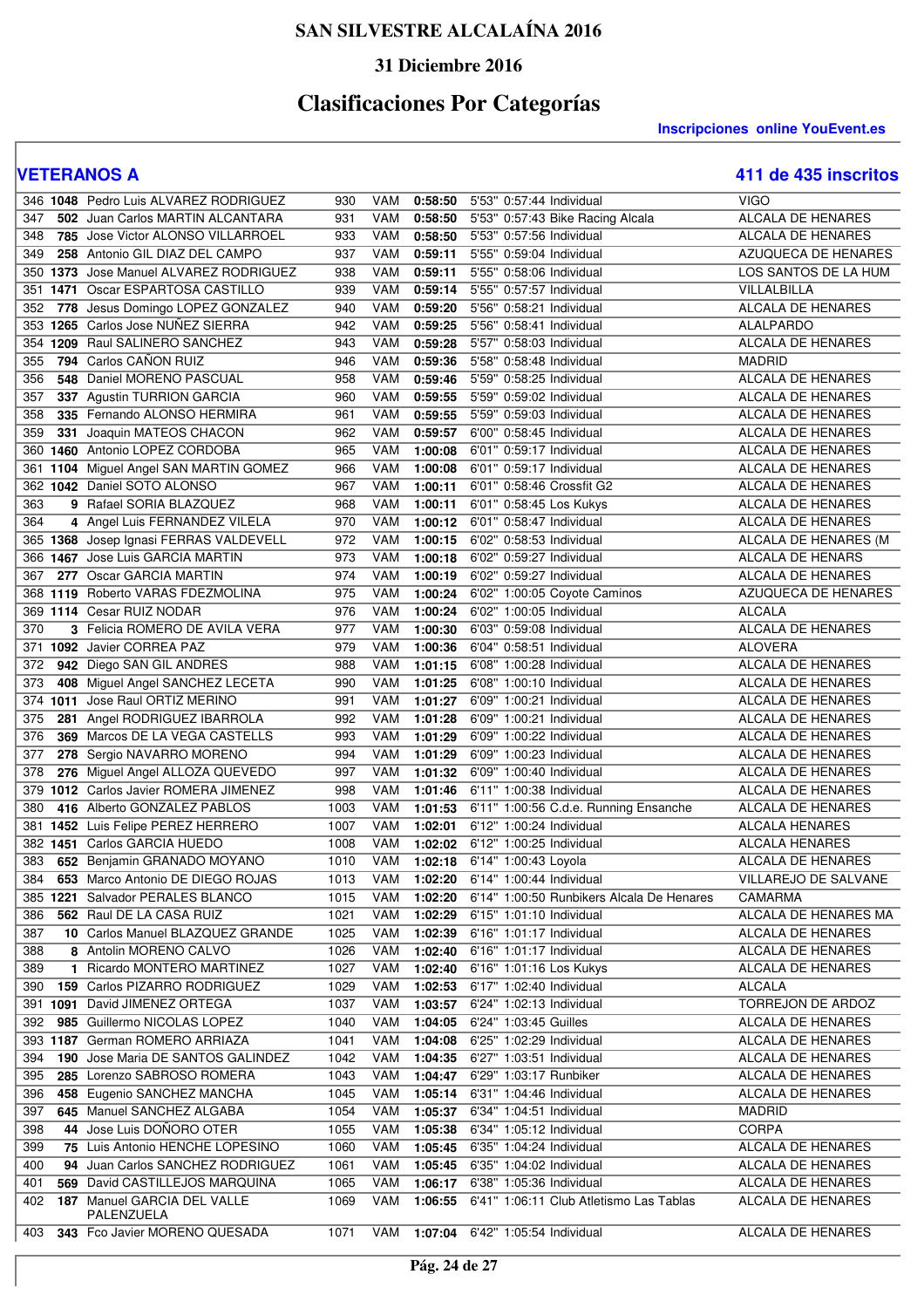#### **31 Diciembre 2016**

# **Clasificaciones Por Categorías**

**Inscripciones online YouEvent.es** 

## **VETERANOS A 411 de 435 inscritos**

|     | 404 1217 Gabriel FERNANDEZ VIDAL    | 1074 | VAM |         | 1:07:26 6'45" 1:05:53 Individual                 | <b>GALAPAGOS</b>        |
|-----|-------------------------------------|------|-----|---------|--------------------------------------------------|-------------------------|
|     | 405 1103 Juan Jose ZAPICO FUERO     | 1075 | VAM |         | 1:08:12 6'49" 1:07:57 Individual                 | ALCALA DE HENARES       |
| 406 | 118 Angel Luis SANZ RAMIRO          | 1076 | VAM |         | 1:09:00 6'54" 1:08:29 Individual                 | <b>VII I AI BII I A</b> |
| 407 | 67 Javier JOUVE SOLER               | 1078 | VAM |         | 1:09:11 6'55" 1:07:34 Individual                 | SAN FERNANDO DE HEN     |
| 408 | 69 Jose Miguel SANCHO HERRERO       | 1079 | VAM |         | 1:09:13 6'55" 1:07:38 Individual                 | COSLADA                 |
|     | 409 1359 Francisco SALMERON JIMENEZ | 1082 | VAM |         | 1:09:59 7'00" 1:08:37 Club Corredor San Grabriel | ALCALA DE HENARES       |
| 410 | 426 Raul ESPAÑA GUERRA              | 1083 | VAM | 1:10:29 | 7'03" 1:08:57 Individual                         | <b>MECO</b>             |
|     | 411 1148 Rafael RODRIGUEZ ABAD      | 1088 | VAM |         | 1:18:55 7'53" 1:17:55 Individual                 | ALCALA DE HENARES       |

#### **VETERANAS B 13 de 14 inscritos**

|            |                | <b>Finalizados (13)</b>                       | Pto        |            |                   |                          |                                        |                     |
|------------|----------------|-----------------------------------------------|------------|------------|-------------------|--------------------------|----------------------------------------|---------------------|
| <b>Pto</b> |                | Dor NOMBRE y APELLIDOS                        | <b>ABS</b> |            | <b>CAT TIEMPO</b> | /km Tchip CLUB           |                                        | <b>POBLACION</b>    |
|            | 676            | Paloma LOPEZ PRIETO                           | 24         | VBF.       | 0:48:05           |                          | 4'49" 0:47:16 Atletismo Loeches        | ALCALA DE HENARES   |
|            | 2 1078         | Raquel DIAZ JIMENEZ                           | 54         | VBF        | 0:51:34           |                          | 5'09" 0:51:08 Club Benavente Atletismo | <b>BENAVENTE</b>    |
|            | 3<br>173       | Montserrat FERNANDEZ MONISTROL                | 85         | VBF        | 0:54:17           | 5'26" 0:53:21 Individual |                                        | ALCALA DE HENARES   |
|            | 4 1335         | Milagros MONTERO BERZOSA                      | 97         | <b>VBF</b> | 0:55:22           | 5'32" 0:54:05 Individual |                                        | ALCALA DE HENARES   |
|            | 656<br>5.      | Ana Isabel DE LA FUENTE GARCIA                | 159        | VBF        | 0:59:20           | 5'56" 0:57:45 Individual |                                        | ALCALA DE HENARES   |
|            | 6.<br>510      | Soledad SANZ MARTINEZ                         | 188        | VBF        | 1:01:33           |                          | 6'09" 1:00:29 Forofos Del Running      | AZUQUECA DE HENARES |
|            | 488            | Teresa CRESPO GARCES                          | 190        | VBF        | 1:01:47           | 6'11" 1:01:13 Individual |                                        | ALCALA DE HENARES   |
|            | 8              | 872 Pilar DIAZ AMBITE                         | 210        | VBF        | 1:03:13           | 6'19" 1:02:23 Individual |                                        | ALCALA DE HENARES   |
|            | 9 1147         | Marta DE LA ROCHA                             | 237        | <b>VBF</b> | 1:05:13           | 6'31" 1:04:44 Individual |                                        | <b>MADRID</b>       |
| 10         | 120            | Yolanda SANZ RAMIRO                           | 246        | VBF        | 1:05:41           | 6'34" 1:05:09 Individual |                                        | ALCALA DE HENARES   |
| 11         | 350            | Concepcion Rosa DE LA FUENTE<br><b>MORENO</b> | 255        | <b>VBF</b> | 1:06:24           | 6'38" 1:06:13 Individual |                                        | ALCALA DE HENARES   |
| 12         | 588            | Maria Del Carmen CALLES ROMERO                | 258        | VBF        | 1:06:44           | 6'40" 1:05:02 Individual |                                        | <b>GUADALAJARA</b>  |
|            | 13 <b>1421</b> | Araceli GARCIA VAZQUEZ                        | 281        | <b>VBF</b> | 1:09:51           | 6'59" 1:08:48 Individual |                                        | <b>MECO</b>         |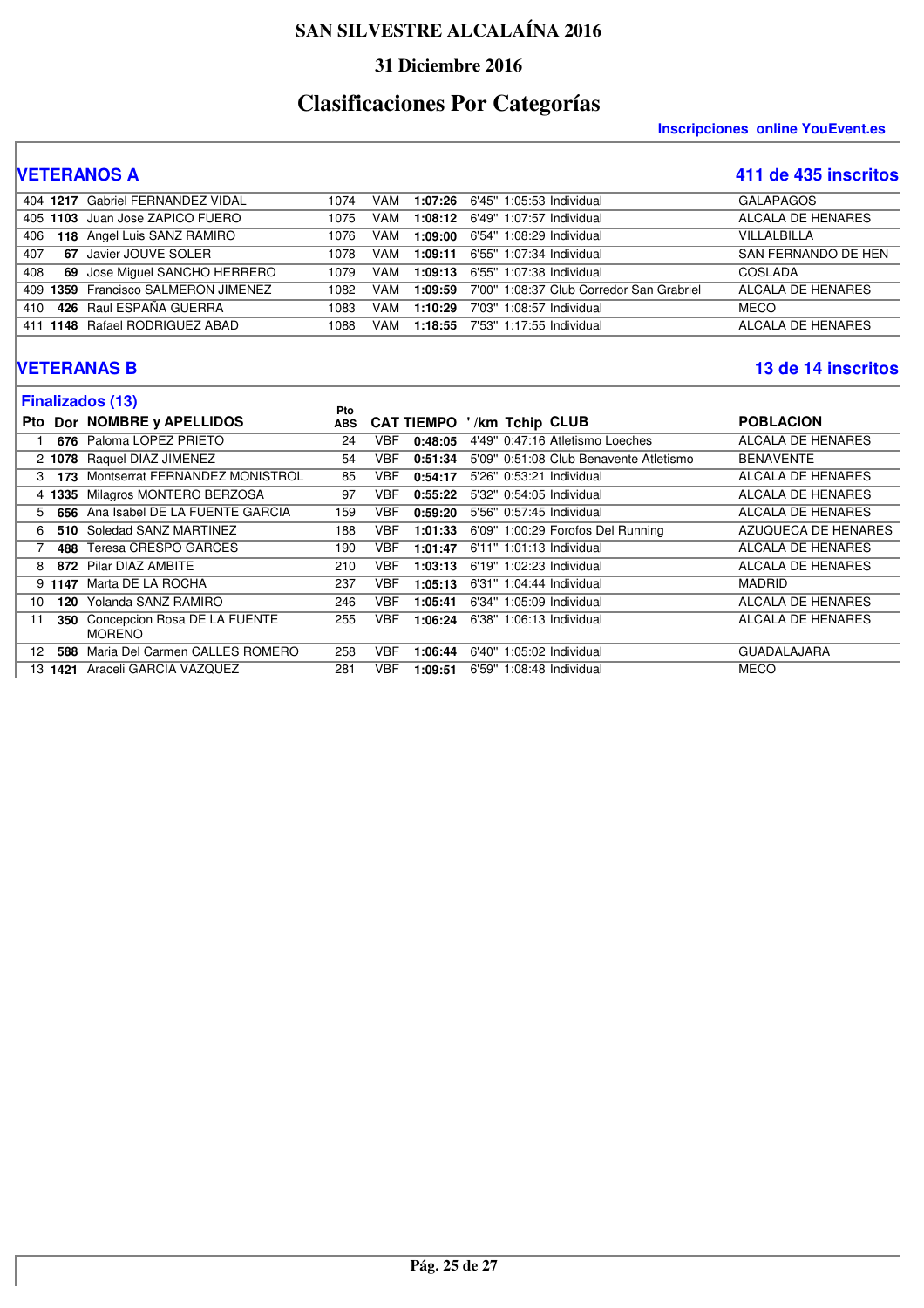### **31 Diciembre 2016**

# **Clasificaciones Por Categorías**

**Inscripciones online YouEvent.es** 

#### **VETERANOS B 104 de 111 inscritos**

| 104 de 111 inscritos |  |
|----------------------|--|
|----------------------|--|

|                 |     | <b>Finalizados (104)</b>                                      |                   |                          |                    |                                                              |                                                                   |                                        |
|-----------------|-----|---------------------------------------------------------------|-------------------|--------------------------|--------------------|--------------------------------------------------------------|-------------------------------------------------------------------|----------------------------------------|
|                 |     | Pto Dor NOMBRE y APELLIDOS                                    | Pto<br><b>ABS</b> |                          |                    | CAT TIEMPO '/km Tchip CLUB                                   |                                                                   | <b>POBLACION</b>                       |
|                 |     | 1 1025 Manuel ESPINAR ZAMARREÑO                               | 10                | <b>VBM</b>               | 0:35:14            |                                                              | 3'31" 0:35:14 A.a Valdemoro Go Fit                                | <b>MADRID</b>                          |
|                 |     | 2 547 Isidoro BLASCO GUISADO                                  | 20                | VBM                      | 0:36:37            | 3'40" 0:36:37 Individual                                     |                                                                   | <b>DAGANZO</b>                         |
|                 |     | 3 1035 Justo CONDE                                            | 33                | <b>VBM</b>               | 0:37:51            | 3'47" 0:37:50 Individual                                     |                                                                   | <b>TORREJON DE ARDOZ</b>               |
| 4               |     | 675 Tomas DE LA TORRE LOPEZ-<br><b>ESCRIBANO</b>              | 49                | <b>VBM</b>               | 0:38:47            |                                                              | 3'53" 0:38:46 Atletismo Loeches                                   | <b>LOECHES</b>                         |
| 5               |     | 198 Alberto NEVADO CARRILLO                                   | 57                | VBM                      | 0:39:19            | 3'56" 0:39:17 Bripac                                         |                                                                   | TORREJON DE ARDOZ                      |
| 6               |     | 314 Juan Pedro VERDEJO TORRES                                 | 66                | <b>VBM</b>               | 0:39:40            | 3'58" 0:39:35 Individual                                     |                                                                   | ALCALA DE HENARES                      |
| $\overline{7}$  |     | 231 Roberto ESCALONILLA CHAMORRO                              | 73                | <b>VBM</b>               | 0:39:51            | 3'59" 0:39:49 Individual                                     |                                                                   | <b>ALCALA DE HENARES</b>               |
| 8               |     | 323 Antonio VERA MUÑOZ                                        | 93                | VBM                      | 0:40:44            |                                                              | 4'04" 0:40:39 Casikeniatas                                        | ALCALA DE HENARES                      |
| 9               |     | 995 Cristobal RIONDA FERNANDEZ                                | 99                | <b>VBM</b>               | 0:41:03            |                                                              | 4'06" 0:40:56 Complutum Triatlon                                  | ALCALA DE HENARES                      |
|                 |     | 10 1299 Jose Angel BAAMONDE NETO                              | 144               | <b>VBM</b>               | 0:42:35            | 4'16" 0:42:24 Individual                                     |                                                                   | ALCALA DE HENARES                      |
| 11              |     | 376 Luis COLOM MEYER                                          | 145               | <b>VBM</b>               | 0:42:40            | 4'16" 0:42:32 La Fermina                                     |                                                                   | <b>ALCALA DE HENARES</b>               |
| 12 <sup>2</sup> |     | 1441 Miguel Angel ANDEREZ RUIZ                                | 150               | <b>VBM</b>               | 0:42:53            | 4'17" 0:42:46 Individual                                     |                                                                   | VILLALBILLA                            |
| 13              | 450 | Francisco FUNES RODRIGUEZ                                     | 153               | <b>VBM</b>               | 0:43:03            |                                                              | 4'18" 0:42:57 Deportes Dean                                       | ALCALA DE HENARES                      |
| 14              |     | 453 Fernando IRIEPA GUILLEN<br>293 Juan Carlos ALDA ALDA      | 181               | VBM                      | 0:43:46            | 4'23" 0:43:23 Individual                                     |                                                                   | <b>ALCALA HENARES</b>                  |
| 15              |     | 16 1184 Rufino LOPEZ MUÑOZ                                    | 246<br>248        | <b>VBM</b><br>VBM        | 0:45:08<br>0:45:09 | 4'31" 0:44:31 Individual                                     | 4'31" 0:44:57 Runners&friends                                     | ALCALA DE HENARES<br>ALCALA DE HENARES |
| 17              |     | 396 Miguel PARDO CUMPLIDO                                     | 273               | <b>VBM</b>               | 0:45:45            | 4'35" 0:45:33 Individual                                     |                                                                   | <b>ALCALA DE HENARES</b>               |
|                 |     | 18 1197 Manuel BORREGUERO RAMOS                               | 274               | <b>VBM</b>               | 0:45:45            |                                                              | 4'35" 0:45:25 Alkala Trotters                                     | <b>ALCALA DE HENARES</b>               |
|                 |     | 19 1196 Jose Agustin SANCHEZ ALONSO                           | 275               | <b>VBM</b>               | 0:45:46            |                                                              | 4'35" 0:45:25 Alkala Trotters                                     | <b>ALCALA DE HENARES</b>               |
|                 |     | 20 1200 Rafael DIAZ-MALAGUILLA OCANA                          | 276               | <b>VBM</b>               | 0:45:46            |                                                              | 4'35" 0:45:27 Alkala Trotters                                     | ALCALA DE HENARES                      |
|                 |     | 21 1198 Carlos PUÑAL CANO                                     | 300               | <b>VBM</b>               | 0:46:16            |                                                              | 4'38" 0:45:55 Alkala Trotters                                     | ALCALA DE HENARES                      |
|                 |     | 22 1199 Jesus GONZALEZ CHILOECHES                             | 301               | <b>VBM</b>               | 0:46:16            |                                                              | 4'38" 0:45:54 Alkala Trotters                                     | ALCALA DE HENARES                      |
| 23              |     | <b>783</b> Jesus BARCALA GARCIA                               | 305               | <b>VBM</b>               | 0:46:19            |                                                              | 4'38" 0:46:13 Forus Runners                                       | ALCALA DE HENARES                      |
|                 |     | 24 1044 Luis DIAZ CUELI                                       | 318               | <b>VBM</b>               | 0:46:40            |                                                              | 4'40" 0:46:18 Correrenmadrid.com                                  | VILLALBILLA                            |
|                 |     | 25 1432 Antonio FERNANDEZ-TAVIRO CRIADO                       | 324               | <b>VBM</b>               | 0:46:52            | 4'41" 0:46:30 Individual                                     |                                                                   | <b>ALCALA DE HENARES</b>               |
| 26              |     | 45 Cipriano JIMENEZ CASTILLO                                  | 347               | VBM                      | 0:47:09            | 4'43" 0:46:16 Individual                                     |                                                                   | PEZUELA DE LAS TORRE                   |
| 27              |     | 172 Carlos MEZQUITA MERINO                                    | 354               | <b>VBM</b>               | 0:47:15            | 4'43" 0:46:21 Individual                                     |                                                                   | <b>ALCALA DE HENARES</b>               |
| 28              |     | 908 Javier PEREZ ROMERO                                       | 363               | <b>VBM</b>               | 0:47:23            | 4'44" 0:46:41 Individual                                     |                                                                   | <b>MADRID</b>                          |
|                 |     | 29 1029 Carlos GOMEZ DE TEJADA RISSO                          | 374               | VBM                      | 0:47:35            |                                                              | 4'46" 0:47:09 Independiente                                       | <b>ALCALA DE HENARES</b>               |
| 30              |     | 13 Leandro SERRANO GONZALEZ                                   | 386               | <b>VBM</b>               | 0:47:48            | 4'47" 0:47:41 Individual                                     |                                                                   | MEJORADA DEL CAMPO                     |
| 31              |     | 734 Pedro Pablo GUTIERREZ GARCIA                              | 402               | <b>VBM</b>               | 0:48:02            | 4'48" 0:47:29 Individual                                     |                                                                   | ALCALA DE HENARES                      |
|                 |     | 32 1324 Sebastian ARENAS MIGUEL                               | 409               | VBM                      | 0:48:08            | 4'49" 0:47:58 Individual                                     |                                                                   | ALCALA DE HENARES                      |
| 33              |     | 248 Jesus ORTIZ SANTOS                                        | 412               | <b>VBM</b>               | 0:48:11            | 4'49" 0:47:15 Individual                                     |                                                                   | ALCALA DE HENARES                      |
| 34              |     | 791 Juan Jose GUEVARA LOECHES                                 | 420               | <b>VBM</b>               | 0:48:22            | 4'50" 0:46:53 Individual                                     |                                                                   | <b>ALCALA DE HENARES</b>               |
| 35              |     | 225 Jose Manuel NIETO REAL                                    | 423               | <b>VBM</b>               | 0:48:24            | 4'50" 0:48:03 Individual                                     |                                                                   | <b>ALCALA DE HENARES</b>               |
| 36              |     | 889 Vicente CARMONA ELIZALDE                                  | 424               |                          | VBM 0:48:31        | 4'51" 0:47:28 Individual                                     |                                                                   | ALCALA DE HENARES                      |
| 37              |     | 467 Luis RUEDA RUIZ                                           | 432               | <b>VBM</b>               | 0:48:40            | 4'52"                                                        | Individual                                                        | ALCALA DE HENARES                      |
| 38              |     | 669 Jose HERNANDEZ HUERTAS                                    | 434               | <b>VBM</b>               | 0:48:41            | 4'52" 0:47:38 Individual                                     |                                                                   | ALCALA DE HENARES                      |
|                 |     | 39 1343 Juan Jose ALONSO CHECA                                | 446               | VBM                      | 0:49:00            | 4'54" 0:47:18 Individual                                     |                                                                   | ALCALA DE HENARES                      |
| 40              |     | 710 Carlos DELGADO MARQUINO                                   | 454               | VBM                      | 0:49:11            |                                                              | 4'55" 0:48:26 Forus Runners                                       | ALCALA DE HENARES                      |
| 41              |     | 891 Fernando GIL LABARTA                                      | 457               | <b>VBM</b>               | 0:49:13            | 4'55" 0:49:11 Individual                                     |                                                                   | ALCALA DE HENARES                      |
| 42              |     | 622 Juan Luis ORTEGA MASA                                     | 466               | <b>VBM</b>               | 0:49:22            | 4'56" 0:49:12 Individual                                     |                                                                   | <b>GUADALAJARA</b>                     |
|                 |     | 43 1079 Vicente ROIG BERMUDEZ DE CASTRO                       | 467               | VBM                      | 0:49:22            | 4'56" 0:49:00 Individual                                     |                                                                   | VILLANUEVA DE LA TOR                   |
|                 |     | 44 1125 Javier CASTRILLO MAZAGATOS                            | 471               | VBM                      | 0:49:25            | 4'56" 0:49:18 Individual                                     |                                                                   | <b>ALCOBENDAS</b>                      |
|                 |     | 45 1434 Ismael BORJABAD PEREZ                                 | 480               | VBM                      | 0:49:36            |                                                              | 4'58" 0:48:56 Atletismo Juventud Alcala - Ajalk ALCALA DE HENARES |                                        |
| 46              |     | 672 Roberto ALONSO GONZALEZ                                   | 489               | VBM                      | 0:49:45            |                                                              | 4'58" 0:49:21 Forus Runners                                       | VILLALBILLA                            |
| 47              |     | 617 Bruno MORENO DEL AMO                                      | 510               | VBM                      | 0:49:57            | 5'00" 0:49:31 Alcala 8:30                                    |                                                                   | ALCALA DE HENARES                      |
|                 |     | 48 1394 Eduardo DE DON PABLO ACOSTA                           | 512               | VBM                      | 0:49:57            | 5'00" 0:49:33 Alcala0830                                     |                                                                   | ALCALA DE HENARES                      |
| 49              |     | 688 Angel BRAVO GIL                                           | 529               | <b>VBM</b>               | 0:50:07            | 5'01" 0:50:05 Individual                                     |                                                                   | TORREJON DE ARDOZ                      |
| 50              |     | 274 Bernardino GARCIA GIJON                                   | 532               | <b>VBM</b>               | 0:50:08            |                                                              | 5'01" 0:49:51 Icde Running Ensanche                               | ALCALA DE HENARES                      |
|                 |     | 51 1176 Mateo DE LA FUENTE LOZANO                             | 546               | VBM                      | 0:50:25            | 5'03" 0:49:40 Individual                                     |                                                                   | ALCALA DE HENARES                      |
|                 |     | 52 1249 Jorge OLASO GARCIA                                    | 548               | <b>VBM</b>               | 0:50:29            | 5'03" 0:49:53 Individual                                     |                                                                   | <b>GUADALAJARA</b>                     |
| 53              |     | 163 Angel GOMEZ VAZQUEZ                                       | 579               | VBM                      | 0:51:03            | 5'06" 0:50:41 Individual                                     |                                                                   | ALCALA DE HENARES                      |
|                 |     | 54 1065 Carlos PRIETO JIMENEX<br>55 1190 Luis ROMERO MARTINEZ | 590<br>593        | <b>VBM</b><br><b>VBM</b> |                    | 0:51:12 5'07" 0:50:21 Individual<br>5'08" 0:50:53 Individual |                                                                   | <b>LEGANES</b><br>ALCALA DE HENARES    |
|                 |     | 56 1304 Acisclo PEREZ MOLERO                                  |                   | VBM                      | 0:51:18            | 5'10" 0:51:08 Alcala0830                                     |                                                                   | ALCALA DE HENARES                      |
|                 |     |                                                               | 601               |                          | 0:51:36            |                                                              |                                                                   |                                        |
|                 |     |                                                               |                   |                          | Pág. 26 de 27      |                                                              |                                                                   |                                        |